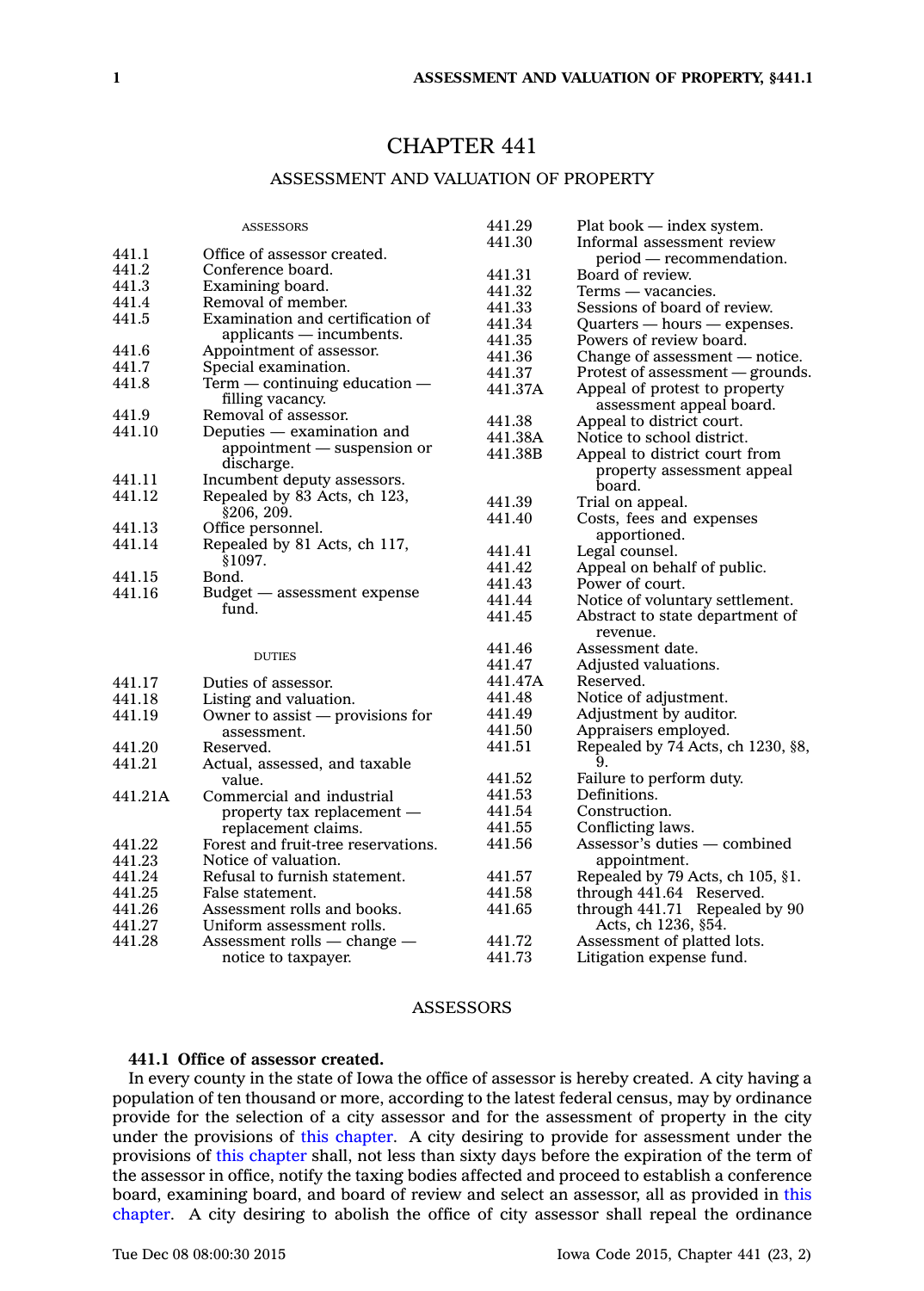establishing the office of city assessor, notify the county conference board and the affected taxing districts, provide for the transfer of appropriate records and other matters, and provide for the abolition of the respective boards and the termination of the terms of office of the assessor and members of the respective boards. The abolition of the city assessor's office shall take effect on July 1 following notification of the abolition unless otherwise agreed to by the affected conference boards. If notification of the proposed abolition is made after January 1, sufficient funds shall be transferred from the city assessor's budget to fund the additional responsibilities transferred to the county assessor for the next fiscal year.

[C50, 54, 58, §405A.1, 441.1; C62, 66, 71, 73, 75, §441.1, 441.51; C77, 79, 81, §441.1] 97 [Acts,](https://www.legis.iowa.gov/docs/acts/1997/CH0022.pdf) ch 22, §1

## **441.2 Conference board.**

In each county and each city having an assessor there shall be established <sup>a</sup> conference board. In counties the conference board shall consist of the mayors of all incorporated cities in the county whose property is assessed by the county assessor, one representative from the board of directors of each high school district of the county, who is <sup>a</sup> resident of the county, said board of directors appointing said representative for <sup>a</sup> one-year term and notifying the clerk of the conference board as to their representative, and members of the board of supervisors. In cities having an assessor the conference board shall consist of the members of the city council, school board and county board of supervisors. In the counties the chairperson of the board of supervisors shall act as chairperson of the conference board, in cities having an assessor the mayor of the city council shall act as chairperson of the conference board. In any action taken by the conference board, the mayors of all incorporated cities in the county whose property is assessed by the county assessor shall constitute one voting unit, the members of the city board of education or one representative from the board of directors of each high school district of the county shall constitute one voting unit, the members of the city council shall constitute one voting unit, and the county board of supervisors shall constitute one voting unit, each unit having <sup>a</sup> single vote and no action shall be valid except by the vote of not less than two out of the three units. The majority vote of the members present of each unit shall determine the vote of the unit. The assessor shall be clerk of the conference board.

[R60, §739; C73, §829, 830, 832; C97, §1368, 1370, 1375, 1376; C24, 27, 31, 35, 39, §**7127, 7129, 7137, 7138;** C46, §441.21, 442.1, 442.12, 442.13; C50, 54, 58, §441.2, 442.1; C62, 66, 71, 73, 75, 77, 79, 81, §441.2]

#### **441.3 Examining board.**

At <sup>a</sup> regular meeting of the conference board each voting unit of the conference board shall appoint one person who is <sup>a</sup> resident of the assessor jurisdiction to serve as <sup>a</sup> member of an examining board to hold an examination for the positions of assessor or deputy assessor. This examining board shall organize as soon as possible after its appointment with <sup>a</sup> chairperson and secretary. All its necessary expenditures shall be paid as provided. Members of the board shall serve without compensation. The terms of each shall be for six years.

[C46, §405.1; C50, 54, 58, §405.1, 405A.2, 441.3; C62, 66, 71, 73, 75, 77, 79, 81, §441.3] 88 Acts, ch [1043,](https://www.legis.iowa.gov/docs/acts/1988/CH1043.pdf) §1

## **441.4 Removal of member.**

A member of this examining board may be removed by the voting unit of the conference board by which the member was appointed but only after specific charges have been filed and <sup>a</sup> public hearing held, if <sup>a</sup> public hearing is requested by the discharged member of the board. Subsequent appointments and an appointment to fill <sup>a</sup> vacancy shall be made in the same way as the original appointment.

[C46, 50, 54, 58, §405.2; C62, 66, 71, 73, 75, 77, 79, 81, §441.4] 2013 [Acts,](https://www.legis.iowa.gov/docs/acts/2013/CH0090.pdf) ch 90, §107; 2014 Acts, ch [1092,](https://www.legis.iowa.gov/docs/acts/2014/CH1092.pdf) §95 Section amended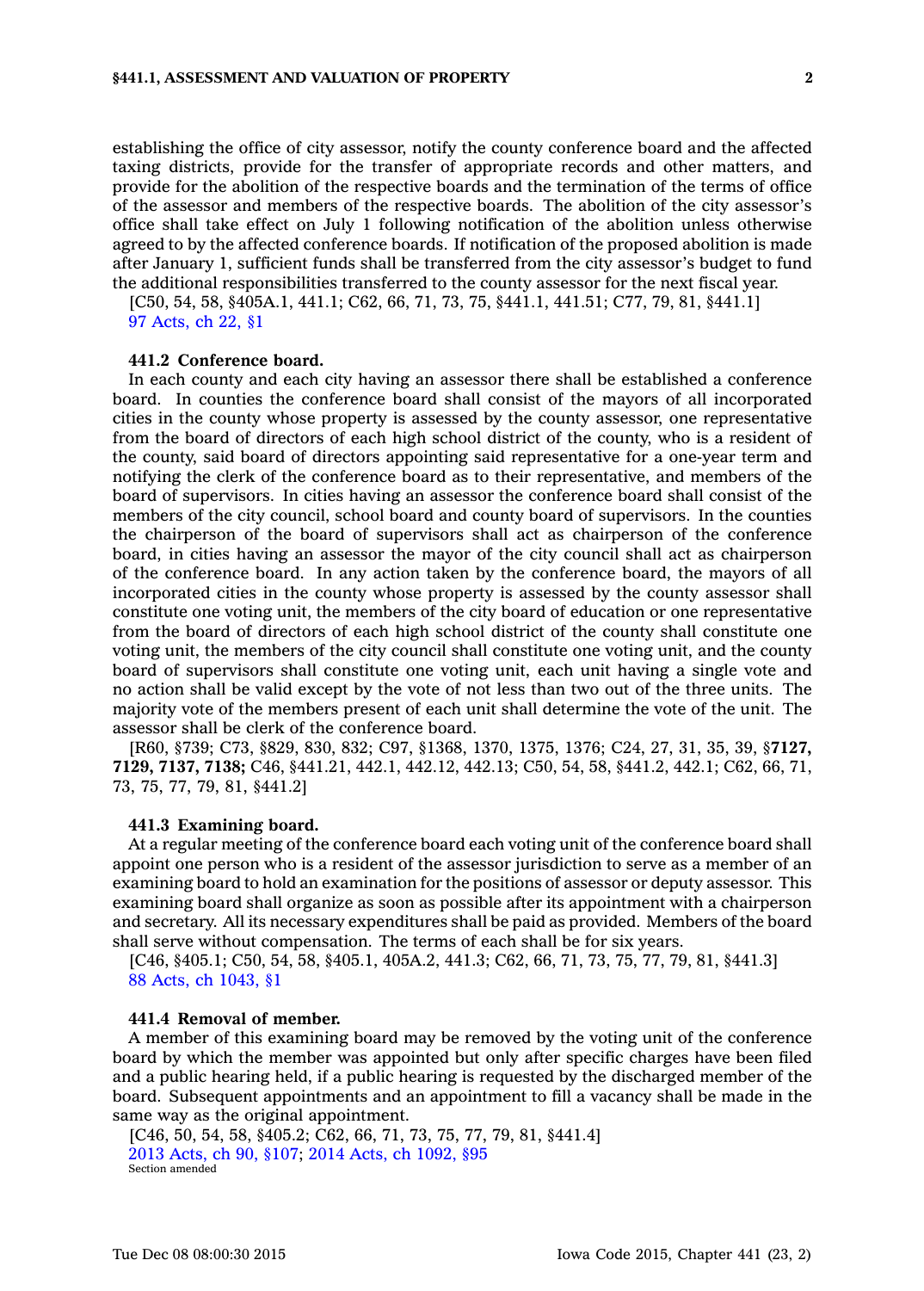## **441.5 Examination and certification of applicants — incumbents.**

1. For the purpose of examining and certifying candidates for the positions of assessor and deputy assessor, the director of revenue shall prepare an examination and provide for an examination process. The director shall approve one or more examination locations and shall make <sup>a</sup> list of the approved locations available to applicants. Each applicant shall select an examination location from the list of approved locations. The director shall notify applicants of the date and time of the examination at least thirty days prior to the date of the examination.

2. These examinations shall be conducted by the director of revenue in the same manner as other similar examinations, including secrecy regarding questions prior to the examination and in accordance with other rules as may be prescribed by the director of revenue. The examination shall cover the following and related subjects:

*a.* Laws pertaining to the assessment of property for taxation, with emphasis on market value assessment as provided in this [chapter](https://www.legis.iowa.gov/docs/code//441.pdf).

*b.* Laws on tax exemption.

*c.* Assessment of real estate and personal property, including market value assessment in accordance with this [chapter](https://www.legis.iowa.gov/docs/code//441.pdf) and including fundamental principles and practices of property appraisal and valuation which are consistent with market value assessment as provided in this [chapter](https://www.legis.iowa.gov/docs/code//441.pdf).

*d.* The rights of taxpayers and property owners related to the assessment of property for taxation.

*e.* The duties of the assessor.

*f.* Other items related to the position of assessor.

3. Only individuals who possess <sup>a</sup> high school diploma or its equivalent are eligible to take the examination. A person desiring to take the examination shall complete an application prior to the administration of the examination.

4. The director of revenue shall grade the examination taken. The director shall notify each applicant of the score attained by the applicant on the examination. An individual who attains <sup>a</sup> score of seventy percent or greater on the examination is eligible to be certified by the director of revenue as <sup>a</sup> candidate for any assessor position. Any person who passes the examination and who possesses at least two years of appraisal related experience as determined by the director of revenue shall be granted regular certification and become eligible for appointment to <sup>a</sup> six-year term as assessor. Any person who passes the examination but who lacks such experience shall be granted temporary certification, and shall be eligible for <sup>a</sup> provisional appointment as assessor.

5. Any person possessing temporary certification who receives <sup>a</sup> provisional appointment as assessor shall, during the person's first eighteen months in office, be required to complete <sup>a</sup> course of study prescribed and administered by the director of revenue. Upon the successful completion of this course of study, the assessor shall be granted regular certification and shall be eligible to remain in office for the balance of the assessor's six-year term. All expenses incurred in obtaining regular certification shall be defrayed by the assessment expense fund.

6. Following the administration of the examination, the director of revenue shall establish <sup>a</sup> register containing the names, in alphabetical order, of all individuals who are eligible for appointment as assessor. The test scores of individuals on the register shall be given to <sup>a</sup> city or county conference board upon request. All eligible individuals shall remain on the register for <sup>a</sup> period of two years following the date of certification granted by the director.

7. Incumbent assessors who have served six consecutive years shall be placed on the register of individuals eligible for appointment as assessor. In order to be appointed to the position of assessor, the assessor shall comply with the continuing education requirements. The number of credits required for certification as eligible for appointment as assessor in <sup>a</sup> jurisdiction other than where the assessor is currently serving shall be prorated according to the percentage of the assessor's term which is covered by the continuing education requirements of [section](https://www.legis.iowa.gov/docs/code//441.8.pdf) 441.8. The credit necessary for certification for appointment is the product of one hundred fifty multiplied by the quotient of the number of months served of an assessor's term covered by the continuing education requirements of [section](https://www.legis.iowa.gov/docs/code//441.8.pdf) 441.8 divided by seventy-two. If the number of credits necessary for certification for appointment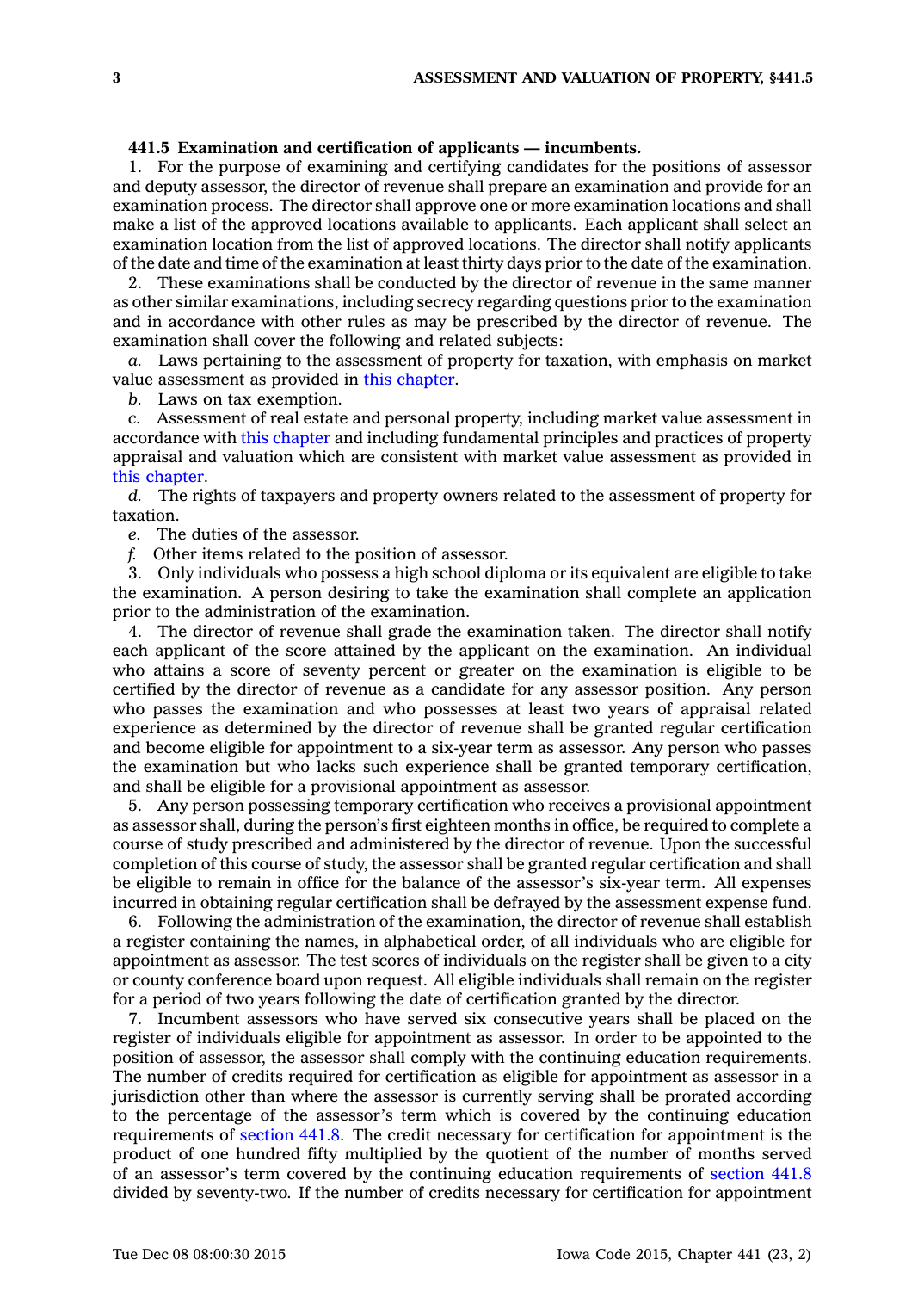as determined under this [subsection](https://www.legis.iowa.gov/docs/code//441.5.pdf) results in <sup>a</sup> partial credit hour, the credit hour shall be rounded to the nearest whole number.

[C46, §405.3; C50, 54, 58, §405.3, 441.2, 441.3; C62, 66, 71, 73, 75, 77, 79, 81, §441.5] 88 Acts, ch [1228,](https://www.legis.iowa.gov/docs/acts/88/CH1228.pdf) §1; 2003 [Acts,](https://www.legis.iowa.gov/docs/acts/2003/CH0145.pdf) ch 145, §286; 2011 [Acts,](https://www.legis.iowa.gov/docs/acts/2011/CH0025.pdf) ch 25, §95; 2013 [Acts,](https://www.legis.iowa.gov/docs/acts/2013/CH0110.pdf) ch 110, §5, 6

## **441.6 Appointment of assessor.**

When <sup>a</sup> vacancy occurs in the office of city or county assessor, the examining board shall, within seven days of the occurrence of the vacancy, request the director of revenue to forward <sup>a</sup> register containing the names of all individuals eligible for appointment as assessor. The examining board may, at its own expense, conduct <sup>a</sup> further examination, either written or oral, of any person whose name appears on the register, and shall make written report of the examination and submit the report together with the names of those individuals certified by the director of revenue to the conference board within fifteen days after the receipt of the register from the director of revenue.

Upon receipt of the report of the examining board, the chairperson of the conference board shall by written notice call <sup>a</sup> meeting of the conference board to appoint an assessor. The meeting shall be held not later than seven days after the receipt of the report of the examining board by the conference board. At the meeting, the conference board shall appoint an assessor from the register of eligible candidates. However, if <sup>a</sup> special examination has not been conducted previously for the same vacancy, the conference board may request the director of revenue to hold <sup>a</sup> special examination pursuant to [section](https://www.legis.iowa.gov/docs/code//441.7.pdf) 441.7. The chairperson of the conference board shall give written notice to the director of revenue of the appointment and its effective date within ten days of the decision of the board.

[C46, 50, 54, 58, §405.4; C62, 66, 71, 73, 75, 77, 79, 81, §441.6] 2003 [Acts,](https://www.legis.iowa.gov/docs/acts/2003/CH0145.pdf) ch 145, §286; 2005 [Acts,](https://www.legis.iowa.gov/docs/acts/2005/CH0140.pdf) ch 140, §54

#### **441.7 Special examination.**

If the conference board fails to appoint an assessor from the list of individuals on the register, the conference board shall request permission from the director of revenue to hold <sup>a</sup> special examination in the particular city or county in which the vacancy has occurred. Permission may be granted by the director of revenue after consideration of factors such as the availability of candidates in that particular city or county. The director of revenue shall conduct no more than one special examination for each vacancy in an assessing jurisdiction. The examination shall be conducted by the director of revenue as provided in [section](https://www.legis.iowa.gov/docs/code//441.5.pdf) 441.5, except as otherwise provided in this [section](https://www.legis.iowa.gov/docs/code//441.7.pdf). The examining board shall give notice of holding the examination for assessor by posting <sup>a</sup> written notice in <sup>a</sup> conspicuous place in the county courthouse in the case of county assessors or in the city hall in the case of city assessors, stating that at <sup>a</sup> specified date, an examination for the position of assessor will be held at <sup>a</sup> specified place. Similar notice shall be given at the same time by one publication of the notice in three newspapers of general circulation in the case of <sup>a</sup> county assessor, or in case there are not three such newspapers in <sup>a</sup> county, then in newspapers which are available, or in one newspaper of general circulation in the city in the case of city assessor. The conference board of the city or county in which <sup>a</sup> special examination is held shall reimburse the department of revenue for all expenses incurred in the administration of the examination, to be paid for by the respective city or county assessment expense fund. Following the administration of this special examination, the director of revenue shall certify to the examining board <sup>a</sup> new list of candidates eligible to be appointed as assessor and the examining board and conference board shall proceed in accordance with the provisions of [section](https://www.legis.iowa.gov/docs/code//441.6.pdf) 441.6.

[C46, 50, 54, 58, §405.5; C62, 66, 71, 73, 75, 77, 79, 81, §441.7] 2003 [Acts,](https://www.legis.iowa.gov/docs/acts/2003/CH0145.pdf) ch 145, §286

## **441.8 Term — continuing education — filling vacancy.**

1. The term of office of an assessor appointed under this [chapter](https://www.legis.iowa.gov/docs/code//441.pdf) shall be for six years. Appointments for each succeeding term shall be made in the same manner as the original appointment except that not less than ninety days before the expiration of the term of the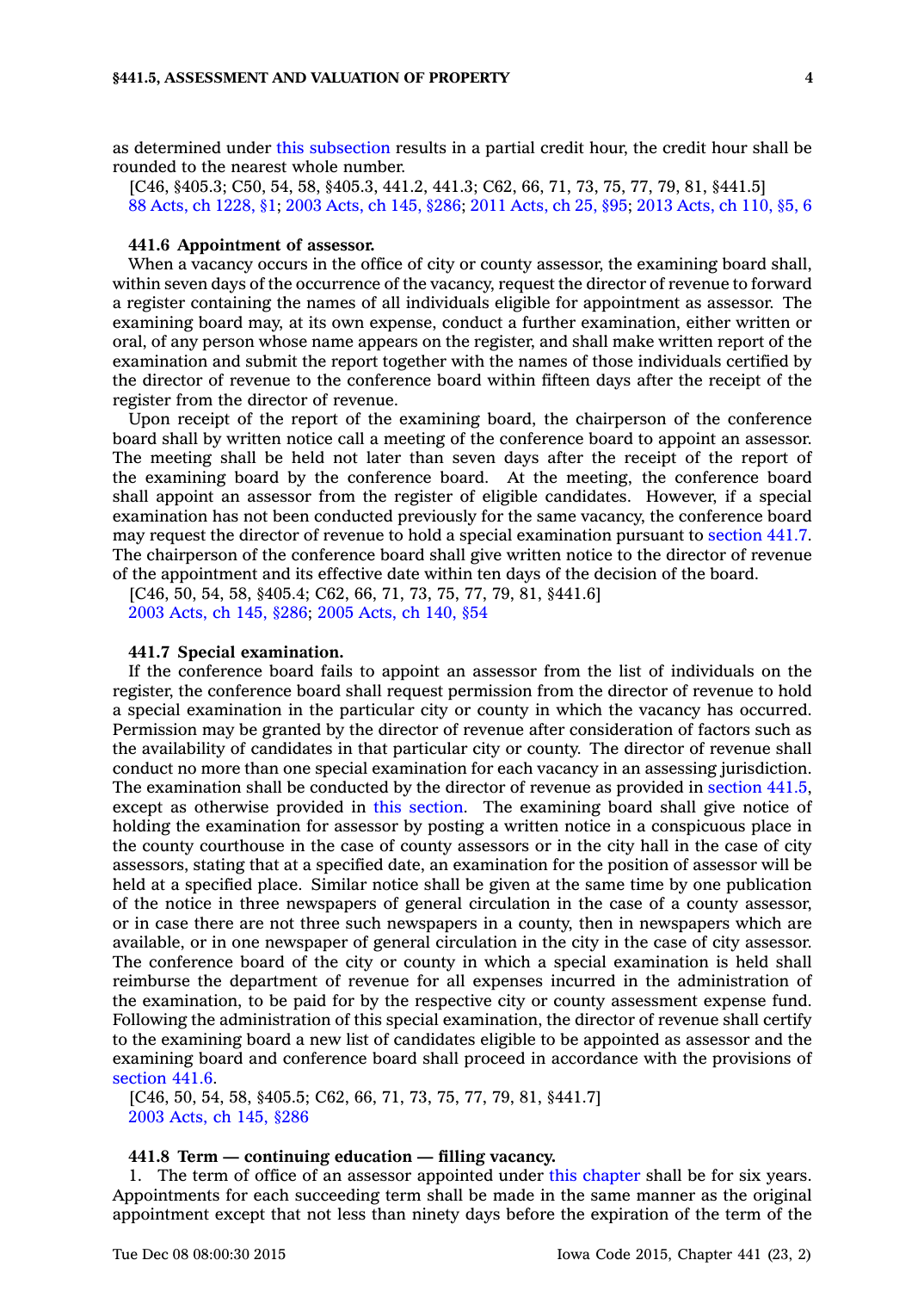assessor the conference board shall hold <sup>a</sup> meeting to determine whether or not it desires to reappoint the incumbent assessor to <sup>a</sup> new term. The conference board shall have the power to reappoint the incumbent assessor only if the incumbent assessor has satisfactorily completed the continuing education program provided for in this [section](https://www.legis.iowa.gov/docs/code//441.8.pdf). If the decision is made not to reappoint the assessor, the assessor shall be notified, in writing, of such decision not less than ninety days prior to the expiration of the assessor's term of office. Failure of the conference board to provide timely notification of the decision not to reappoint the assessor shall result in the assessor being reappointed.

2. *a.* The director of revenue shall develop and administer <sup>a</sup> program of continuing education which shall emphasize assessment and appraisal procedures, and the assessment laws of this state, and which shall include the subject matter specified in [section](https://www.legis.iowa.gov/docs/code//441.5.pdf) 441.5.

*b.* The director of revenue shall establish, designate, or approve courses, workshops, seminars, or symposiums to be offered as part of the continuing education program, the content of these courses, workshops, seminars, or symposiums and the number of hours of classroom instruction for each. The director of revenue may provide that no more than thirty hours of tested credit may be received for the submission of <sup>a</sup> narrative appraisal approved by <sup>a</sup> professional appraisal society designated by the director. At least once each year the director of revenue shall evaluate the continuing education program and make necessary changes in the program.

3. Upon the successful completion of courses, workshops, seminars, <sup>a</sup> narrative appraisal or symposiums contained in the program of continuing education, as demonstrated by attendance at sessions of the courses, workshops, seminars or symposiums and, in the case of <sup>a</sup> course designated by the director of revenue, attaining <sup>a</sup> grade of at least seventy percent on an examination administered at the conclusion of the course, or the submission of proof that <sup>a</sup> narrative appraisal has been approved by <sup>a</sup> professional appraisal society designated by the director of revenue the assessor or deputy assessor shall receive credit equal to the number of hours of classroom instruction contained in those courses, workshops, seminars, or symposiums or the number of hours of credit specified by the director of revenue for <sup>a</sup> narrative appraisal. An assessor or deputy assessor shall not be allowed to obtain credit for <sup>a</sup> course, workshop, seminar, or symposium for which the assessor or deputy assessor has previously received credit during the current term or appointment except for those courses, workshops, seminars, or symposiums designated by the director of revenue. Only one narrative appraisal may be approved for credit during the assessor's or deputy assessor's current term or appointment and credit shall not be allowed for <sup>a</sup> narrative appraisal approved by <sup>a</sup> professional appraisal society prior to the beginning of the assessor's or deputy assessor's current term or appointment. The examinations shall be confidential, except that the director of revenue and persons designated by the director may have access to the examinations.

4. Upon receiving credit equal to one hundred fifty hours of classroom instruction during the assessor's current term of office of which at least ninety of the one hundred fifty hours are from courses requiring an examination upon conclusion of the course, the director of revenue shall certify to the assessor's conference board that the assessor is eligible to be reappointed to the position. For persons appointed to complete an unexpired term, the number of credits required to be certified as eligible for reappointment shall be prorated according to the amount of time remaining in the present term of the assessor. If the person was an assessor in another jurisdiction, the assessor may carry forward any credit hours received in the previous position in excess of the number that would be necessary to be considered current in that position. Upon written request by the person seeking <sup>a</sup> waiver of the continuing education requirements, the director may waive the continuing education requirements if the director determines good cause exists for the waiver.

5. Within each six-year period following the appointment of <sup>a</sup> deputy assessor, the deputy assessor shall comply with this [section](https://www.legis.iowa.gov/docs/code//441.8.pdf) except that upon the successful completion of ninety hours of classroom instruction of which at least sixty of the ninety hours are from courses requiring an examination upon conclusion of the course, the deputy assessor shall be certified by the director of revenue as being eligible to remain in the position. If <sup>a</sup> deputy assessor fails to comply with this [section](https://www.legis.iowa.gov/docs/code//441.8.pdf), the deputy assessor shall be removed from the position until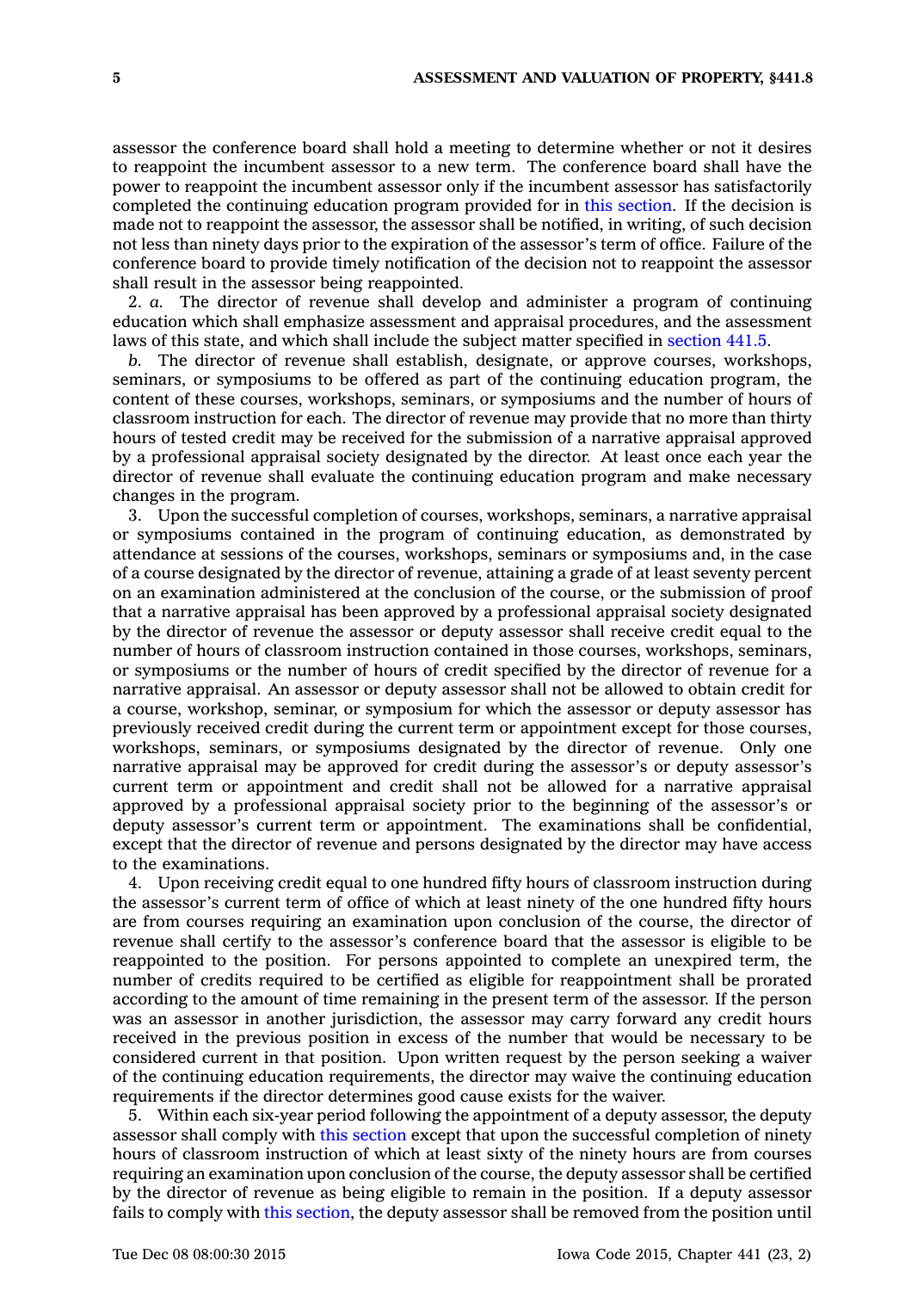#### **§441.8, ASSESSMENT AND VALUATION OF PROPERTY 6**

successful completion of the required hours of credit. If <sup>a</sup> deputy is appointed to the office of assessor, the hours of credit obtained as deputy pursuant to this [section](https://www.legis.iowa.gov/docs/code//441.8.pdf) shall be credited to that individual as assessor and for the individual to be reappointed at the expiration of the term as assessor, that individual must obtain the credits which are necessary to total the number of hours for reappointment. Upon written request by the person seeking <sup>a</sup> waiver of the continuing education requirements, the director may waive the continuing education requirements if the director determines good cause exists for the waiver.

6. Each conference board shall include in the budget for the operation of the assessor's office funds sufficient to enable the assessor and any deputy assessor to obtain certification as provided in this [section](https://www.legis.iowa.gov/docs/code//441.8.pdf). The conference board shall also allow the assessor and any deputy assessor sufficient time off from their regular duties to obtain certification. The director of revenue shall adopt rules pursuant to [chapter](https://www.legis.iowa.gov/docs/code//17A.pdf) 17A to implement and administer this [section](https://www.legis.iowa.gov/docs/code//441.8.pdf).

7. If the incumbent assessor is not reappointed as provided in this [section](https://www.legis.iowa.gov/docs/code//441.8.pdf), then not less than sixty days before the expiration of the term of said assessor, <sup>a</sup> new assessor shall be selected as provided in [section](https://www.legis.iowa.gov/docs/code//441.6.pdf) 441.6.

8. In the event of the removal, resignation, death, or removal from the county of the said assessor, the conference board shall proceed to fill the vacancy by appointing an assessor to serve the unexpired term in the manner provided in [section](https://www.legis.iowa.gov/docs/code//441.6.pdf) 441.6. Until the vacancy is filled, the chief deputy shall act as assessor, and in the event there be no deputy, in the case of counties the auditor shall act as assessor and in the case of cities having an assessor the city clerk shall act as assessor.

[C46, §405.6; C50, 54, 58, §405.6, 441.3; C62, 66, 71, 73, 75, 77, 79, 81, S81, §441.8; 81 [Acts,](https://www.legis.iowa.gov/docs/acts/1981/CH0143.pdf) ch [143,](https://www.legis.iowa.gov/docs/acts/1981/CH0143.pdf) §1]

86 Acts, ch [1245,](https://www.legis.iowa.gov/docs/acts/86/CH1245.pdf) §449; 87 [Acts,](https://www.legis.iowa.gov/docs/acts/87/CH0198.pdf) ch 198, §6; 97 [Acts,](https://www.legis.iowa.gov/docs/acts/97/CH0158.pdf) ch 158, §37; 2003 [Acts,](https://www.legis.iowa.gov/docs/acts/2003/CH0145.pdf) ch 145, §286; 2005 [Acts,](https://www.legis.iowa.gov/docs/acts/2005/CH0140.pdf) ch 140, §55, 56; 2011 [Acts,](https://www.legis.iowa.gov/docs/acts/2011/CH0034.pdf) ch 34, §100

#### **441.9 Removal of assessor.**

The assessor may be removed by <sup>a</sup> majority vote of the conference board, after charges of misconduct, nonfeasance, malfeasance, or misfeasance in office shall have been substantiated at <sup>a</sup> public hearing, if same is demanded by the assessor by written notice served upon the chairperson of the conference board.

[C46, §405.7; C50, 54, 58, §405.7, 441.3; C62, 66, 71, 73, 75, 77, 79, 81, §441.9]

#### **441.10 Deputies — examination and appointment —suspension or discharge.**

Immediately after the appointment of the assessor, and at other times as the conference board directs, one or more deputy assessors may be appointed by the assessor. Each appointment shall be made from either the list of eligible candidates provided by the director of revenue, which shall contain only the names of those persons who achieve <sup>a</sup> score of seventy percent or greater on the examination administered by the director of revenue, or the list of candidates eligible for appointment as city or county assessor. Examinations for the position of deputy assessor shall be conducted in the same manner as examinations for the position of city or county assessor.

Following the administration of the examination, the director of revenue shall establish <sup>a</sup> register containing the names, in alphabetical order, of all individuals who are eligible for appointment as <sup>a</sup> deputy assessor. The test scores of individuals on the register shall be given to <sup>a</sup> city or county conference board upon request. All eligible individuals shall remain on the register for <sup>a</sup> period of two years following the date of certification granted by the director.

Incumbent deputy assessors who have served six consecutive years shall be placed on the register of individuals eligible for appointment as deputy assessor. In order to be appointed to the position of deputy assessor, the deputy assessor shall comply with the continuing education requirements. The number of credits required for certification as eligible for appointment as <sup>a</sup> deputy assessor in <sup>a</sup> jurisdiction other than where the deputy assessor is currently serving shall be prorated according to the percentage of the deputy assessor's term which is covered by the continuing education requirements of [section](https://www.legis.iowa.gov/docs/code//441.8.pdf) 441.8. The credit necessary for certification for appointment is the product of ninety multiplied by the quotient of the number of months served of <sup>a</sup> deputy assessor's term covered by the continuing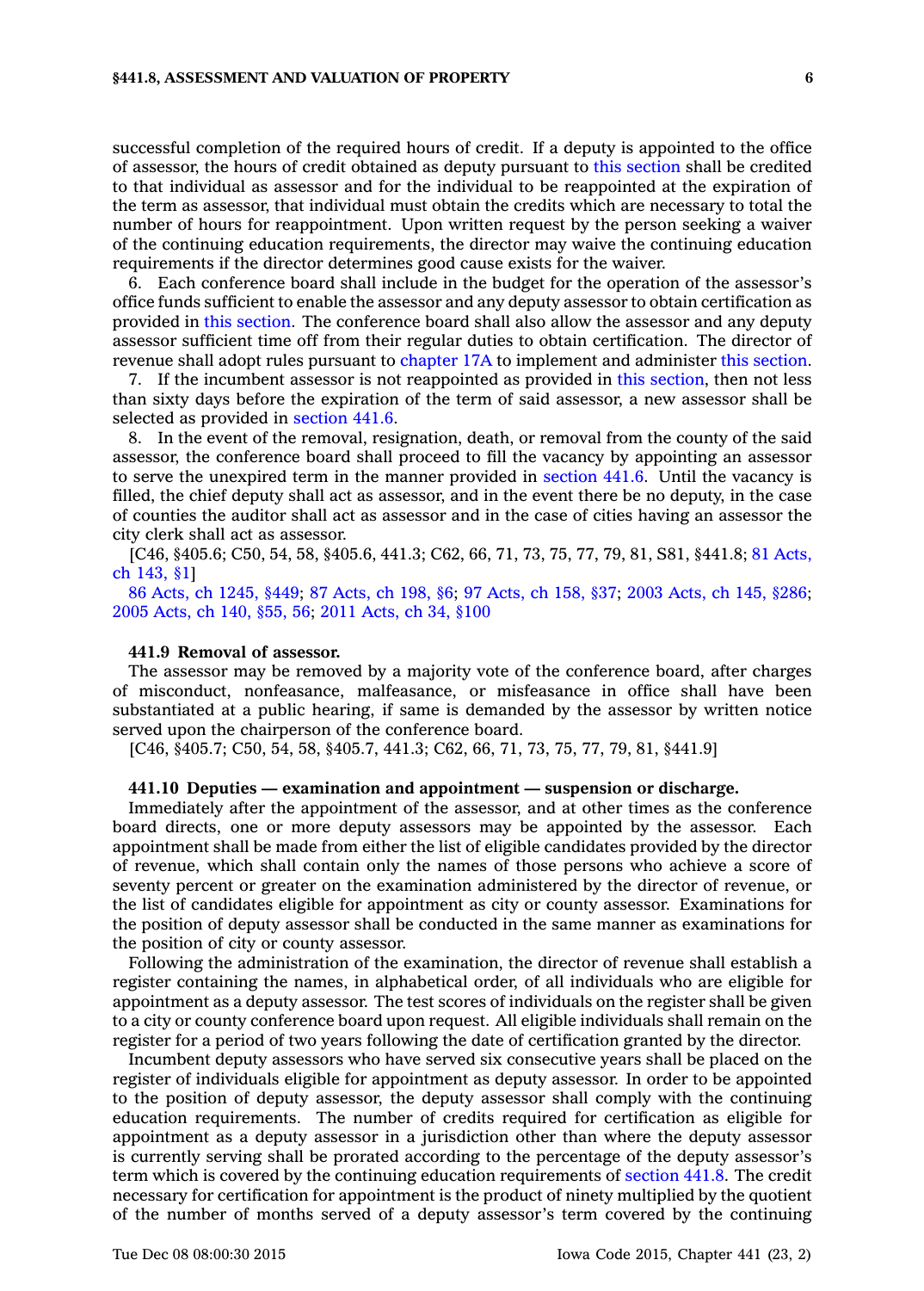education requirements of [section](https://www.legis.iowa.gov/docs/code//441.8.pdf) 441.8 divided by seventy-two. If the number of credits necessary for certification for appointment as determined under this paragraph results in <sup>a</sup> partial credit hour, the credit hour shall be rounded to the nearest whole number.

The assessor may peremptorily suspend or discharge any deputy assessor under the assessor's direction upon written charges for neglect of duty, disobedience of orders, misconduct, or failure to properly perform the deputy assessor's duties. Within five days after delivery of written charges to the employee, the deputy assessor may appeal by written notice to the secretary or chairperson of the examining board. The board shall grant the deputy assessor <sup>a</sup> hearing within fifteen days, and <sup>a</sup> decision by <sup>a</sup> majority of the examining board is final. The assessor shall designate one of the deputies as chief deputy, and the assessor shall assign to each deputy the duties, responsibilities, and authority as is proper for the efficient conduct of the assessor's office.

[C46, §405.8; C50, 54, 58, §405.8, 441.3; C62, 66, 71, 73, 75, 77, 79, 81, §441.10; 82 [Acts,](https://www.legis.iowa.gov/docs/acts/1982/CH1169.pdf) ch [1169,](https://www.legis.iowa.gov/docs/acts/1982/CH1169.pdf) §1]

88 Acts, ch [1228,](https://www.legis.iowa.gov/docs/acts/1988/CH1228.pdf) §2; 89 [Acts,](https://www.legis.iowa.gov/docs/acts/1989/CH0296.pdf) ch 296, §60; 90 Acts, ch [1233,](https://www.legis.iowa.gov/docs/acts/1990/CH1233.pdf) §28; 2003 [Acts,](https://www.legis.iowa.gov/docs/acts/2003/CH0145.pdf) ch 145, §286

## **441.11 Incumbent deputy assessors.**

A deputy assessor shall be considered eligible to remain in the deputy's present position provided continuing education requirements are met. To become eligible for another deputy assessor position, <sup>a</sup> deputy assessor presently holding office is required to obtain certification as provided for in [sections](https://www.legis.iowa.gov/docs/code//441.5.pdf) 441.5 and [441.10](https://www.legis.iowa.gov/docs/code//441.10.pdf). The number of credit hours required for certification as eligible for appointment as <sup>a</sup> deputy in <sup>a</sup> jurisdiction other than where the deputy is currently serving shall be prorated according to the completed portion of the deputy's six-year continuing education period.

[C46, §405.9; C50, 54, 58, §405.9, 441.3; C62, 66, 71, 73, 75, 77, 79, 81, §441.11] 90 Acts, ch [1233,](https://www.legis.iowa.gov/docs/acts/1990/CH1233.pdf) §29; 97 [Acts,](https://www.legis.iowa.gov/docs/acts/1997/CH0158.pdf) ch 158, §38; 2003 [Acts,](https://www.legis.iowa.gov/docs/acts/2003/CH0145.pdf) ch 145, §286; 2006 Acts, ch [1030,](https://www.legis.iowa.gov/docs/acts/2006/CH1030.pdf) §40

**441.12** Repealed by 83 Acts, ch 123, §206, 209.

#### **441.13 Office personnel.**

Other office personnel shall be appointed by the assessor subject to the limitations of the annual budget as hereinafter provided. The assessor shall select field persons, so far as possible, from the eligible list of deputy assessors. Their compensation shall be fixed as provided in [section](https://www.legis.iowa.gov/docs/code//441.16.pdf) 441.16. They shall serve at the pleasure of the assessor.

[C46, §405.10, 405.11; C50, 54, 58, §405.10, 405.11, 441.8; C62, 66, 71, 73, 75, 77, 79, 81, §441.13]

**441.14** Repealed by 81 Acts, ch 117, §1097.

## **441.15 Bond.**

Assessors and deputy assessors shall be required to furnish bond for the performance of their duties in such amount as the conference board may require and the cost thereof shall be provided for in the budget of the assessor and paid out of the assessment expense fund. [C50, 54, 58, §441.6; C62, 66, 71, 73, 75, 77, 79, 81, §441.15]

## **441.16 Budget — assessment expense fund.**

1. All expenditures under this [chapter](https://www.legis.iowa.gov/docs/code//441.pdf) shall be paid as provided in this [section](https://www.legis.iowa.gov/docs/code//441.16.pdf).

2. *a.* Not later than January 1 of each year the assessor, the examining board, and the board of review shall each prepare <sup>a</sup> proposed budget of all expenses for the ensuing fiscal year. The assessor shall include in the proposed budget the probable expenses for defending assessment appeals. Said budgets shall be combined by the assessor and copies of the budgets forthwith filed by the assessor in triplicate with the chairperson of the conference board.

*b.* The combined budgets shall contain an itemized list of the proposed salaries of the assessor and each deputy; the amount required for field personnel and other personnel, their number, and their compensation; the estimated amount needed for expenses, printing,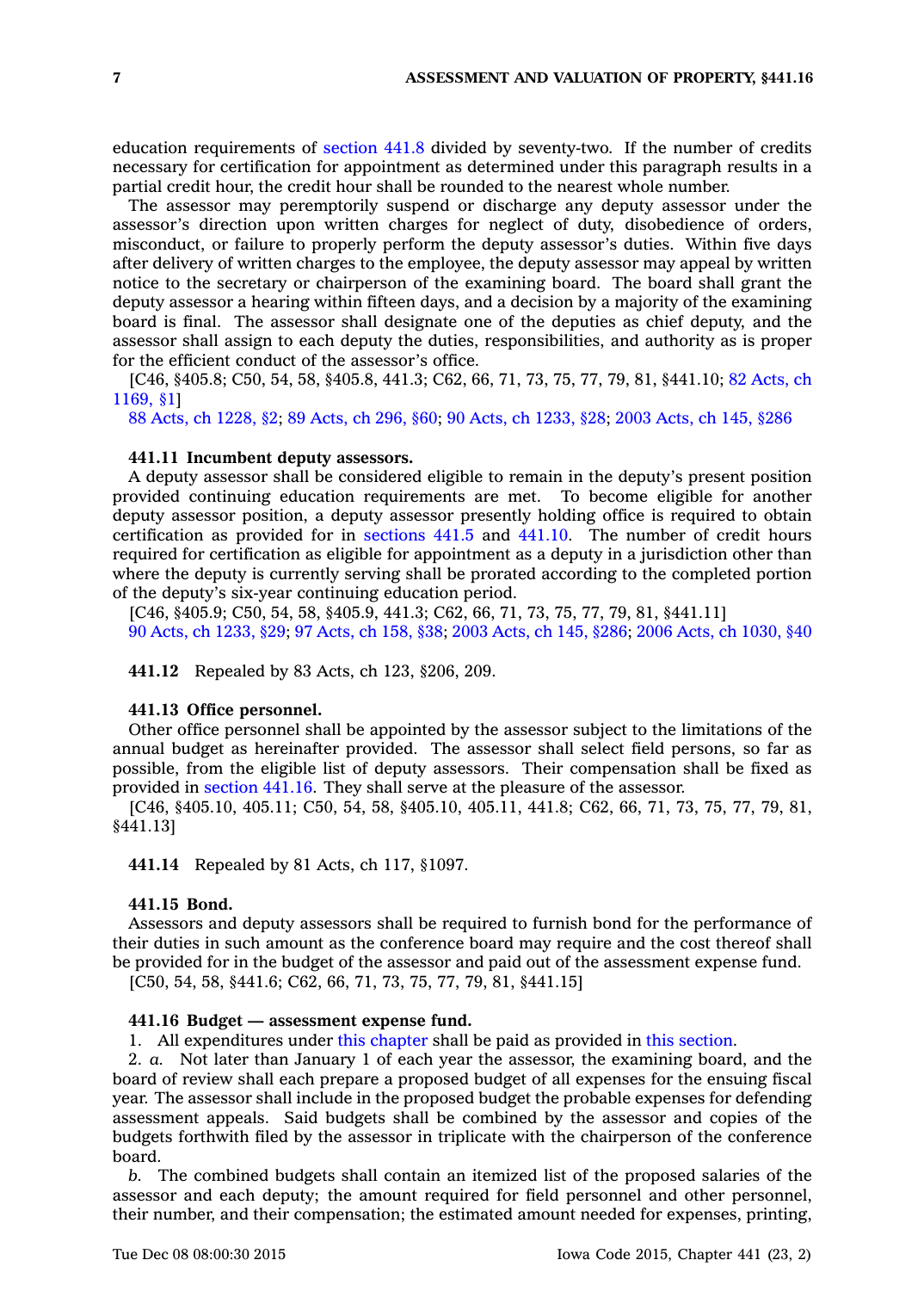#### **§441.16, ASSESSMENT AND VALUATION OF PROPERTY 8**

mileage, and other expenses necessary to operate the assessor's office; the estimated expenses of the examining board; and the salaries and expenses of the local board of review.

3. *a.* Each fiscal year the chairperson of the conference board shall, by written notice, call <sup>a</sup> meeting of the conference board to consider the proposed budget and to comply with [section](https://www.legis.iowa.gov/docs/code//24.9.pdf) 24.9.

*b.* At such meeting the conference board shall authorize:

(1) The number of deputies, field personnel, and other personnel of the assessor's office.

(2) The salaries and compensation of members of the board of review, the assessor, chief deputy, other deputies, field personnel, and other personnel, and determine the time and manner of payment.

(3) The miscellaneous expenses of the assessor's office, the board of review, and the examining board, including office equipment, records, supplies, and other required items.

(4) The estimated expense of assessment appeals. All such expense items shall be included in the budget adopted for the ensuing year.

4. All tax levies and expenditures provided for herein shall be subject to the provisions of [chapter](https://www.legis.iowa.gov/docs/code//24.pdf) 24 and the conference board is hereby declared to be the certifying board.

5. *a.* Any tax for the maintenance of the office of assessor and other assessment procedure shall be levied only upon the property in the area assessed by the assessor, and such tax levy shall not exceed sixty-seven and one-half cents per thousand dollars of assessed value in the assessing area. The county treasurer shall credit the sums received from such levy to <sup>a</sup> separate fund to be known as the assessment expense fund and from which fund all expenses incurred under this [chapter](https://www.legis.iowa.gov/docs/code//441.pdf) shall be paid. In the case of <sup>a</sup> county where there is more than one assessor the treasurer shall maintain separate assessment expense funds for each assessor.

*b.* The county auditor shall keep <sup>a</sup> complete record of said funds and shall issue warrants thereon only on requisition of the assessor.

6. The assessor shall not issue requisitions so as to increase the total expenditures budgeted for the operation of the assessor's office. However, for purposes of promoting operational efficiency, the assessor shall have authority to transfer funds budgeted for specific items for the operation of the assessor's office from one unexpended balance to another; such transfer shall not be made so as to increase the total amount budgeted for the operation of the office of assessor, and no funds shall be used to increase the salary of the assessor or the salaries of permanent deputy assessors. The assessor shall issue requisitions for the examining board and for the board of review on order of the chairperson of each board and for costs and expenses incident to assessment appeals, only on order of the city legal department, in the case of cities and of the county attorney in the case of counties.

7. Unexpended funds remaining in the assessment expense fund at the end of <sup>a</sup> year shall be carried forward into the next year.

[R60, §730; C73, §390, 3810; C97, §592, 661, 674; S13, §592, 661, 674; SS15, §1056-b18; C24, 27, 31, 35, 39, §**5573, 5656, 5669, 6652, 6653;** C46, §359.48, 363.29, 363.43, 405.18, 419.38, 419.39, 441.5; C50, 54, 58, §405.18, 405A.4, 441.5, 442.12; C62, 66, 71, 73, 75, 77, 79, 81, §441.16; 82 Acts, ch [1079,](https://www.legis.iowa.gov/docs/acts/1982/CH1079.pdf) §8]

2011 [Acts,](https://www.legis.iowa.gov/docs/acts/2011/CH0025.pdf) ch 25, §96; 2012 Acts, ch [1081,](https://www.legis.iowa.gov/docs/acts/2012/CH1081.pdf) §2; 2013 [Acts,](https://www.legis.iowa.gov/docs/acts/2013/CH0030.pdf) ch 30, §98

## DUTIES

## **441.17 Duties of assessor.**

The assessor shall:

1. Devote full time to the duties of the assessor's office and shall not engage in any occupation or business interfering or inconsistent with such duties. This [subsection](https://www.legis.iowa.gov/docs/code//441.17.pdf) does not preclude an assessor from being <sup>a</sup> candidate for elective office during the term of appointment as assessor. If an assessor is elected to <sup>a</sup> city or county office, to <sup>a</sup> statewide elective office, or to the general assembly, the assessor shall resign as assessor before the beginning of the term of the office to which the assessor was elected.

2. Cause to be assessed, in accordance with section [441.21](https://www.legis.iowa.gov/docs/code//441.21.pdf), all the property in the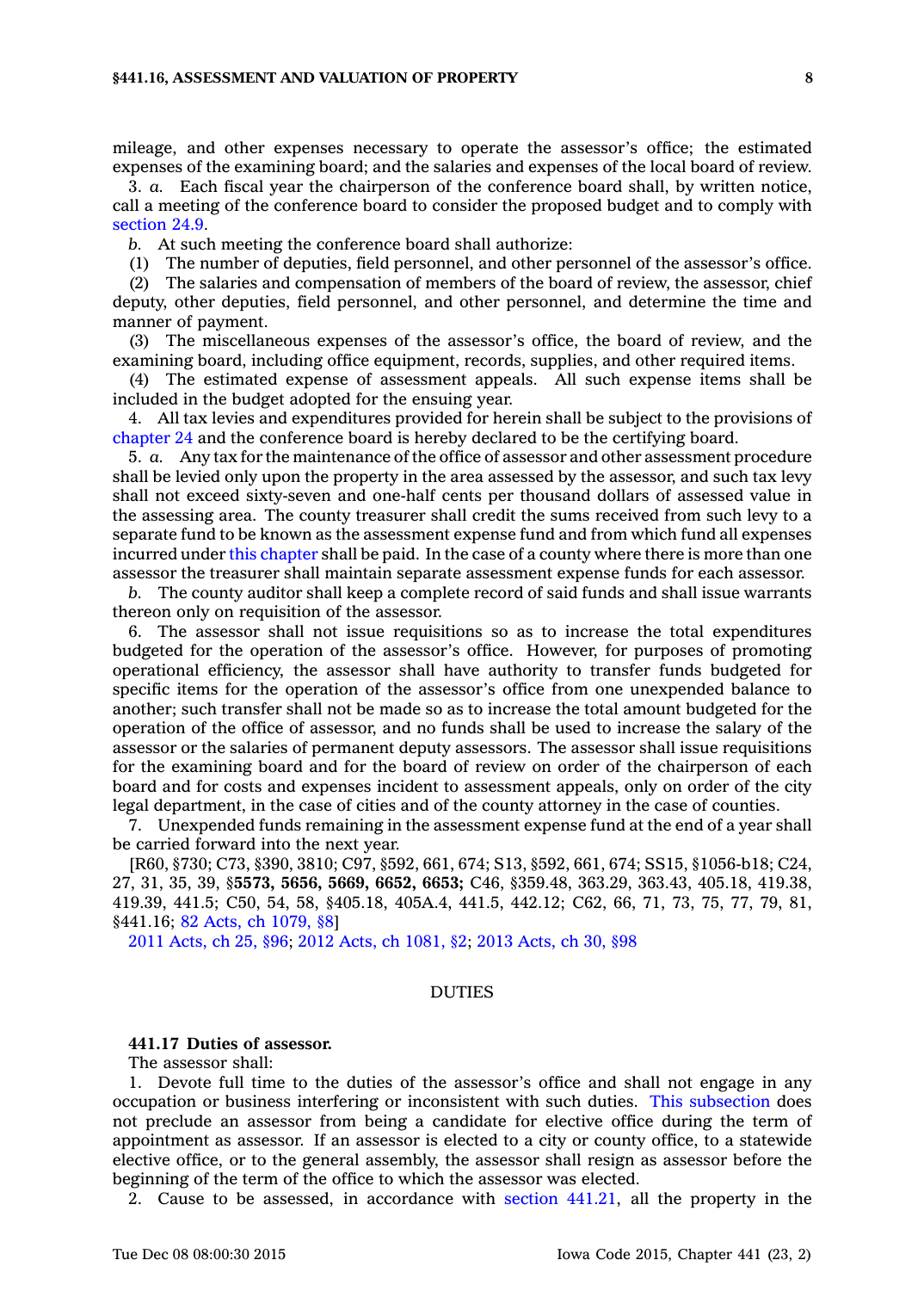assessor's county or city, except property exempt from taxation, or the assessment of which is otherwise provided for by law.

3. Have access to all public records of the county and, so far as practicable, make or cause to be made <sup>a</sup> careful examination of all such records and files in order to obtain all available information which may contribute to the accurate listing at its taxable value, and to the proper persons, of all property subject to assessment by the assessor.

4. Cooperate with the director of revenue as may be necessary or required, and obey and execute all orders, directions, and instructions of the director of revenue, insofar as the same may be required by law.

5. *a.* Have power to apply to the district court of the county for an order to examine witnesses and requiring the production of books and records of any person, firm, association or corporation within the county, whenever the assessor has reason to believe that such person, firm, association or corporation has not listed property as provided by law. The proceeding for the examination of witnesses and examination of the books and records of any such taxpayer, to determine the existence of taxable property, shall be instituted and conducted in the manner provided for the discovery of property under the provisions of [chapter](https://www.legis.iowa.gov/docs/code//630.pdf) 630. The court shall make an appropriate finding as to the existence of taxable property not listed. All taxable property discovered thereby shall thereupon be assessed by the assessor in the manner provided by law.

*b.* In all cases where the court finds that the taxpayer has not listed the taxpayer's property, as provided by law, and in all hearings where the court decides <sup>a</sup> matter against the taxpayer, the costs shall be paid by the taxpayer, otherwise they shall be paid out of the assessment expense fund. The fees and mileage to be paid witnesses shall be the same as prescribed by law in proceedings in the district courts of this state in civil cases. Where the costs are taxed to the taxpayer they shall be added to the taxes assessed against said taxpayer and the taxpayer's property and shall be collected in the same manner as are other taxes.

6. Make up all assessor's books and records as prescribed by the director of revenue, turn the completed assessor's books and records required for the preparation of the tax list over to the county auditor each year when the board of review has concluded its hearings and the county auditor shall proceed with the preparation of the current year tax list and the assessor shall cooperate with the auditor in the preparation of the tax lists.

7. Submit on or before May 1 of each year completed assessment rolls to the board of review.

8. Lay before the board of review such information as the assessor may possess which will aid said board in performing its duties in adjusting the assessments to the valuations required by law.

9. Furnish to the director of revenue any information which the assessor may have relative to the ownership of any property that may be assessable within this state, but not assessable or subject to being listed for taxation by the assessor.

10. Measure the exterior length and exterior width of all mobile homes and manufactured homes except those for which measurements are contained in the manufacturer's and importer's certificate of origin, and report the information to the county treasurer. Check all manufactured or mobile homes for inaccuracy of measurements as necessary or upon written request of the county treasurer and report the findings immediately to the county treasurer. The assessor shall make frequent inspections and checks within the assessor jurisdiction of all manufactured or mobile homes and manufactured home communities or mobile home parks and make all the required and needed reports to carry out the purposes of this [section](https://www.legis.iowa.gov/docs/code//441.17.pdf).

11. Cause to be assessed for taxation property which the assessor believes has been erroneously exempted from taxation. Revocation of <sup>a</sup> property tax exemption shall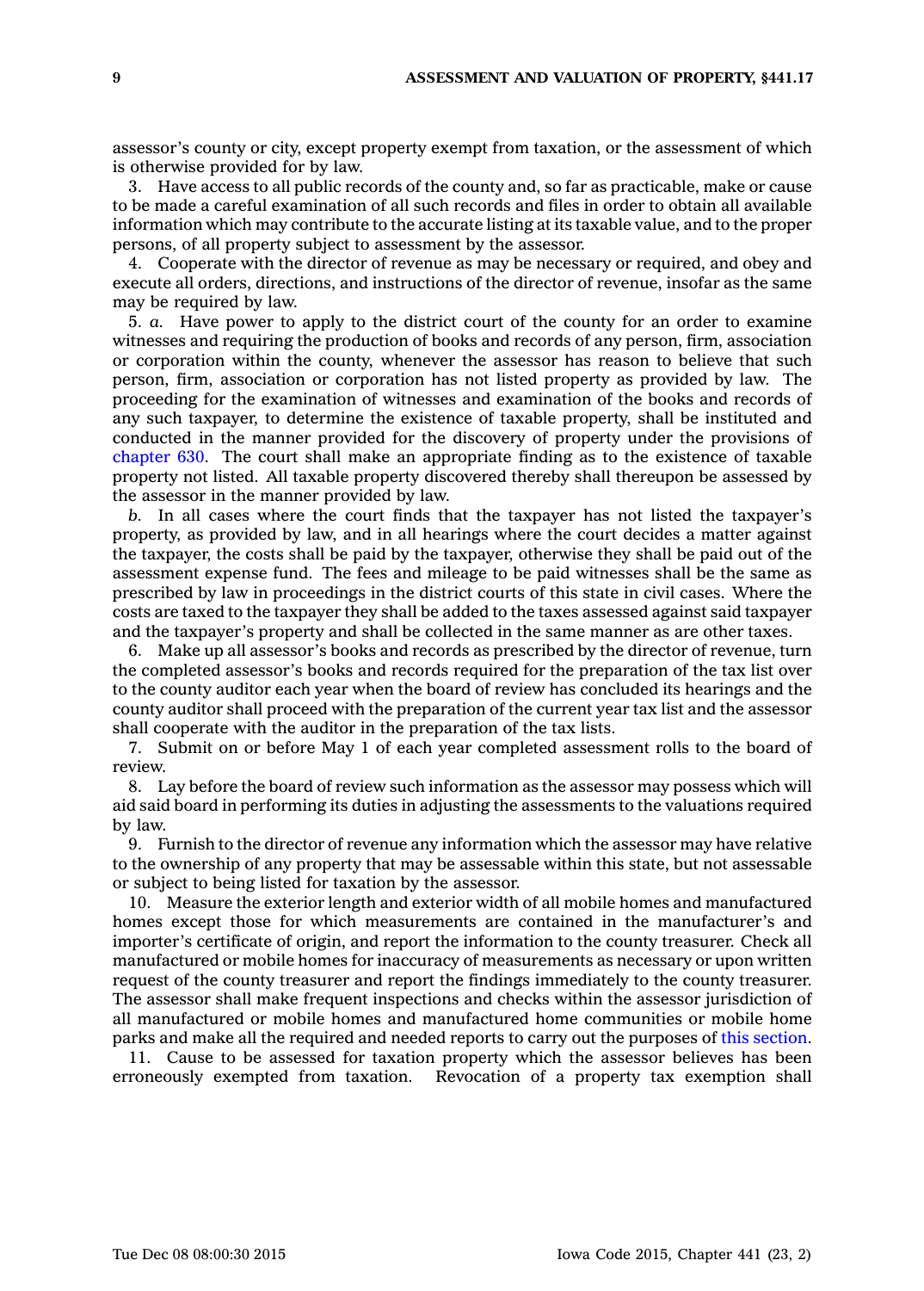commence with the assessment for the current assessment year, and shall not be applied to prior assessment years.

[C51, §474, 475; R60, §735, 736; C73, §824, 825; C97, §1355, 1359, 1366; S13, §1355, 1366; C24, 27, 31, 35, 39, §**7108, 7114, 7122, 7123;** C46, §441.3, 441.9, 441.17, 441.18; C50, 54, 58, §405A.8, 441.4, 441.9, 441.12; C62, 66, 71, 73, 75, 77, 79, 81, §441.17]

83 [Acts,](https://www.legis.iowa.gov/docs/acts/83/CH0064.pdf) ch 64, §2; 87 [Acts,](https://www.legis.iowa.gov/docs/acts/87/CH0084.pdf) ch 84, §1; 89 [Acts,](https://www.legis.iowa.gov/docs/acts/89/CH0296.pdf) ch 296, §61; 94 Acts, ch [1110,](https://www.legis.iowa.gov/docs/acts/94/CH1110.pdf) §20, 24; [2001](https://www.legis.iowa.gov/docs/acts/2001/CH0153.pdf) [Acts,](https://www.legis.iowa.gov/docs/acts/2001/CH0153.pdf) ch 153, §15, 16; 2001 [Acts,](https://www.legis.iowa.gov/docs/acts/2001/CH0176.pdf) ch 176, §80; 2002 Acts, ch [1088,](https://www.legis.iowa.gov/docs/acts/2002/CH1088.pdf) §1, 2; 2003 [Acts,](https://www.legis.iowa.gov/docs/acts/2003/CH0145.pdf) ch 145, [§286](https://www.legis.iowa.gov/docs/acts/2003/CH0145.pdf); 2011 [Acts,](https://www.legis.iowa.gov/docs/acts/2011/CH0025.pdf) ch 25, §143

## **441.18 Listing and valuation.**

Each assessor shall, with the assistance of each person assessed, or who may be required by law to list property belonging to another, enter upon the assessment rolls the several items of property required to be entered for assessment. The assessor shall personally affix values to all property assessed by the assessor.

[C51, §473; R60, §733; C73, §822; C97, §1352; C24, 27, 31, 35, 39, §**7106;** C46, §405.19, 441.1; C50, 54, 58, §405.19, 405A.6, 405A.7, 441.10; C62, 66, 71, 73, 75, 77, 79, 81, §441.18]

## **441.19 Owner to assist — provisions for assessment.**

1. The assessor shall list every person in the assessor's county or city as the case may be and assess all the property in the county or city, except property exempted or otherwise assessed. A person who refuses to assist in making out <sup>a</sup> list of the person's property, or of any property which the person is by law required to assist in listing, is guilty of <sup>a</sup> simple misdemeanor.

*a.* Supplemental and optional to the procedure for the assessment of property by the assessor as provided in this [chapter](https://www.legis.iowa.gov/docs/code//441.pdf), the assessor may require from all persons required to list their property for taxation as provided by [sections](https://www.legis.iowa.gov/docs/code//428.1.pdf) 428.1 and [428.2](https://www.legis.iowa.gov/docs/code//428.2.pdf), <sup>a</sup> supplemental return to be prescribed by the director of revenue upon which the person shall list the person's property. The supplemental return shall be in substantially the same form as now prescribed by law for the assessment rolls used in the listing of property by the assessors. Every person required to list property for taxation shall make <sup>a</sup> complete listing of the property upon supplemental forms and return the listing to the assessor as promptly as possible. The return shall be verified over the signature of the person making the return and [section](https://www.legis.iowa.gov/docs/code//441.25.pdf) 441.25 applies to any person making such <sup>a</sup> return. The assessor shall make supplemental return forms available as soon as practicable after the first day of January of each year. The assessor shall make supplemental return forms available to the taxpayer by mail, or at <sup>a</sup> designated place within the taxing district.

*b.* Upon receipt of such supplemental return from any person the assessor shall prepare <sup>a</sup> roll assessing such person as hereinafter provided. In the preparation of such assessment roll the assessor shall be guided not only by the information contained in such supplemental roll, but by any other information the assessor may have or which may be obtained by the assessor as prescribed by the law relating to the assessment of property. The assessor shall not be bound by any values as listed in such supplemental return, and may include in the assessment roll any property omitted from the supplemental return which in the knowledge and belief of the assessor should be listed as required by law by the person making the supplemental return. Upon completion of such roll the assessor shall deliver to the person submitting such supplemental return <sup>a</sup> copy of the assessment roll, either personally or by mail.

*c.* Any taxpayer aggrieved by the action of the assessor in the preparation of an assessment roll upon which <sup>a</sup> supplemental return has been made shall have the same rights and privileges of appeal as provided by law in connection with the assessment rolls prepared in entirety by the assessor, but no assessment rolls prepared by the assessor after receiving <sup>a</sup> supplemental return shall be deemed insufficient or invalid because of the fact that such assessment roll does not bear the signature of the person assessed, and the signature of the person listing property upon the supplemental return shall be deemed <sup>a</sup> signature on the roll as prepared by the assessor.

*d.* The supplemental returns provided for in this [section](https://www.legis.iowa.gov/docs/code//441.19.pdf) shall be preserved in the same manner as assessment rolls, but shall be confidential to the assessor, board of review, property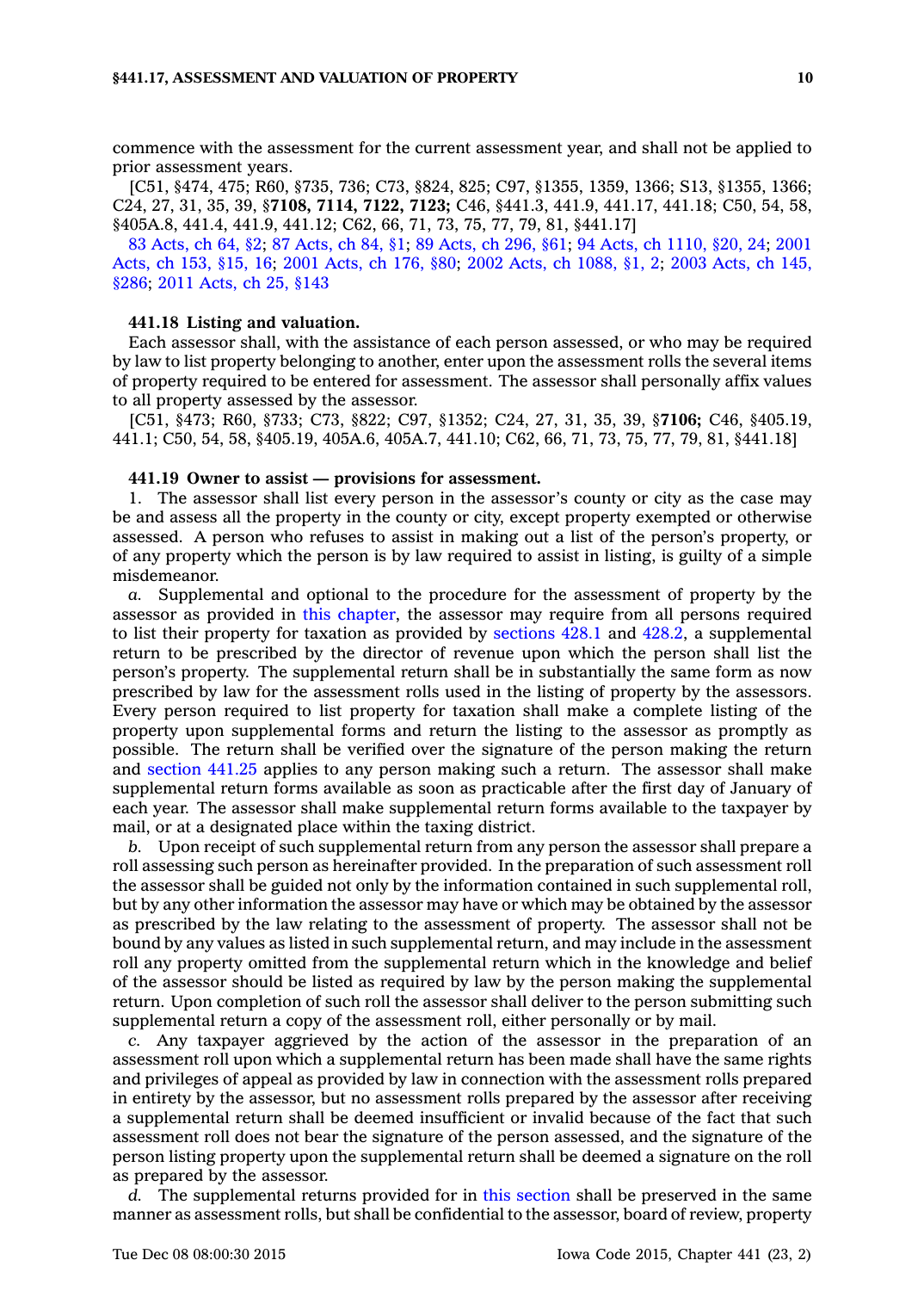assessment appeal board, or director of revenue, and shall not be open to public inspection, but any final assessment roll as made out by the assessor shall be <sup>a</sup> public record, provided that such supplemental return shall be available to counsel of either the person making the return or of the public, in case any appeal is taken to the board of review, to the property assessment appeal board, or to the court.

*e.* In the event of failure of any person required to list property to make <sup>a</sup> supplemental return, as required herein, on or before the fifteenth day of February of any year when such listing is required, the assessor shall proceed in the listing and assessment of the person's property as provided by this [chapter](https://www.legis.iowa.gov/docs/code//441.pdf), and no person subject to taxation shall be relieved of the person's obligation to list the person's property through failure to make <sup>a</sup> supplemental return as herein provided, and any roll prepared by the assessor after receiving <sup>a</sup> supplemental return or when prepared in accordance with other provisions of this [chapter](https://www.legis.iowa.gov/docs/code//441.pdf), shall be <sup>a</sup> valid assessment.

*f.* The provisions of this [chapter](https://www.legis.iowa.gov/docs/code//441.pdf) relating to assessment rolls shall be applicable to the preparation of rolls upon which <sup>a</sup> supplemental return has been received, insofar as they are not in conflict with the provision of this [section](https://www.legis.iowa.gov/docs/code//441.19.pdf).

2. On or before February 15 of each year, each owner of industrial real estate shall submit to the local assessor <sup>a</sup> report listing by year of acquisition and by acquisition cost the owner's machinery as described in section 427A.1, [subsection](https://www.legis.iowa.gov/docs/code//427A.1.pdf) 1, paragraph *"e"*, and specifying any machinery added or removed during the preceding assessment year. A report containing an itemized list of machinery by year of acquisition and by acquisition cost shall be required only when deemed necessary by the assessor. The reports shall be submitted on forms prescribed by the director of revenue or on forms submitted by the taxpayer and approved by the assessor which forms shall contain the same information as is required to be reported on forms prescribed by the director. If <sup>a</sup> person shall knowingly enter false information on the report, the person shall be guilty of <sup>a</sup> simple misdemeanor. Also, if <sup>a</sup> person refuses to file the report provided for in this [subsection](https://www.legis.iowa.gov/docs/code//441.19.pdf), the assessor shall proceed in accordance with the provisions of [section](https://www.legis.iowa.gov/docs/code//441.24.pdf) 441.24.

[C51, §477; R60, §734; C73, §823; C97, §1354; S13, §1354; C24, 27, 31, 35, 39, §**7107;** C46, §441.2; C50, 54, 58, §441.11; C62, 66, 71, 73, 75, 77, 79, 81, §441.19]

89 [Acts,](https://www.legis.iowa.gov/docs/acts/1989/CH0296.pdf) ch 296, §62; 2003 [Acts,](https://www.legis.iowa.gov/docs/acts/2003/CH0145.pdf) ch 145, §286; 2005 [Acts,](https://www.legis.iowa.gov/docs/acts/2005/CH0150.pdf) ch 150, §123; 2009 [Acts,](https://www.legis.iowa.gov/docs/acts/2009/CH0041.pdf) ch 41, §263 For future repeal, effective July 1, 2018, of 2005 amendments to subsection 1, paragraph d, and subsequent amendments relating to the property assessment appeal board, see 2005 Acts, ch 150, §134; 2013 Acts, ch 123, §62, 64, 68

**441.20** Reserved.

## **441.21 Actual, assessed, and taxable value.**

1. *a.* All property subject to taxation shall be valued at its actual value which shall be entered opposite each item, and, except as otherwise provided in this [section](https://www.legis.iowa.gov/docs/code//441.21.pdf), shall be assessed at one hundred percent of its actual value, and the value so assessed shall be taken and considered as the assessed value and taxable value of the property upon which the levy shall be made.

*b.* (1) The actual value of all property subject to assessment and taxation shall be the fair and reasonable market value of such property except as otherwise provided in this [section](https://www.legis.iowa.gov/docs/code//441.21.pdf). *"Market value"* is defined as the fair and reasonable exchange in the year in which the property is listed and valued between <sup>a</sup> willing buyer and <sup>a</sup> willing seller, neither being under any compulsion to buy or sell and each being familiar with all the facts relating to the particular property. Sale prices of the property or comparable property in normal transactions reflecting market value, and the probable availability or unavailability of persons interested in purchasing the property, shall be taken into consideration in arriving at its market value. In arriving at market value, sale prices of property in abnormal transactions not reflecting market value shall not be taken into account, or shall be adjusted to eliminate the effect of factors which distort market value, including but not limited to sales to immediate family of the seller, foreclosure or other forced sales, contract sales, discounted purchase transactions or purchase of adjoining land or other land to be operated as <sup>a</sup> unit.

(2) The actual value of special purpose tooling, which is subject to assessment and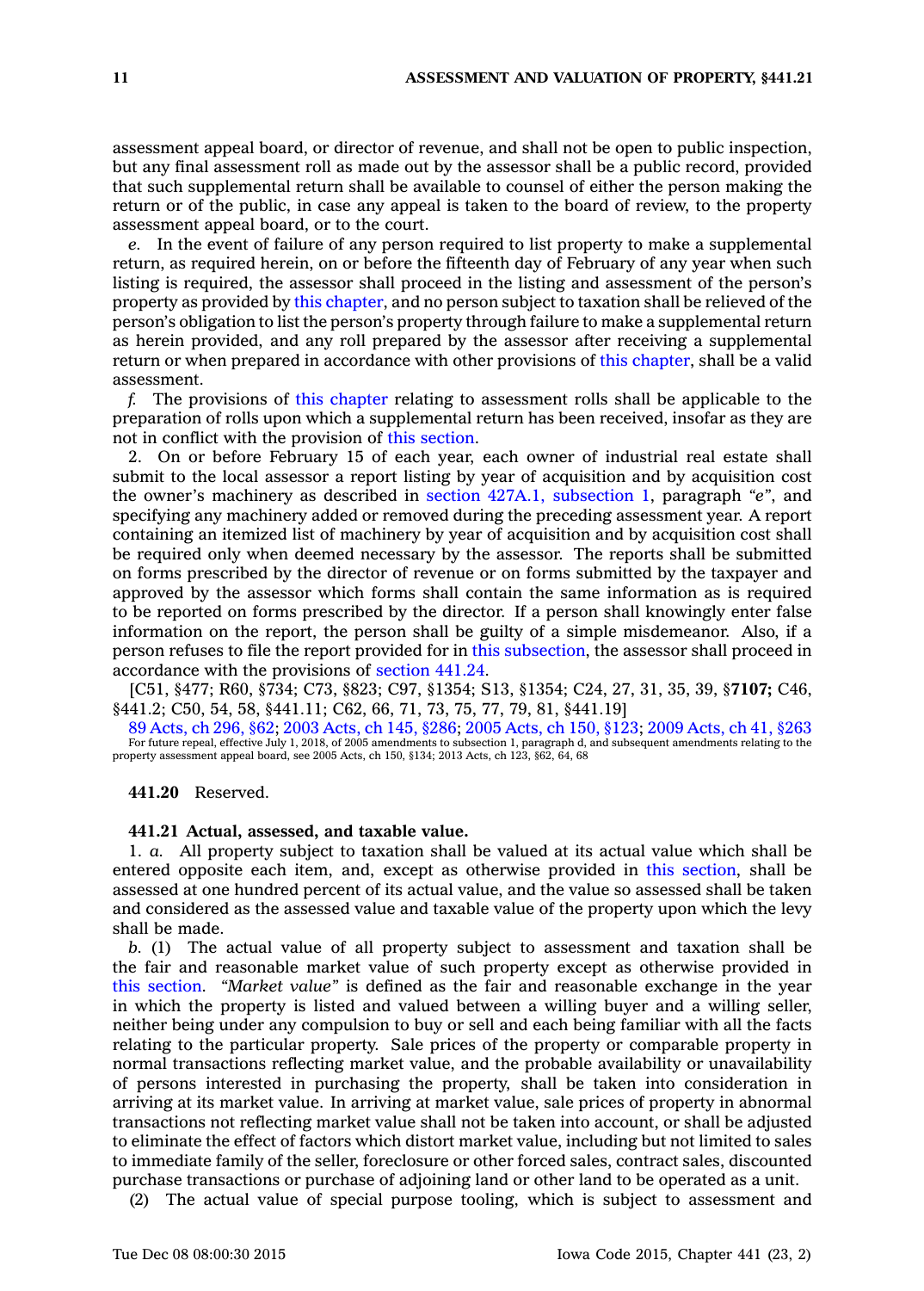taxation as real property under section 427A.1, [subsection](https://www.legis.iowa.gov/docs/code//427A.1.pdf) 1, paragraph *"e"*, but which can be used only to manufacture property which is protected by one or more United States or foreign patents, shall not exceed the fair and reasonable exchange value between <sup>a</sup> willing buyer and <sup>a</sup> willing seller, assuming that the willing buyer is purchasing only the special purpose tooling and not the patent covering the property which the special purpose tooling is designed to manufacture nor the rights to manufacture the patented property. For purposes of this subparagraph, special purpose tooling includes dies, jigs, fixtures, molds, patterns, and similar property. The assessor shall not take into consideration the special value or use value to the present owner of the special purpose tooling which is designed and intended solely for the manufacture of property protected by <sup>a</sup> patent in arriving at the actual value of the special purpose tooling.

*c.* In assessing and determining the actual value of special purpose industrial property having an actual value of five million dollars or more, the assessor shall equalize the values of such property with the actual values of other comparable special purpose industrial property in other counties of the state. Such special purpose industrial property includes, but is not limited to chemical plants. If <sup>a</sup> variation of ten percent or more exists between the actual values of comparable industrial property having an actual value of five million dollars or more located in separate counties, the assessors of the counties shall consult with each other and with the department of revenue to determine if adequate reasons exist for the variation. If no adequate reasons exist, the assessors shall make adjustments in the actual values to provide for <sup>a</sup> variation of ten percent or less. For the purposes of this paragraph, special purpose industrial property includes structures which are designed and erected for operation of <sup>a</sup> unique and special use, are not rentable in existing condition, and are incapable of conversion to ordinary commercial or industrial use except at <sup>a</sup> substantial cost.

*d.* Actual value of property in one assessing jurisdiction shall be equalized as compared with actual value of property in an adjoining assessing jurisdiction. If <sup>a</sup> variation of five percent or more exists between the actual values of similar, closely adjacent property in adjoining assessing jurisdictions in Iowa, the assessors thereof shall determine whether adequate reasons exist for such variation. If no such reasons exist, the assessors shall make adjustments in such actual values to reduce the variation to five percent or less.

*e.* The actual value of agricultural property shall be determined on the basis of productivity and net earning capacity of the property determined on the basis of its use for agricultural purposes capitalized at <sup>a</sup> rate of seven percent and applied uniformly among counties and among classes of property. Any formula or method employed to determine productivity and net earning capacity of property shall be adopted in full by rule.

*f.* In counties or townships in which field work on <sup>a</sup> modern soil survey has been completed since January 1, 1949, the assessor shall place emphasis upon the results of the survey in spreading the valuation among individual parcels of such agricultural property.

*g.* Notwithstanding any other provision of this [section](https://www.legis.iowa.gov/docs/code//441.21.pdf), the actual value of any property shall not exceed its fair and reasonable market value, except agricultural property which shall be valued exclusively as provided in paragraph *"e"* of this [subsection](https://www.legis.iowa.gov/docs/code//441.21.pdf).

*h.* The assessor shall determine the value of real property in accordance with rules adopted by the department of revenue and in accordance with forms and guidelines contained in the real property appraisal manual prepared by the department as updated from time to time. Such rules, forms, and guidelines shall not be inconsistent with or change the means, as provided in this [section](https://www.legis.iowa.gov/docs/code//441.21.pdf), of determining the actual, market, taxable, and assessed values.

*i.* (1) If the department finds that a city or county assessor is not in compliance with the rules of the department relating to valuation of property or has disregarded the forms and guidelines contained in the real property appraisal manual, the department shall notify the assessor and each member of the conference board for the appropriate assessing jurisdiction. The notice shall be mailed by restricted certified mail. The notice shall specify the areas of noncompliance and the steps necessary to achieve compliance. The notice shall also inform the assessor and conference board that if compliance is not achieved, <sup>a</sup> penalty may be imposed.

(2) The conference board shall respond to the department within thirty days of receipt of the notice of noncompliance. The conference board may respond to the notice by asserting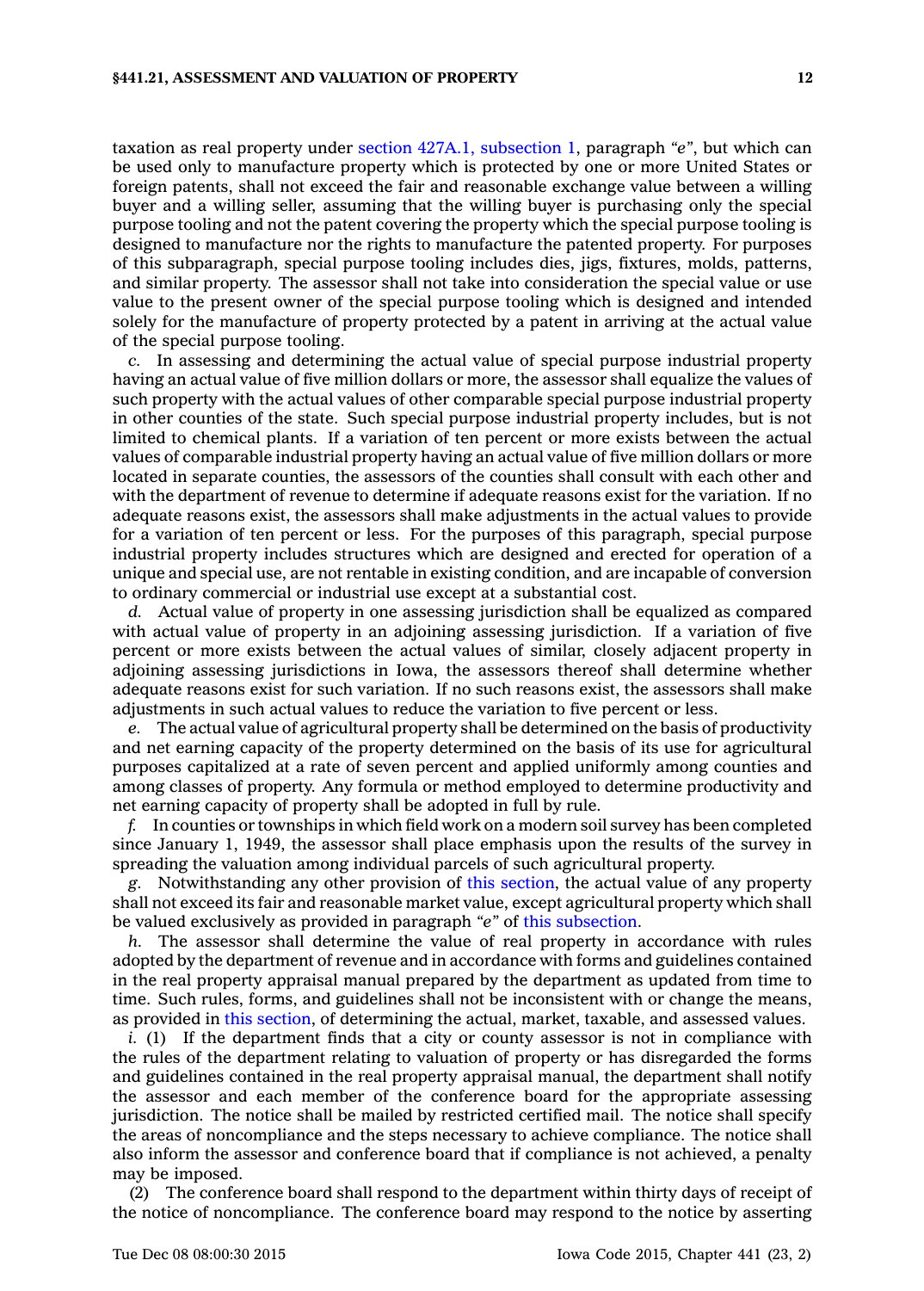that the assessor is in compliance with the rules, guidelines, and forms of the department or by informing the department that the conference board intends to submit <sup>a</sup> plan of action to achieve compliance. If the conference board responds to the notification by asserting that the assessor is in compliance, <sup>a</sup> hearing before the director of revenue shall be scheduled on the matter.

(3) A plan of action shall be submitted within sixty days of receipt of the notice of noncompliance. The plan shall contain <sup>a</sup> time frame under which compliance shall be achieved which shall be no later than January 1 of the following assessment year. The plan of action shall contain the signature of the assessor and of the chairperson of the conference board. The department shall review the plan to determine whether the plan is sufficient to achieve compliance. Within thirty days of receipt of the plan, the department shall notify the assessor and the chairperson of the conference board that it has accepted the plan or that it is necessary to submit an amended plan of action.

(4) By January 1 of the assessment year following the calendar year in which the plan was submitted to the department, the conference board shall submit <sup>a</sup> report to the department indicating that the plan of action was followed and compliance has been achieved. The department may conduct <sup>a</sup> field inspection to ensure that the assessor is in compliance. By January 31, the department shall notify the assessor and the conference board, by restricted certified mail, either that compliance has been achieved or that the assessor remains in noncompliance. If the department determines that the assessor remains in noncompliance, the department shall take steps to withhold up to five percent of the reimbursement payment authorized in [section](https://www.legis.iowa.gov/docs/code//425.1.pdf) 425.1 until the director of revenue determines that the assessor is in compliance.

(5) If the conference board disputes the determination of the department, the chairperson of the conference board may appeal the determination to the state board of tax review.

(6) The department shall adopt rules relating to the administration of this paragraph *"i"*.

2. In the event market value of the property being assessed cannot be readily established in the foregoing manner, then the assessor may determine the value of the property using the other uniform and recognized appraisal methods including its productive and earning capacity, if any, industrial conditions, its cost, physical and functional depreciation and obsolescence and replacement cost, and all other factors which would assist in determining the fair and reasonable market value of the property but the actual value shall not be determined by use of only one such factor. The following shall not be taken into consideration: Special value or use value of the property to its present owner, and the goodwill or value of <sup>a</sup> business which uses the property as distinguished from the value of the property as property. However, in assessing property that is rented or leased to low-income individuals and families as authorized by section 42 of the Internal Revenue Code, as amended, and which section limits the amount that the individual or family pays for the rental or lease of units in the property, the assessor shall, unless the owner elects to withdraw the property from the assessment procedures for section 42 property, use the productive and earning capacity from the actual rents received as <sup>a</sup> method of appraisal and shall take into account the extent to which that use and limitation reduces the market value of the property. The assessor shall not consider any tax credit equity or other subsidized financing as income provided to the property in determining the assessed value. The property owner shall notify the assessor when property is withdrawn from section 42 eligibility under the Internal Revenue Code or if the owner elects to withdraw the property from the assessment procedures for section 42 property under this [subsection](https://www.legis.iowa.gov/docs/code//441.21.pdf). The property shall not be subject to section 42 assessment procedures for the assessment year for which section 42 eligibility is withdrawn or an election is made. This notification must be provided to the assessor no later than March 1 of the assessment year or the owner will be subject to <sup>a</sup> penalty of five hundred dollars for that assessment year. The penalty shall be collected at the same time and in the same manner as regular property taxes. An election to withdraw from the assessment procedures for section 42 property is irrevocable. Property that is withdrawn from the assessment procedures for section 42 property shall be classified and assessed as multiresidential property unless the property otherwise fails to meet the requirements of section 441.21, [subsection](https://www.legis.iowa.gov/docs/code//441.21.pdf) 13. Upon adoption of uniform rules by the department of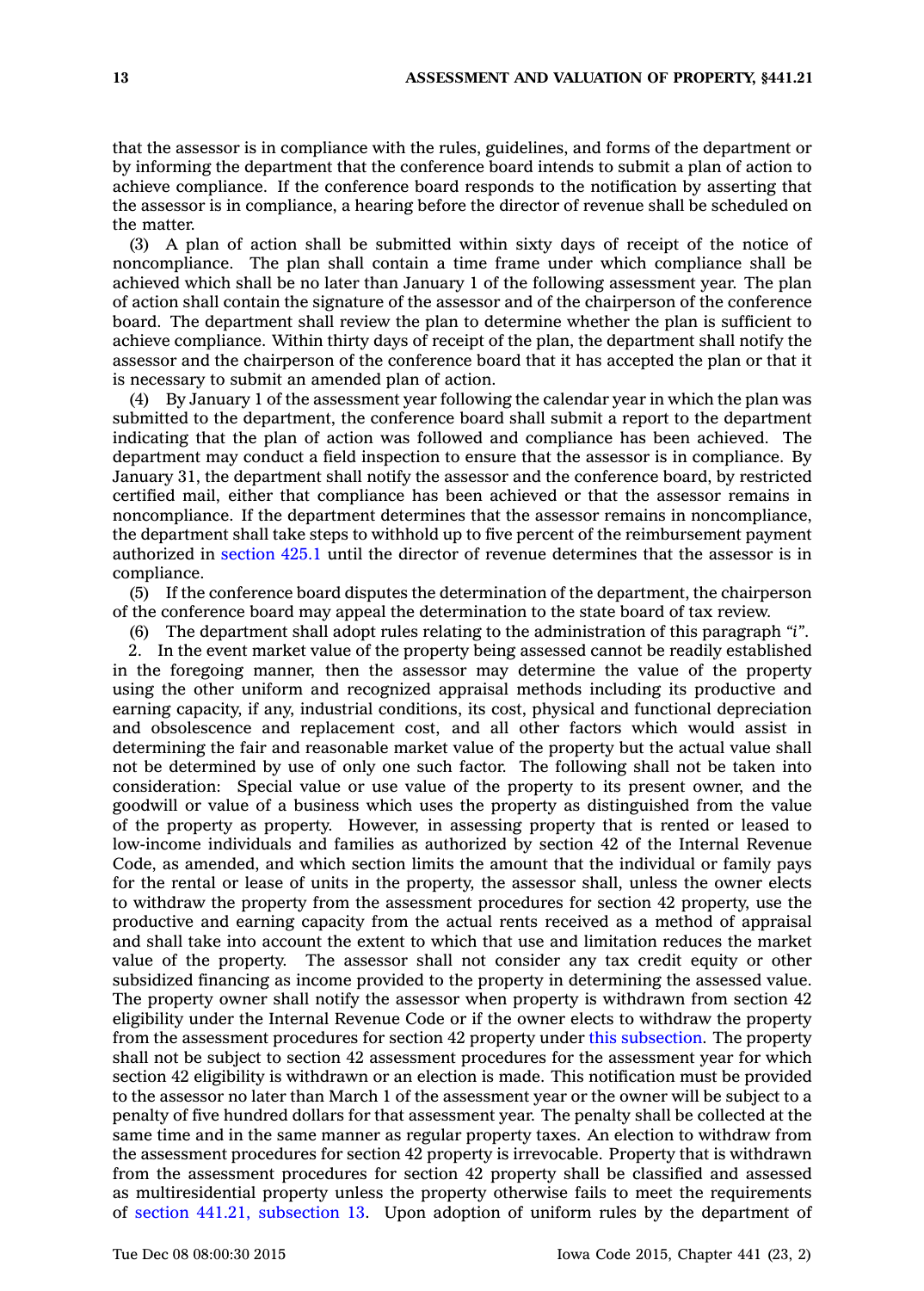revenue or succeeding authority covering assessments and valuations of such properties, the valuation on such properties shall be determined in accordance with such rules and in accordance with forms and guidelines contained in the real property appraisal manual prepared by the department as updated from time to time for assessment purposes to assure uniformity, but such rules, forms, and guidelines shall not be inconsistent with or change the foregoing means of determining the actual, market, taxable and assessed values.

3. *a. "Actual value"*, *"taxable value"*, or *"assessed value"* as used in other sections of the Code in relation to assessment of property for taxation shall mean the valuations as determined by this [section](https://www.legis.iowa.gov/docs/code//441.21.pdf); however, other provisions of the Code providing special methods or formulas for assessing or valuing specified property shall remain in effect, but [this](https://www.legis.iowa.gov/docs/code//441.21.pdf) [section](https://www.legis.iowa.gov/docs/code//441.21.pdf) shall be applicable to the extent consistent with such provisions. The assessor and department of revenue shall disclose at the written request of the taxpayer all information in any formula or method used to determine the actual value of the taxpayer's property.

*b.* The burden of proof shall be upon any complainant attacking such valuation as excessive, inadequate, inequitable, or capricious; however, in protest or appeal proceedings when the complainant offers competent evidence by at least two disinterested witnesses that the market value of the property is less than the market value determined by the assessor, the burden of proof thereafter shall be upon the officials or persons seeking to uphold such valuation to be assessed.

4. For valuations established as of January 1, 1979, the percentage of actual value at which agricultural and residential property shall be assessed shall be the quotient of the dividend and divisor as defined in this [section](https://www.legis.iowa.gov/docs/code//441.21.pdf). The dividend for each class of property shall be the dividend as determined for each class of property for valuations established as of January 1, 1978, adjusted by the product obtained by multiplying the percentage determined for that year by the amount of any additions or deletions to actual value, excluding those resulting from the revaluation of existing properties, as reported by the assessors on the abstracts of assessment for 1978, plus six percent of the amount so determined. However, if the difference between the dividend so determined for either class of property and the dividend for that class of property for valuations established as of January 1, 1978, adjusted by the product obtained by multiplying the percentage determined for that year by the amount of any additions or deletions to actual value, excluding those resulting from the revaluation of existing properties, as reported by the assessors on the abstracts of assessment for 1978, is less than six percent, the 1979 dividend for the other class of property shall be the dividend as determined for that class of property for valuations established as of January 1, 1978, adjusted by the product obtained by multiplying the percentage determined for that year by the amount of any additions or deletions to actual value, excluding those resulting from the revaluation of existing properties, as reported by the assessors on the abstracts of assessment for 1978, plus <sup>a</sup> percentage of the amount so determined which is equal to the percentage by which the dividend as determined for the other class of property for valuations established as of January 1, 1978, adjusted by the product obtained by multiplying the percentage determined for that year by the amount of any additions or deletions to actual value, excluding those resulting from the revaluation of existing properties, as reported by the assessors on the abstracts of assessment for 1978, is increased in arriving at the 1979 dividend for the other class of property. The divisor for each class of property shall be the total actual value of all such property in the state in the preceding year, as reported by the assessors on the abstracts of assessment submitted for 1978, plus the amount of value added to said total actual value by the revaluation of existing properties in 1979 as equalized by the director of revenue pursuant to [section](https://www.legis.iowa.gov/docs/code//441.49.pdf) 441.49. The director shall utilize information reported on abstracts of assessment submitted pursuant to [section](https://www.legis.iowa.gov/docs/code//441.45.pdf) 441.45 in determining such percentage. For valuations established as of January 1, 1980, and each assessment year thereafter beginning before January 1, 2013, the percentage of actual value as equalized by the director of revenue as provided in [section](https://www.legis.iowa.gov/docs/code//441.49.pdf) 441.49 at which agricultural and residential property shall be assessed shall be calculated in accordance with the methods provided in this [subsection](https://www.legis.iowa.gov/docs/code//441.21.pdf), including the limitation of increases in agricultural and residential assessed values to the percentage increase of the other class of property if the other class increases less than the allowable limit adjusted to include the applicable and current values as equalized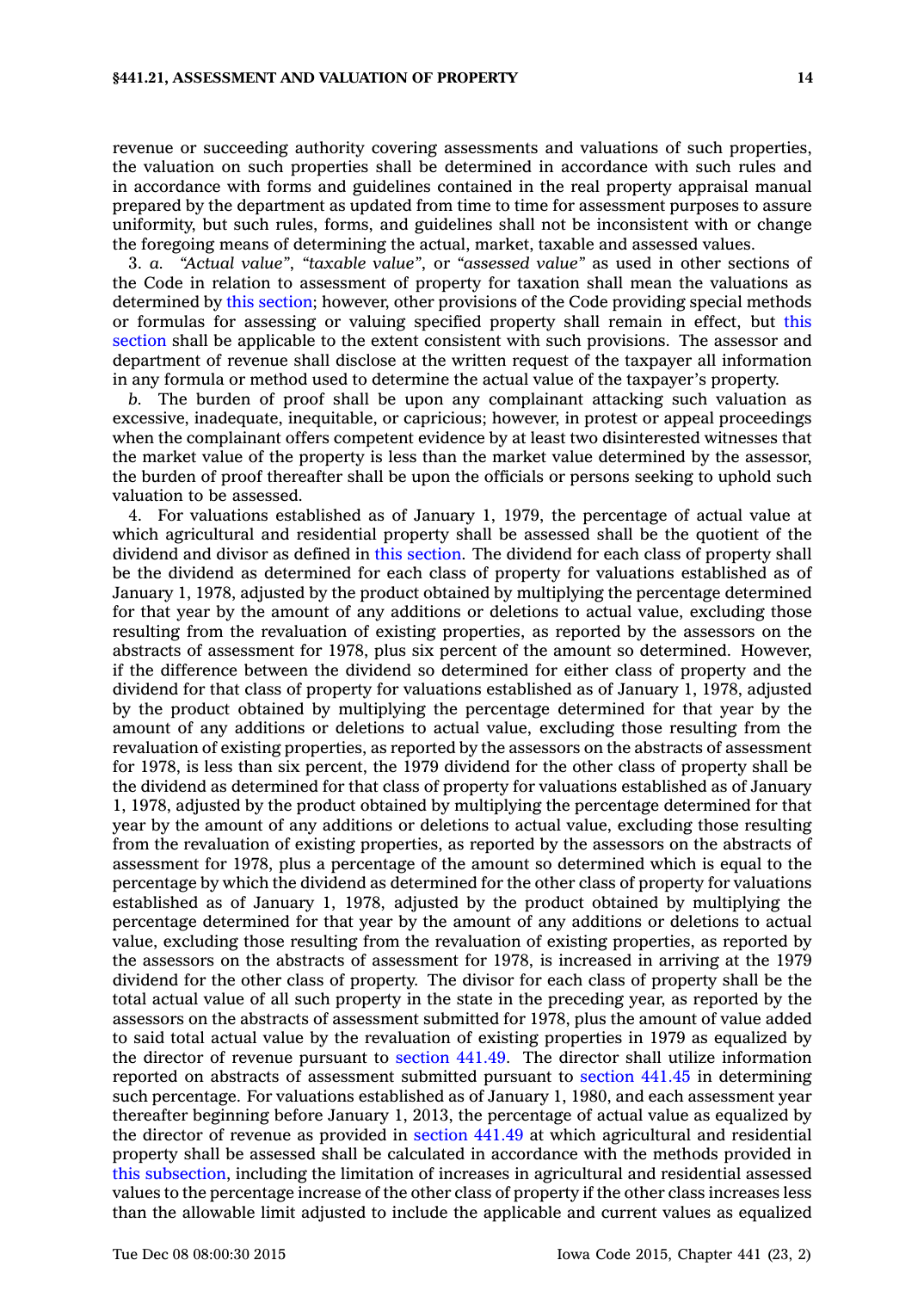by the director of revenue, except that any references to six percent in this [subsection](https://www.legis.iowa.gov/docs/code//441.21.pdf) shall be four percent. For valuations established as of January 1, 2013, and each assessment year thereafter, the percentage of actual value as equalized by the director of revenue as provided in [section](https://www.legis.iowa.gov/docs/code//441.49.pdf) 441.49 at which agricultural and residential property shall be assessed shall be calculated in accordance with the methods provided in this [subsection](https://www.legis.iowa.gov/docs/code//441.21.pdf), including the limitation of increases in agricultural and residential assessed values to the percentage increase of the other class of property if the other class increases less than the allowable limit adjusted to include the applicable and current values as equalized by the director of revenue, except that any references to six percent in this [subsection](https://www.legis.iowa.gov/docs/code//441.21.pdf) shall be three percent.

5. *a.* For valuations established as of January 1, 1979, property valued by the department of revenue pursuant to [chapters](https://www.legis.iowa.gov/docs/code//428.pdf) 428, [433](https://www.legis.iowa.gov/docs/code//433.pdf), [437](https://www.legis.iowa.gov/docs/code//437.pdf), and [438](https://www.legis.iowa.gov/docs/code//438.pdf) shall be considered as one class of property and shall be assessed as <sup>a</sup> percentage of its actual value. The percentage shall be determined by the director of revenue in accordance with the provisions of this [section](https://www.legis.iowa.gov/docs/code//441.21.pdf). For valuations established as of January 1, 1979, the percentage shall be the quotient of the dividend and divisor as defined in this [section](https://www.legis.iowa.gov/docs/code//441.21.pdf). The dividend shall be the total actual valuation established for 1978 by the department of revenue, plus ten percent of the amount so determined. The divisor for property valued by the department of revenue pursuant to [chapters](https://www.legis.iowa.gov/docs/code//428.pdf) 428, [433](https://www.legis.iowa.gov/docs/code//433.pdf), [437](https://www.legis.iowa.gov/docs/code//437.pdf), and [438](https://www.legis.iowa.gov/docs/code//438.pdf) shall be the valuation established for 1978, plus the amount of value added to the total actual value by the revaluation of the property by the department of revenue as of January 1, 1979. For valuations established as of January 1, 1980, property valued by the department of revenue pursuant to [chapters](https://www.legis.iowa.gov/docs/code//428.pdf) 428, [433](https://www.legis.iowa.gov/docs/code//433.pdf), [437](https://www.legis.iowa.gov/docs/code//437.pdf), and [438](https://www.legis.iowa.gov/docs/code//438.pdf) shall be assessed at <sup>a</sup> percentage of its actual value. The percentage shall be determined by the director of revenue in accordance with the provisions of this [section](https://www.legis.iowa.gov/docs/code//441.21.pdf). For valuations established as of January 1, 1980, the percentage shall be the quotient of the dividend and divisor as defined in this [section](https://www.legis.iowa.gov/docs/code//441.21.pdf). The dividend shall be the total actual valuation established for 1979 by the department of revenue, plus eight percent of the amount so determined. The divisor for property valued by the department of revenue pursuant to [chapters](https://www.legis.iowa.gov/docs/code//428.pdf) 428, [433](https://www.legis.iowa.gov/docs/code//433.pdf), [437](https://www.legis.iowa.gov/docs/code//437.pdf), and [438](https://www.legis.iowa.gov/docs/code//438.pdf) shall be the valuation established for 1979, plus the amount of value added to the total actual value by the revaluation of the property by the department of revenue as of January 1, 1980. For valuations established as of January 1, 1981, and each year thereafter, the percentage of actual value at which property valued by the department of revenue pursuant to [chapters](https://www.legis.iowa.gov/docs/code//428.pdf) 428, [433](https://www.legis.iowa.gov/docs/code//433.pdf), [437](https://www.legis.iowa.gov/docs/code//437.pdf), and [438](https://www.legis.iowa.gov/docs/code//438.pdf) shall be assessed shall be calculated in accordance with the methods provided herein, except that any references to ten percent in this [subsection](https://www.legis.iowa.gov/docs/code//441.21.pdf) shall be eight percent. For valuations established on or after January 1, 2013, property valued by the department of revenue pursuant to [chapter](https://www.legis.iowa.gov/docs/code//434.pdf) 434 shall be assessed at <sup>a</sup> percentage of its actual value equal to the percentage of actual value at which property assessed as commercial property is assessed under paragraph *"b"* for the same assessment year.

*b.* For valuations established on or after January 1, 2013, commercial property, excluding properties referred to in section 427A.1, [subsection](https://www.legis.iowa.gov/docs/code//427A.1.pdf) 8, shall be assessed at <sup>a</sup> percentage of its actual value, as determined in this paragraph *"b"*. For valuations established for the assessment year beginning January 1, 2013, the percentage of actual value as equalized by the director of revenue as provided in [section](https://www.legis.iowa.gov/docs/code//441.49.pdf) 441.49 at which commercial property shall be assessed shall be ninety-five percent. For valuations established for the assessment year beginning January 1, 2014, and each assessment year thereafter, the percentage of actual value as equalized by the director of revenue as provided in [section](https://www.legis.iowa.gov/docs/code//441.49.pdf) 441.49 at which commercial property shall be assessed shall be ninety percent.

*c.* For valuations established on or after January 1, 2013, industrial property, excluding properties referred to in section 427A.1, [subsection](https://www.legis.iowa.gov/docs/code//427A.1.pdf) 8, shall be assessed at <sup>a</sup> percentage of its actual value, as determined in this paragraph *"c"*. For valuations established for the assessment year beginning January 1, 2013, the percentage of actual value as equalized by the director of revenue as provided in [section](https://www.legis.iowa.gov/docs/code//441.49.pdf) 441.49 at which industrial property shall be assessed shall be ninety-five percent. For valuations established for the assessment year beginning January 1, 2014, and each assessment year thereafter, the percentage of actual value as equalized by the director of revenue as provided in [section](https://www.legis.iowa.gov/docs/code//441.49.pdf) 441.49 at which industrial property shall be assessed shall be ninety percent.

6. Beginning with valuations established as of January 1, 1978, the assessors shall report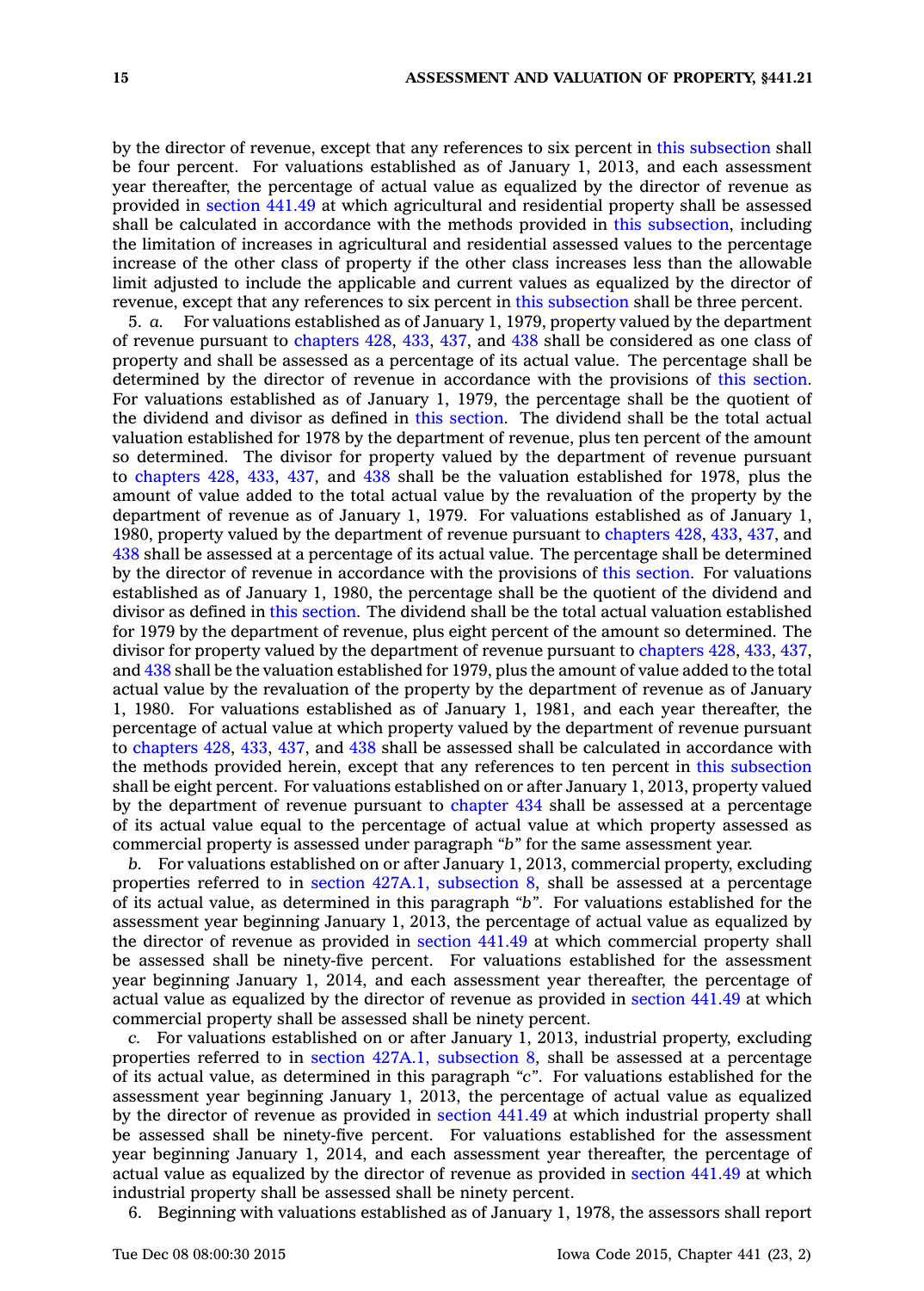### **§441.21, ASSESSMENT AND VALUATION OF PROPERTY 16**

the aggregate taxable values and the number of dwellings located on agricultural land and the aggregate taxable value of all other structures on agricultural land. Beginning with valuations established as of January 1, 1981, the agricultural dwellings located on agricultural land shall be valued at their market value as defined in this [section](https://www.legis.iowa.gov/docs/code//441.21.pdf) and agricultural dwellings shall be valued as rural residential property and shall be assessed at the same percentage of actual value as is all other residential property.

7. For the purpose of computing the debt limitations for municipalities, political subdivisions and school districts, the term *"actual value"* means the *"actual value"* as determined by [subsections](https://www.legis.iowa.gov/docs/code//441.21.pdf) 1 to 3 of this [section](https://www.legis.iowa.gov/docs/code//441.21.pdf) without application of any percentage reduction and entered opposite each item, and as listed on the tax list as provided in [section](https://www.legis.iowa.gov/docs/code//443.2.pdf) [443.2](https://www.legis.iowa.gov/docs/code//443.2.pdf) as "actual value".

Whenever any board of review or other tribunal changes the assessed value of property, all applicable records of assessment shall be adjusted to reflect such change in both assessed value and actual value of such property.

8. *a.* Any normal and necessary repairs to <sup>a</sup> building, not amounting to structural replacements or modification, shall not increase the taxable value of the building. This paragraph applies only to repairs of two thousand five hundred dollars or less per building per year.

*b.* Notwithstanding paragraph *"a"*, any construction or installation of <sup>a</sup> solar energy system on property classified as agricultural, residential, commercial, multiresidential, or industrial property shall not increase the actual, assessed, and taxable values of the property for five full assessment years.

*c.* As used in this [subsection](https://www.legis.iowa.gov/docs/code//441.21.pdf), *"solar energy system"* means either of the following:

(1) A system of equipment capable of collecting and converting incident solar radiation or wind energy into thermal, mechanical or electrical energy and transforming these forms of energy by <sup>a</sup> separate apparatus to storage or to <sup>a</sup> point of use which is constructed or installed after January 1, 1978.

(2) A system that uses the basic design of the building to maximize solar heat gain during the cold season and to minimize solar heat gain in the hot season and that uses natural means to collect, store, and distribute solar energy which is constructed or installed after January 1, 1981.

*d.* In assessing and valuing the property for tax purposes, the assessor shall disregard any market value added by <sup>a</sup> solar energy system to <sup>a</sup> building. The director of revenue shall adopt rules, after consultation with the economic development authority, specifying the types of equipment and structural components to be included under the guidelines provided in [this](https://www.legis.iowa.gov/docs/code//441.21.pdf) [subsection](https://www.legis.iowa.gov/docs/code//441.21.pdf).

9. Not later than November 1, 1979, and November 1 of each subsequent year, the director shall certify to the county auditor of each county the percentages of actual value at which residential property, agricultural property, commercial property, industrial property, multiresidential property, property valued by the department of revenue pursuant to [chapter](https://www.legis.iowa.gov/docs/code//434.pdf) [434](https://www.legis.iowa.gov/docs/code//434.pdf), and property valued by the department of revenue pursuant to [chapters](https://www.legis.iowa.gov/docs/code//428.pdf) 428, [433](https://www.legis.iowa.gov/docs/code//433.pdf), [437](https://www.legis.iowa.gov/docs/code//437.pdf), and [438](https://www.legis.iowa.gov/docs/code//438.pdf) in each assessing jurisdiction in the county shall be assessed for taxation. The county auditor shall proceed to determine the assessed values of agricultural property, residential property, commercial property, industrial property, multiresidential property, property valued by the department of revenue pursuant to [chapter](https://www.legis.iowa.gov/docs/code//434.pdf) 434, and property valued by the department of revenue pursuant to [chapters](https://www.legis.iowa.gov/docs/code//428.pdf) 428, [433](https://www.legis.iowa.gov/docs/code//433.pdf), [437](https://www.legis.iowa.gov/docs/code//437.pdf), and [438](https://www.legis.iowa.gov/docs/code//438.pdf) by applying such percentages to the current actual value of such property, as reported to the county auditor by the assessor, and the assessed values so determined shall be the taxable values of such properties upon which the levy shall be made.

10. The percentage of actual value computed by the director for agricultural property, residential property, commercial property, industrial property, multiresidential property, property valued by the department of revenue pursuant to [chapter](https://www.legis.iowa.gov/docs/code//434.pdf) 434, and property valued by the department of revenue pursuant to [chapters](https://www.legis.iowa.gov/docs/code//428.pdf) 428, [433](https://www.legis.iowa.gov/docs/code//433.pdf), [437](https://www.legis.iowa.gov/docs/code//437.pdf), and [438](https://www.legis.iowa.gov/docs/code//438.pdf) and used to determine assessed values of those classes of property does not constitute <sup>a</sup> rule as defined in section 17A.2, [subsection](https://www.legis.iowa.gov/docs/code//17A.2.pdf) 11.

11. Beginning with valuations established on or after January 1, 1995, as used in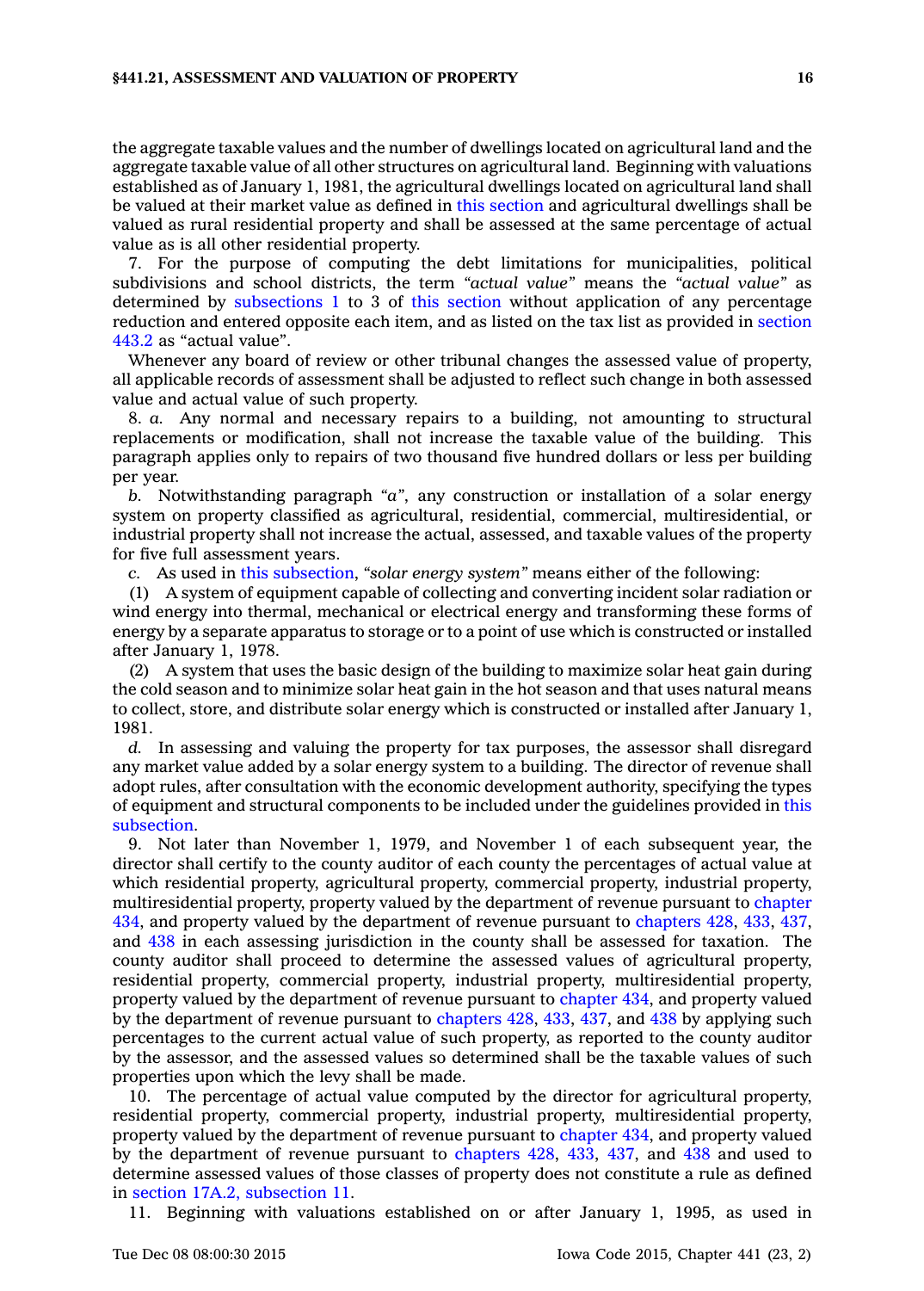this [section](https://www.legis.iowa.gov/docs/code//441.21.pdf), *"residential property"* includes all land and buildings of multiple housing cooperatives organized under [chapter](https://www.legis.iowa.gov/docs/code//499A.pdf) 499A and includes land and buildings used primarily for human habitation which land and buildings are owned and operated by organizations that have received tax-exempt status under section  $501(c)(3)$  of the Internal Revenue Code and rental income from the property is not taxed as unrelated business income under [section](https://www.legis.iowa.gov/docs/code//422.33.pdf) 422.33, [subsection](https://www.legis.iowa.gov/docs/code//422.33.pdf) 1A.

12. As used in this [section](https://www.legis.iowa.gov/docs/code//441.21.pdf), unless the context otherwise requires, *"agricultural property"* includes all of the following:

*a.* Beginning with valuations established on or after January 1, 2002, the real estate of <sup>a</sup> vineyard and buildings used in connection with the vineyard, including any building used for processing wine if such building is located on the same parcel as the vineyard.

*b.* Beginning with valuations established on or after January 1, 2013, real estate used directly in the cultivation and production of algae for harvesting as <sup>a</sup> crop for animal feed, food, nutritionals, or biofuel production. The real estate must be an enclosed pond or land containing <sup>a</sup> photobioreactor.

13. *a.* Beginning with valuations established on or after January 1, 2015, mobile home parks, manufactured home communities, land-leased communities, assisted living facilities, property primarily used or intended for human habitation containing three or more separate dwelling units, and that portion of <sup>a</sup> building that is used or intended for human habitation and <sup>a</sup> proportionate share of the land upon which the building is situated, regardless of the number of dwelling units located in the building, if the use for human habitation is not the primary use of the building and such building is not otherwise classified as residential property, shall be valued as <sup>a</sup> separate class of property known as multiresidential property and, excluding properties referred to in section 427A.1, [subsection](https://www.legis.iowa.gov/docs/code//427A.1.pdf) 8, shall be assessed at <sup>a</sup> percentage of its actual value, as determined in this [subsection](https://www.legis.iowa.gov/docs/code//441.21.pdf).

*b.* For valuations established for the assessment year beginning January 1, 2015, the percentage of actual value as equalized by the director of revenue as provided in [section](https://www.legis.iowa.gov/docs/code//441.49.pdf) [441.49](https://www.legis.iowa.gov/docs/code//441.49.pdf) at which multiresidential property shall be assessed shall be the greater of eighty-six and twenty-five hundredths percent or the percentage of actual value determined by the director of revenue at which property assessed as residential property is assessed for the same assessment year under [subsection](https://www.legis.iowa.gov/docs/code//441.21.pdf) 4. For valuations established for the assessment year beginning January 1, 2016, the percentage of actual value as equalized by the director of revenue as provided in [section](https://www.legis.iowa.gov/docs/code//441.49.pdf) 441.49 at which multiresidential property shall be assessed shall be the greater of eighty-two and five-tenths percent or the percentage of actual value determined by the director of revenue at which property assessed as residential property is assessed for the same assessment year under [subsection](https://www.legis.iowa.gov/docs/code//441.21.pdf) 4. For valuations established for the assessment year beginning January 1, 2017, the percentage of actual value as equalized by the director of revenue as provided in [section](https://www.legis.iowa.gov/docs/code//441.49.pdf) 441.49 at which multiresidential property shall be assessed shall be the greater of seventy-eight and seventy-five hundredths percent or the percentage of actual value determined by the director of revenue at which property assessed as residential property is assessed for the same assessment year under [subsection](https://www.legis.iowa.gov/docs/code//441.21.pdf) 4. For valuations established for the assessment year beginning January 1, 2018, the percentage of actual value as equalized by the director of revenue as provided in [section](https://www.legis.iowa.gov/docs/code//441.49.pdf) 441.49 at which multiresidential property shall be assessed shall be the greater of seventy-five percent or the percentage of actual value determined by the director of revenue at which property assessed as residential property is assessed for the same assessment year under [subsection](https://www.legis.iowa.gov/docs/code//441.21.pdf) 4. For valuations established for the assessment year beginning January 1, 2019, the percentage of actual value as equalized by the director of revenue as provided in [section](https://www.legis.iowa.gov/docs/code//441.49.pdf) 441.49 at which multiresidential property shall be assessed shall be the greater of seventy-one and twenty-five hundredths percent or the percentage of actual value determined by the director of revenue at which property assessed as residential property is assessed for the same assessment year under [subsection](https://www.legis.iowa.gov/docs/code//441.21.pdf) 4. For valuations established for the assessment year beginning January 1, 2020, the percentage of actual value as equalized by the director of revenue as provided in [section](https://www.legis.iowa.gov/docs/code//441.49.pdf) 441.49 at which multiresidential property shall be assessed shall be the greater of sixty-seven and five-tenths percent or the percentage of actual value determined by the director of revenue at which property assessed as residential property is assessed for the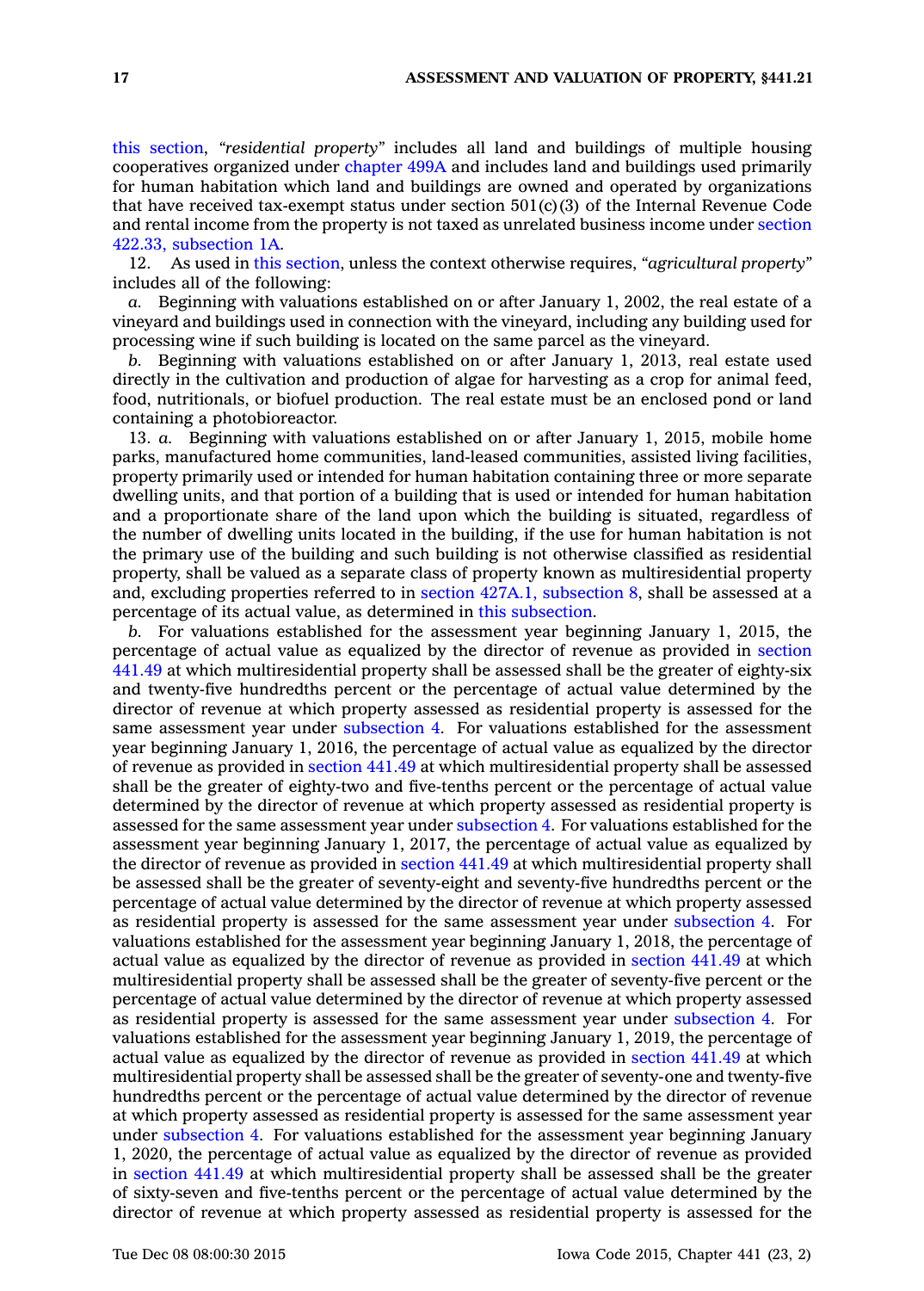same assessment year under [subsection](https://www.legis.iowa.gov/docs/code//441.21.pdf) 4. For valuations established for the assessment year beginning January 1, 2021, the percentage of actual value as equalized by the director of revenue as provided in [section](https://www.legis.iowa.gov/docs/code//441.49.pdf) 441.49 at which multiresidential property shall be assessed shall be the greater of sixty-three and seventy-five hundredths percent or the percentage of actual value determined by the director of revenue at which property assessed as residential property is assessed for the same assessment year under [subsection](https://www.legis.iowa.gov/docs/code//441.21.pdf) 4. For valuations established for the assessment year beginning January 1, 2022, and each assessment year thereafter, the percentage of actual value as equalized by the director of revenue as provided in [section](https://www.legis.iowa.gov/docs/code//441.49.pdf) 441.49 at which multiresidential property shall be assessed shall be equal to the percentage of actual value determined by the director of revenue at which property assessed as residential property is assessed under [subsection](https://www.legis.iowa.gov/docs/code//441.21.pdf) 4 for the same assessment year.

*c.* Accordingly, for parcels that, in part, satisfy the requirements for classification as multiresidential property, the assessor shall assign to that portion of the parcel the classification of multiresidential property and to such other portions of the parcel the property classification for which such other portions qualify.

*d.* Property that is rented or leased to low-income individuals and families as authorized by section 42 of the Internal Revenue Code, and that has not been withdrawn from section 42 assessment procedures under [subsection](https://www.legis.iowa.gov/docs/code//441.21.pdf) 2 of this [section](https://www.legis.iowa.gov/docs/code//441.21.pdf), or <sup>a</sup> hotel, motel, inn, or other building where rooms or dwelling units are usually rented for less than one month shall not be classified as multiresidential property under this [subsection](https://www.legis.iowa.gov/docs/code//441.21.pdf).

*e.* As used in this [subsection](https://www.legis.iowa.gov/docs/code//441.21.pdf):

(1) *"Assisted living facility"* means property for providing assisted living as defined in [section](https://www.legis.iowa.gov/docs/code//231C.2.pdf) 231C.2. *"Assisted living facility"* also includes <sup>a</sup> health care facility, as defined in section [135C.1](https://www.legis.iowa.gov/docs/code//135C.1.pdf), an elder group home, as defined in section [231B.1](https://www.legis.iowa.gov/docs/code//231B.1.pdf), <sup>a</sup> child foster care facility under [chapter](https://www.legis.iowa.gov/docs/code//237.pdf) 237, or property used for <sup>a</sup> hospice program as defined in [section](https://www.legis.iowa.gov/docs/code//135J.1.pdf) 135J.1.

(2) *"Dwelling unit"* means an apartment, group of rooms, or single room which is occupied as separate living quarters or, if vacant, is intended for occupancy as separate living quarters, in which <sup>a</sup> tenant can live and sleep separately from any other persons in the building.

(3) *"Land-leased community"* means the same as defined in sections [335.30A](https://www.legis.iowa.gov/docs/code//335.30A.pdf) and [414.28A](https://www.legis.iowa.gov/docs/code//414.28A.pdf).

(4) *"Manufactured home community"* means the same as <sup>a</sup> land-leased community.

(5) *"Mobile home park"* means the same as defined in [section](https://www.legis.iowa.gov/docs/code//435.1.pdf) 435.1.

[C97, §1305; S13, §1305; C24, 27, 31, 35, 39, §**7109;** C46, §441.4; C50, 54, 58, §441.13; C62, 66, 71, 73, 75, 77, 79, 81, §441.21; 81 [Acts,](https://www.legis.iowa.gov/docs/acts/1981/CH0144.pdf) ch 144, §1; 82 Acts, ch [1100,](https://www.legis.iowa.gov/docs/acts/1982/CH1100.pdf) §22, ch [1159,](https://www.legis.iowa.gov/docs/acts/1982/CH1159.pdf) §1 – 3, ch [1186,](https://www.legis.iowa.gov/docs/acts/1982/CH1186.pdf) §4, 5]

83 [Acts,](https://www.legis.iowa.gov/docs/acts/83/CH0202.pdf) ch 202, §22, 23; 84 Acts, ch [1223,](https://www.legis.iowa.gov/docs/acts/84/CH1223.pdf) §1; 88 Acts, ch [1116,](https://www.legis.iowa.gov/docs/acts/88/CH1116.pdf) §1; 89 [Acts,](https://www.legis.iowa.gov/docs/acts/89/CH0176.pdf) ch 176, §1; [89](https://www.legis.iowa.gov/docs/acts/89/CH0296.pdf) [Acts,](https://www.legis.iowa.gov/docs/acts/89/CH0296.pdf) ch 296, §63; 95 [Acts,](https://www.legis.iowa.gov/docs/acts/95/CH0083.pdf) ch 83, §28; 95 [Acts,](https://www.legis.iowa.gov/docs/acts/95/CH0157.pdf) ch 157, §1; 96 Acts, ch [1034,](https://www.legis.iowa.gov/docs/acts/96/CH1034.pdf) §40; 97 [Acts,](https://www.legis.iowa.gov/docs/acts/97/CH0023.pdf) ch 23, [§51](https://www.legis.iowa.gov/docs/acts/97/CH0023.pdf); 99 [Acts,](https://www.legis.iowa.gov/docs/acts/99/CH0114.pdf) ch 114, §28; 2001 [Acts,](https://www.legis.iowa.gov/docs/acts/2001/CH0119.pdf) ch 119, §1; 2002 Acts, ch [1150,](https://www.legis.iowa.gov/docs/acts/2002/CH1150.pdf) §13; 2002 Acts, ch [1153,](https://www.legis.iowa.gov/docs/acts/2002/CH1153.pdf) [§1,](https://www.legis.iowa.gov/docs/acts/2002/CH1153.pdf) 2; 2003 [Acts,](https://www.legis.iowa.gov/docs/acts/2003/CH0145.pdf) ch 145, §286; 2004 Acts, ch [1073,](https://www.legis.iowa.gov/docs/acts/2004/CH1073.pdf) §29; 2005 Acts, ch 150, [§124,](https://www.legis.iowa.gov/docs/acts/2005/CH0150.pdf) 125; [2009](https://www.legis.iowa.gov/docs/acts/2009/CH0108.pdf) [Acts,](https://www.legis.iowa.gov/docs/acts/2009/CH0108.pdf) ch 108, §16, 41; 2011 [Acts,](https://www.legis.iowa.gov/docs/acts/2011/CH0025.pdf) ch 25, §97, 143; 2011 [Acts,](https://www.legis.iowa.gov/docs/acts/2011/CH0118.pdf) ch 118, §50, 89; 2013 [Acts,](https://www.legis.iowa.gov/docs/acts/2013/CH0118.pdf) ch 118,  $\S2 - 4$ ; 2013 [Acts,](https://www.legis.iowa.gov/docs/acts/2013/CH0123.pdf) ch 123,  $\S17 - 19$ , 22, 23, 26 – 28, 30, 50, 64, 65; 2014 Acts, ch [1131,](https://www.legis.iowa.gov/docs/acts/2014/CH1131.pdf)  $\S2 - 4$ 2013 amendment to subsection 3 takes effect June 12, 2013, and applies to assessment years beginning on or after January 1, 2014; 2013 Acts, ch 123, §64, 65

2013 amendments to subsections 4, 5, 9, and 10 by 2013 Acts, ch 123, §17 – 19, take effect June 12, 2013, and apply retroactively to January 1, 2013, for assessment years beginning on or after that date; 2013 Acts, ch 123, §22, 23

2013 amendment to subsection 12 takes effect May 24, 2013, and applies retroactively to January 1, 2013, for assessment years beginning on or after that date; 2013 Acts, ch 118, §3, 4

2013 amendments to subsection 8, paragraph b, subsections 9 and 10, and adding NEW subsection 13 by 2013 Acts, ch 123, §26 – 28, take effect January 1, 2015; 2013 Acts, ch 123, §30

2014 amendments to subsection 2 and to paragraph d of NEW subsection 13 apply to assessment years beginning on or after January 1, 2015; 2014 Acts, ch 1131, §4

Subsection 2 amended Subsection 8, paragraph b amended Subsections 9 and 10 amended NEW subsection 13

### **441.21A Commercial and industrial property tax replacement — replacement claims.**

1. *a.* For each fiscal year beginning on or after July 1, 2014, there is appropriated from the general fund of the state to the department of revenue an amount necessary for the payment of all commercial and industrial property tax replacement claims under this [section](https://www.legis.iowa.gov/docs/code//441.21A.pdf) for the fiscal year. However, for <sup>a</sup> fiscal year beginning on or after July 1, 2017, the total amount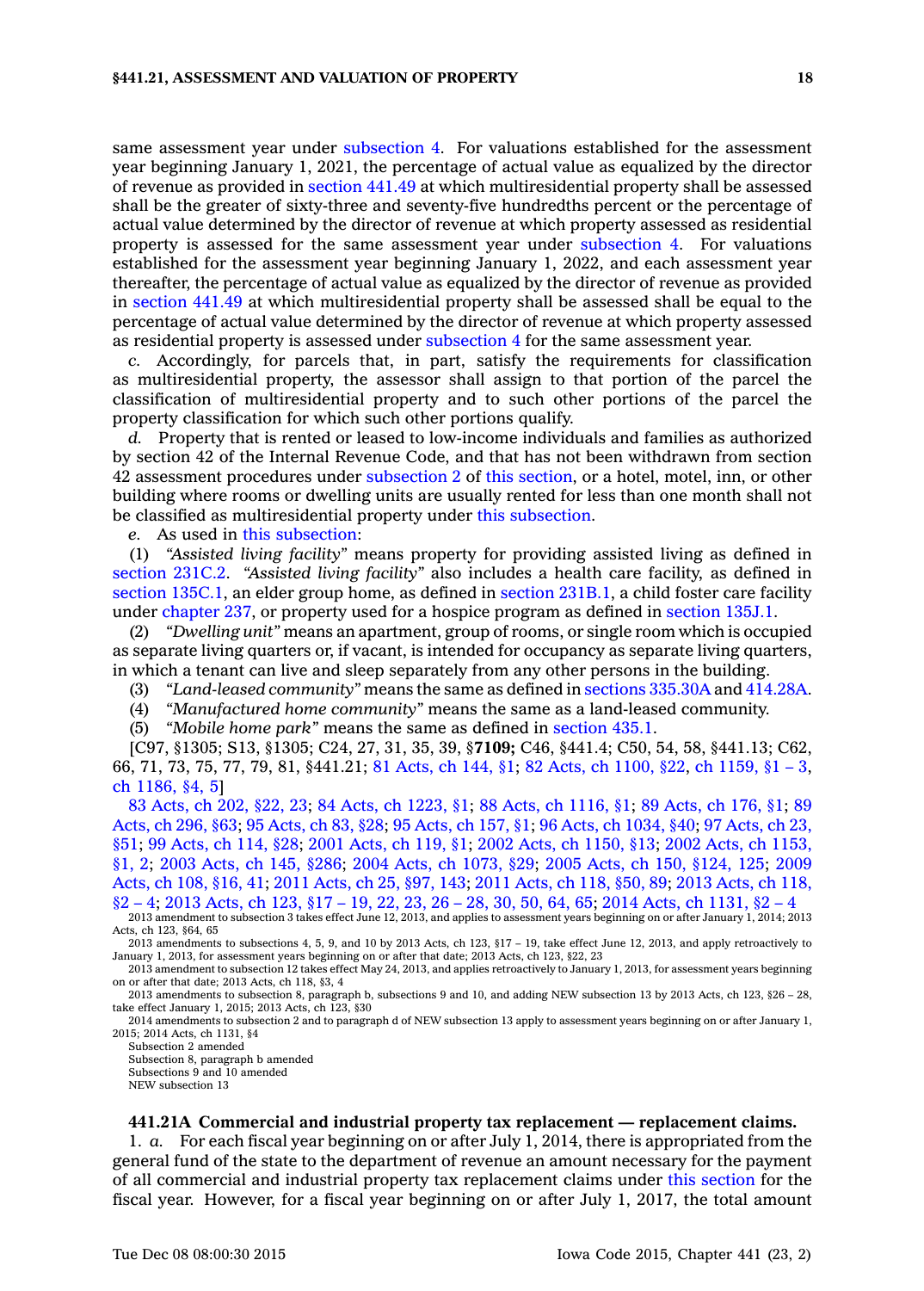of moneys appropriated from the general fund of the state to the department of revenue for the payment of commercial and industrial property tax replacement claims in that fiscal year shall not exceed the total amount of money necessary to pay all commercial and industrial property tax replacement claims for the fiscal year beginning July 1, 2016.

*b.* Moneys appropriated by the general assembly to the department under this [subsection](https://www.legis.iowa.gov/docs/code//441.21A.pdf) for the payment of commercial and industrial property tax replacement claims are not subject to <sup>a</sup> uniform reduction in appropriations in accordance with [section](https://www.legis.iowa.gov/docs/code//8.31.pdf) 8.31.

2. Beginning with the fiscal year beginning July 1, 2014, each county treasurer shall be paid by the department of revenue an amount equal to the amount of the commercial and industrial property tax replacement claims in the county, as calculated in [subsection](https://www.legis.iowa.gov/docs/code//441.21A.pdf) 4. If an amount appropriated for <sup>a</sup> fiscal year is insufficient to pay all replacement claims, the director of revenue shall prorate the payment of replacement claims to the county treasurers and shall notify the county auditors of the pro rata percentage on or before September 30.

3. On or before July 1 of each fiscal year beginning on or after July 1, 2014, the assessor shall report to the county auditor the total actual value of all commercial property and industrial property in the county that is subject to assessment and taxation for the assessment year used to calculate the taxes due and payable in that fiscal year.

4. On or before <sup>a</sup> date established by rule of the department of revenue of each fiscal year beginning on or after July 1, 2014, the county auditor shall prepare <sup>a</sup> statement, based upon the report received pursuant to [subsection](https://www.legis.iowa.gov/docs/code//441.21A.pdf) 3, listing for each taxing district in the county:

*a.* The difference between the assessed valuation of all commercial property and industrial property for the assessment year used to calculate taxes which are due and payable in the applicable fiscal year and the actual value of all commercial property and industrial property that is subject to assessment and taxation for the same assessment year. If the difference between the assessed value of all commercial property and industrial property and the actual valuation of all commercial property and industrial property is zero, there is no tax replacement for that taxing district for the fiscal year.

*b.* The tax levy rate per one thousand dollars of assessed value for each taxing district for that fiscal year.

*c.* The commercial and industrial property tax replacement claim for each taxing district. The replacement claim is equal to the amount determined pursuant to paragraph *"a"*, multiplied by the tax rate specified in paragraph *"b"*, and then divided by one thousand dollars.

5. For purposes of computing replacement amounts under this [section](https://www.legis.iowa.gov/docs/code//441.21A.pdf), that portion of an urban renewal area defined as the sum of the assessed valuations defined in section [403.19,](https://www.legis.iowa.gov/docs/code//403.19.pdf) [subsections](https://www.legis.iowa.gov/docs/code//403.19.pdf) 1 and 2, shall be considered <sup>a</sup> taxing district.

6. *a.* The county auditor shall certify and forward one copy of the statement to the department of revenue not later than <sup>a</sup> date of each year established by the department of revenue by rule.

*b.* The replacement claims shall be paid to each county treasurer in equal installments in September and March of each year. The county treasurer shall apportion the replacement claim payments among the eligible taxing districts in the county.

*c.* If the taxing district is an urban renewal area, the amount of the replacement claim shall be apportioned and credited to those portions of the assessed value defined in [section](https://www.legis.iowa.gov/docs/code//403.19.pdf) 403.19, [subsections](https://www.legis.iowa.gov/docs/code//403.19.pdf) 1 and 2, as follows:

(1) To that portion defined in section 403.19, [subsection](https://www.legis.iowa.gov/docs/code//403.19.pdf) 1, an amount of the replacement claim that is proportionate to the amount of actual value of the commercial and industrial property in the urban renewal area as determined in section 403.19, [subsection](https://www.legis.iowa.gov/docs/code//403.19.pdf) 1, that was subtracted pursuant to section [403.20](https://www.legis.iowa.gov/docs/code//403.20.pdf), as it bears to the total amount of actual value of the commercial and industrial property in the urban renewal area that was subtracted pursuant to [section](https://www.legis.iowa.gov/docs/code//403.20.pdf) 403.20 for the assessment year for property taxes due and payable in the fiscal year for which the replacement claim is computed.

(2) To that portion defined in section 403.19, [subsection](https://www.legis.iowa.gov/docs/code//403.19.pdf) 2, the remaining amount, if any.

*d.* Notwithstanding the allocation provisions of paragraph *"c"*, the amount of the tax replacement amount that shall be allocated to that portion of the assessed value defined in section 403.19, [subsection](https://www.legis.iowa.gov/docs/code//403.19.pdf) 2, shall not exceed the amount equal to the amount certified to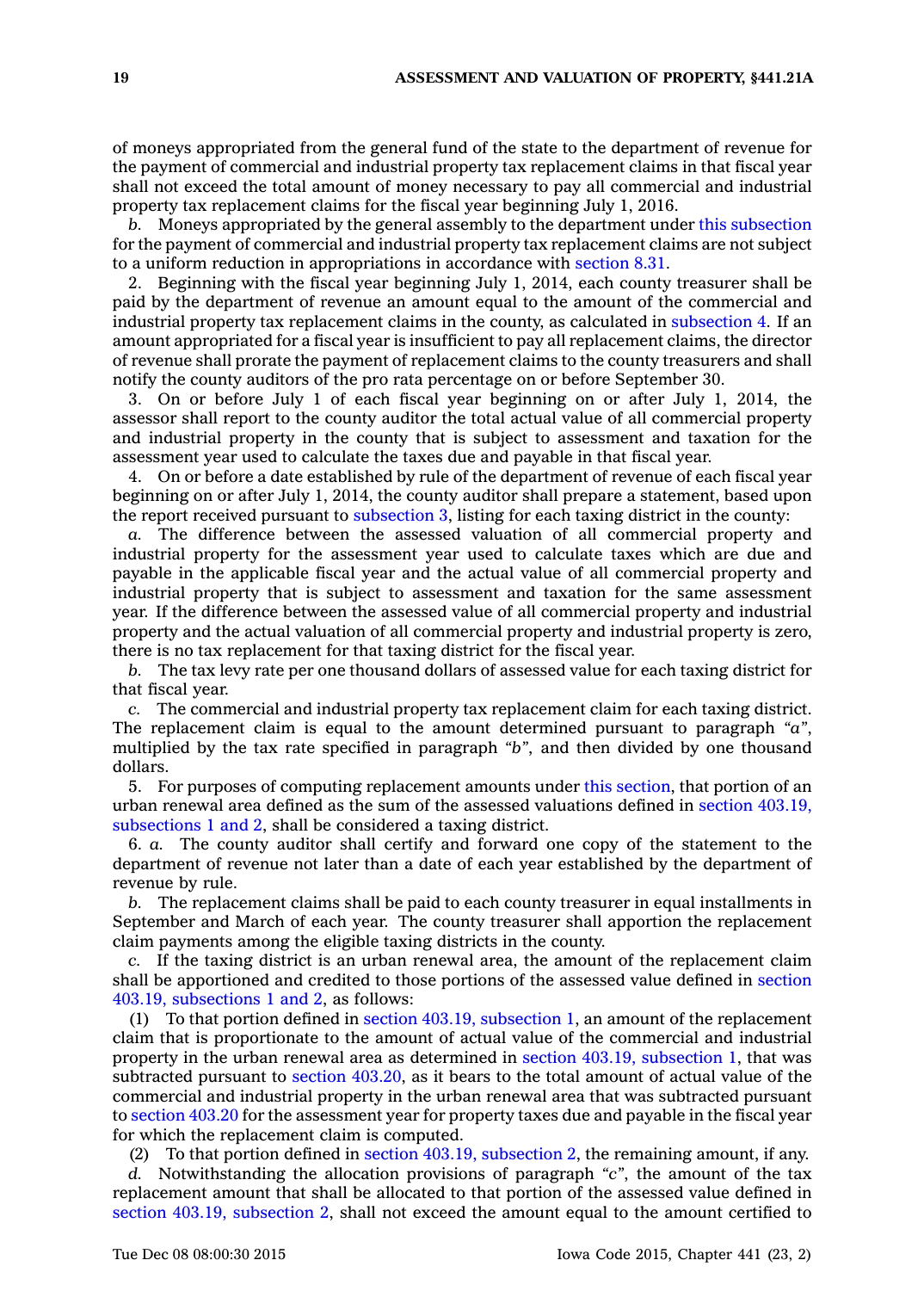the county auditor under [section](https://www.legis.iowa.gov/docs/code//403.19.pdf) 403.19 for the fiscal year in which the claim is paid, after deduction of the amount of other revenues committed for payment on that amount for the fiscal year. The amount not allocated to that portion of the assessed value defined in [section](https://www.legis.iowa.gov/docs/code//403.19.pdf) 403.19, [subsection](https://www.legis.iowa.gov/docs/code//403.19.pdf) 2, as <sup>a</sup> result of the operation of this paragraph, shall be allocated to that portion of assessed value defined in section 403.19, [subsection](https://www.legis.iowa.gov/docs/code//403.19.pdf) 1.

*e.* The amount of the replacement claim amount credited to the portion of the assessed value defined in section 403.19, [subsection](https://www.legis.iowa.gov/docs/code//403.19.pdf) 1, shall be allocated to and when received be paid into the fund for the respective taxing district as taxes by or for the taxing district into which all other property taxes are paid. The amount of the replacement claim amount credited to the portion of the assessed value defined in section 403.19, [subsection](https://www.legis.iowa.gov/docs/code//403.19.pdf) 2, shall be allocated to and when collected be paid into the special fund of the municipality under section [403.19,](https://www.legis.iowa.gov/docs/code//403.19.pdf) [subsection](https://www.legis.iowa.gov/docs/code//403.19.pdf) 2.

#### 2013 [Acts,](https://www.legis.iowa.gov/docs/acts/2013/CH0123.pdf) ch 123, §20, 22, 23

Section takes effect June 12, 2013, and applies retroactively to January 1, 2013, for assessment years beginning on or after that date; 2013 Acts, ch 123, §22, 23

#### **441.22 Forest and fruit-tree reservations.**

Forest and fruit-tree reservations fulfilling the conditions of [sections](https://www.legis.iowa.gov/docs/code//427C.1.pdf) 427C.1 to 427C.13 shall be exempt from taxation. In all other cases where trees are planted upon any tract of land, without regard to area, for forest, fruit, shade, or ornamental purposes, or for windbreaks, the assessor shall not increase the valuation of the property because of such improvements.

[S13, §1400-l; C24, 27, 31, 35, 39, §**7110;** C46, §441.5; C50, 54, 58, §441.14; C62, 66, 71, 73, 75, 77, 79, 81, §441.22; 82 Acts, ch [1247,](https://www.legis.iowa.gov/docs/acts/1982/CH1247.pdf) §3]

84 Acts, ch [1222,](https://www.legis.iowa.gov/docs/acts/1984/CH1222.pdf) §8

#### **441.23 Notice of valuation.**

If there has been an increase or decrease in the valuation of the property, or upon the written request of the person assessed, the assessor shall, at the time of making the assessment, inform the person assessed, in writing, of the valuation put upon the taxpayer's property, and notify the person, that if the person feels aggrieved, to contact the assessor pursuant to [section](https://www.legis.iowa.gov/docs/code//441.30.pdf) 441.30 or to appear before the board of review and show why the assessment should be changed. However, if the valuation of <sup>a</sup> class of property is uniformly decreased, the assessor may notify the affected property owners by publication in the official newspapers of the county. The owners of real property shall be notified not later than April 1 of any adjustment of the real property assessment.

[C97, §1356; C24, 27, 31, §7111; C35, §7111, 7129-e1; C39, §**7111, 7129.1;** C46, §441.6, 442.2; C50, 54, 58, §441.15, 442.2; C62, 66, 71, 73, 75, 77, 79, 81, §441.23]

92 Acts, ch [1073,](https://www.legis.iowa.gov/docs/acts/92/CH1073.pdf) §13; 2004 Acts, ch [1086,](https://www.legis.iowa.gov/docs/acts/2004/CH1086.pdf) §72; 2013 [Acts,](https://www.legis.iowa.gov/docs/acts/2013/CH0123.pdf) ch 123, §51, 64, 65

2013 amendment takes effect June 12, 2013, and applies to assessment years beginning on or after January 1, 2014; 2013 Acts, ch 123, §64, 65

## **441.24 Refusal to furnish statement.**

1. If <sup>a</sup> person refuses to furnish the verified statements required in connection with the assessment of property by the assessor, or to list the corporation's or person's property, the director of revenue, or assessor, as the case may be, shall proceed to list and assess the property according to the best information obtainable, and shall add to the taxable valuation one hundred percent thereof, which valuation and penalty shall be separately shown, and shall constitute the assessment; and if the valuation of the property is changed by <sup>a</sup> board of review, or on appeal from <sup>a</sup> board of review, <sup>a</sup> like penalty shall be added to the valuation thus fixed.

2. However, all or part of the penalty imposed under this [section](https://www.legis.iowa.gov/docs/code//441.24.pdf) may be waived by the board of review upon application to the board by the assessor or the property owner. The waiver or reduction in the penalty shall be allowed only on the valuation of real property against which the penalty has been imposed.

[C51, §475; R60, §734; C73, §823, 1318; C97, §1357; C24, 27, 31, 35, 39, §**7112;** C46, §441.7; C50, 54, 58, §441.16; C62, 66, 71, 73, 75, 77, 79, 81, §441.24]

89 [Acts,](https://www.legis.iowa.gov/docs/acts/1989/CH0296.pdf) ch 296, §64; 2003 [Acts,](https://www.legis.iowa.gov/docs/acts/2003/CH0145.pdf) ch 145, §286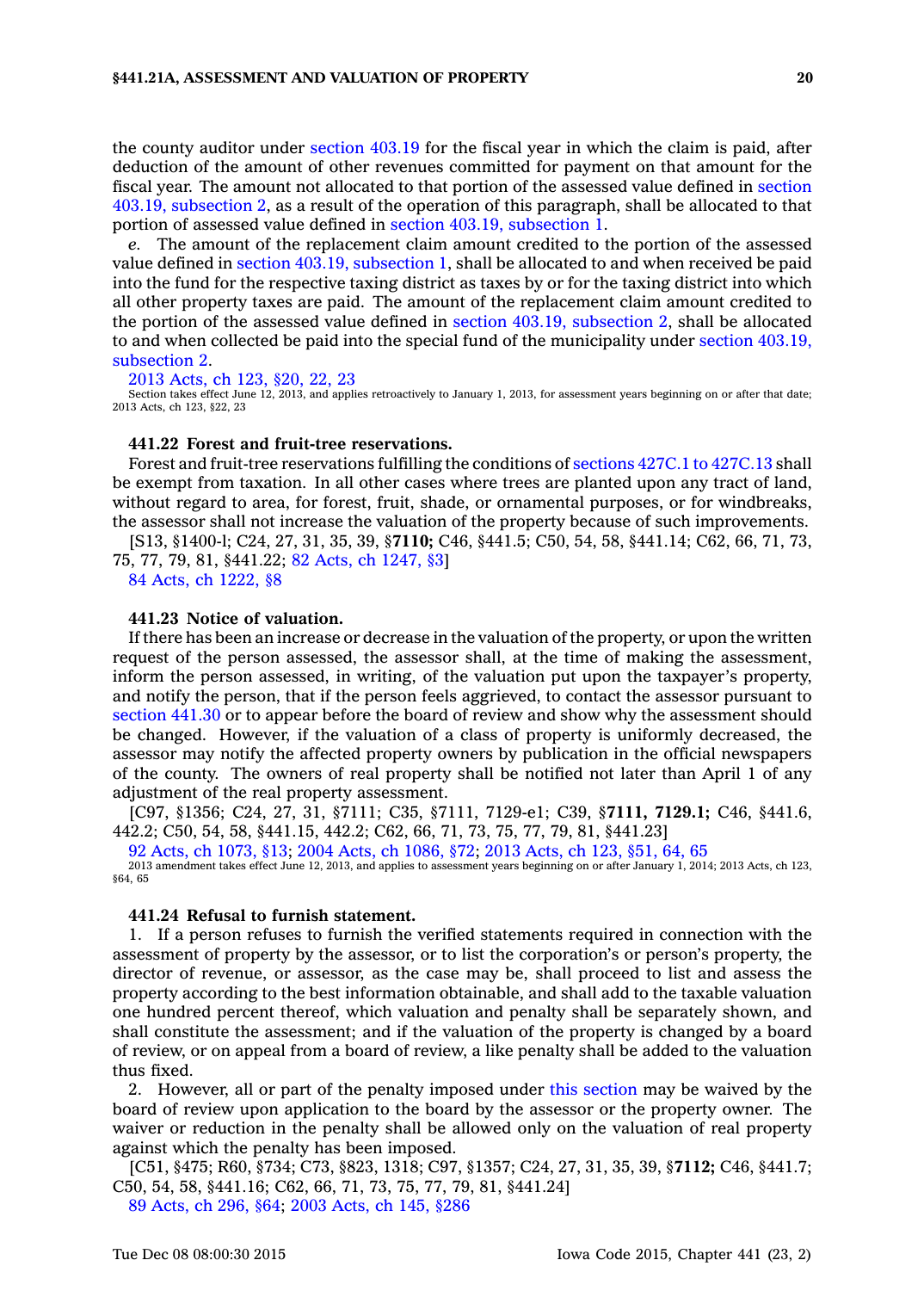#### **441.25 False statement.**

Any person making any verified statement or return, or taking any oath required by this title, who knowingly makes <sup>a</sup> false statement therein, shall be guilty of perjury.

[C97, §1358; C24, 27, 31, 35, 39, §**7113;** C46, §441.8; C50, 54, 58, §441.17; C62, 66, 71, 73, 75, 77, 79, 81, §441.25]

Perjury, punishment, §720.2

## **441.26 Assessment rolls and books.**

1. The director of revenue shall each year prescribe the form of assessment roll to be used by all assessors in assessing property, in this state, also the form of pages of the assessor's assessment book. The assessment rolls shall be in <sup>a</sup> form that will permit entering, separately, the names of all persons assessed, and shall also contain <sup>a</sup> notice in substantially the following form:

> If you are not satisfied that the foregoing assessment is correct, you may contact the assessor on or after April 1, to and including May 4, of the year of the assessment to request an informal review of the assessment pursuant to [section](https://www.legis.iowa.gov/docs/code//441.30.pdf) 441.30.

> If you are not satisfied that the foregoing assessment is correct, you may file <sup>a</sup> protest against such assessment with the board of review on or after April 7, to and including May 5, of the year of the assessment, such protest to be confined to the grounds specified in [section](https://www.legis.iowa.gov/docs/code//441.37.pdf) 441.37.

Dated: ........ day of ............ (month), ........ (year) ............................................ County/City Assessor.

2. The notice in 1981 and each odd-numbered year thereafter shall contain <sup>a</sup> statement that the assessments are subject to equalization pursuant to an order issued by the director of revenue, that the county auditor shall give notice on or before October 15 by publication in an official newspaper of general circulation to any class of property affected by the equalization order, and that the board of review shall be in session from October 15 to November 15 to hear protests of affected property owners or taxpayers whose valuations have been adjusted by the equalization order.

3. The assessment rolls shall be used in listing the property and showing the values affixed to the property of all persons assessed. The rolls shall be made in duplicate. The duplicate roll shall be signed by the assessor, detached from the original and delivered to the person assessed if there has been an increase or decrease in the valuation of the property. If there has been no change in the valuation, the information on the roll may be printed on computer stock paper and preserved as required by this [chapter](https://www.legis.iowa.gov/docs/code//441.pdf). If the person assessed requests in writing <sup>a</sup> copy of the roll, the copy shall be provided to the person. The pages of the assessor's assessment book shall contain columns ruled and headed for the information required by [this](https://www.legis.iowa.gov/docs/code//441.pdf) [chapter](https://www.legis.iowa.gov/docs/code//441.pdf) and that which the director of revenue deems essential in the equalization work of the director. The assessor shall return all assessment rolls and schedules to the county auditor, along with the completed assessment book, as provided in this [chapter](https://www.legis.iowa.gov/docs/code//441.pdf), and the county auditor shall carefully keep and preserve the rolls, schedules, and book for <sup>a</sup> period of five years from the time of its filing in the county auditor's office.

4. Beginning with valuations for January 1, 1977, and each succeeding year, for each parcel of property entered in the assessment book, the assessor shall list the classification of the property.

[C51, §471, 473; R60, §732, 733; C73, §821; C97, §1360, 1361; S13, §1360, 1361; C24, 27, 31, 35, 39, §**7115, 7116, 7117, 7118;** C46, §405.20, 441.10, 441.11, 441.13; C50, 54, 58, §405.20, 441.18, 441.19, 441.20, 441.21; C62, 66, 71, 73, 75, 77, 79, 81, §441.26]

86 Acts, ch [1107,](https://www.legis.iowa.gov/docs/acts/86/CH1107.pdf) §1; 89 [Acts,](https://www.legis.iowa.gov/docs/acts/89/CH0296.pdf) ch 296, §65; 2000 Acts, ch [1058,](https://www.legis.iowa.gov/docs/acts/2000/CH1058.pdf) §56; 2003 [Acts,](https://www.legis.iowa.gov/docs/acts/2003/CH0145.pdf) ch 145, §286; 2004 Acts, ch [1101,](https://www.legis.iowa.gov/docs/acts/2004/CH1101.pdf) §58; 2011 [Acts,](https://www.legis.iowa.gov/docs/acts/2011/CH0025.pdf) ch 25, §143; 2013 [Acts,](https://www.legis.iowa.gov/docs/acts/2013/CH0123.pdf) ch 123, §52, 64, 65

2013 amendment to subsection 1 takes effect June 12, 2013, and applies to assessment years beginning on or after January 1, 2014; 2013 Acts, ch 123, §64, 65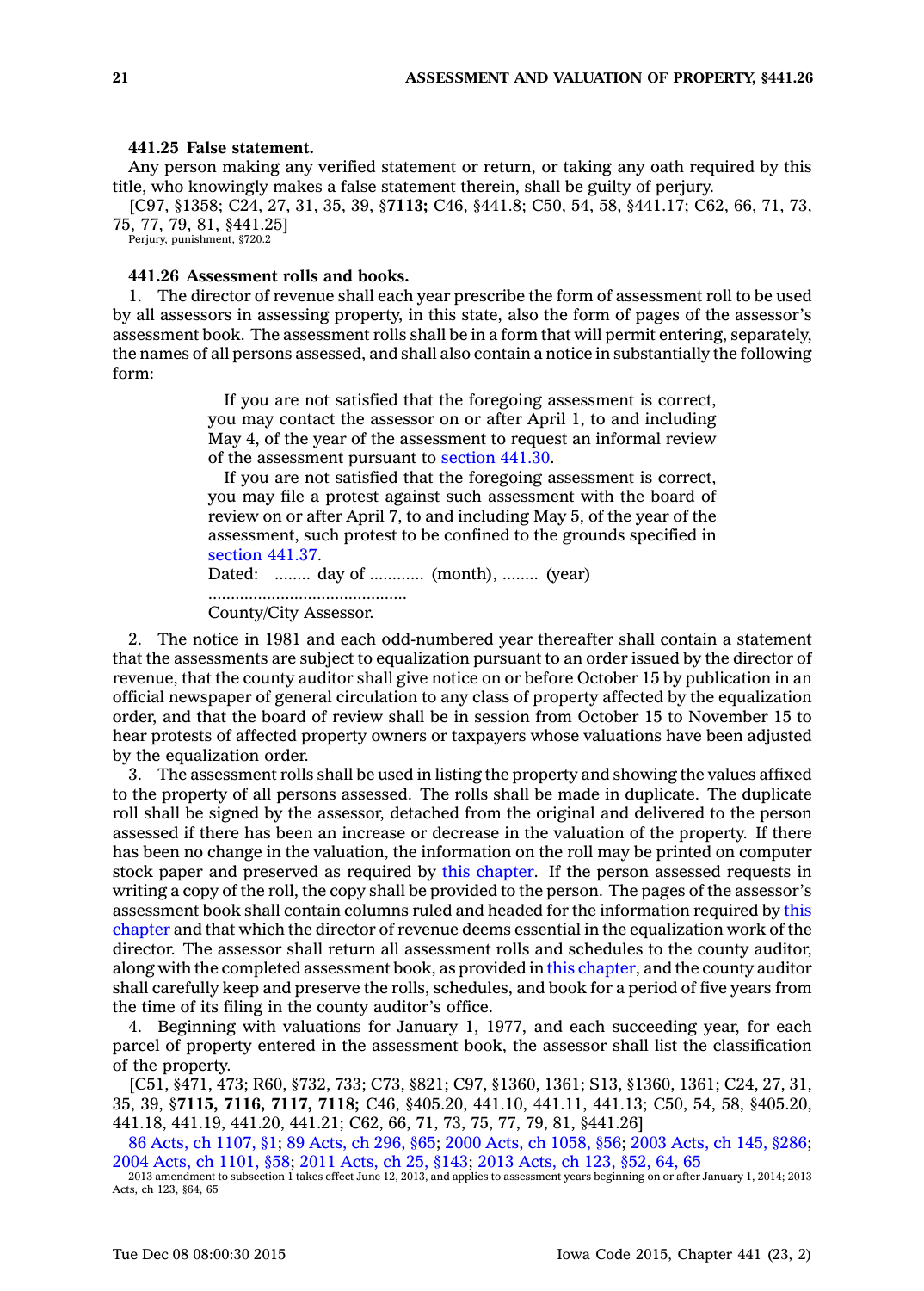## **441.27 Uniform assessment rolls.**

The director of revenue shall from time to time prepare and certify to each assessor such instructions as to <sup>a</sup> uniform method of making up the assessment rolls as the director of revenue thinks necessary to secure <sup>a</sup> compliance with the law and uniform returns, which shall be printed upon each assessment roll, and also prepare instructions for the same purpose as to making up the assessment book, which shall be printed therein.

[C97, §1362; C24, 27, 31, 35, 39, §**7119;** C46, §441.14; C50, 54, 58, §441.22; C62, 66, 71, 73, 75, 77, 79, 81, §441.27]

2003 [Acts,](https://www.legis.iowa.gov/docs/acts/2003/CH0145.pdf) ch 145, §286

## **441.28 Assessment rolls — change — notice to taxpayer.**

The assessment shall be completed not later than April 1 each year. If the assessor makes any change in an assessment after it has been entered on the assessor's rolls, the assessor shall note on the roll, together with the original assessment, the new assessment and the reason for the change, together with the assessor's signature and the date of the change. Provided, however, in the event the assessor increases any assessment the assessor shall give notice of the increase in writing to the taxpayer by mail postmarked no later than April 1. No changes shall be made on the assessment rolls after April 1 except by order of the board of review or of the property assessment appeal board, or by decree of court.

[C51, §471, 473; R60, §732, 733, 736; C73, §821, 825; C97, §1360, 1366; S13, §1360, 1366; C24, 27, 31, 35, 39, §**7115, 7122, 7123;** C46, §405.20, 441.10, 441.17, 441.18; C50, 54, 58, §405.20, 441.18, 441.25; C62, 66, 71, 73, 75, 77, 79, 81, §441.28]

2005 [Acts,](https://www.legis.iowa.gov/docs/acts/2005/CH0150.pdf) ch 150, §126; 2013 [Acts,](https://www.legis.iowa.gov/docs/acts/2013/CH0123.pdf) ch 123, §53, 64, 65

For future repeal, effective July 1, 2018, of 2005 and subsequent amendments to this section that relate only to the property assessment appeal board, see 2005 Acts, ch 150, §134; 2013 Acts, ch 123, §62, 64, 68

2013 amendment takes effect June 12, 2013, and applies to assessment years beginning on or after January 1, 2014; 2013 Acts, ch 123, §64, 65

## **441.29 Plat book — index system.**

The county auditor shall furnish to each assessor <sup>a</sup> plat book on which shall be platted the lands and lots in the assessor's assessment district, showing on each subdivision or part thereof, written in ink or pencil, the name of the owner, the number of acres, or the boundary lines and distances in each, and showing as to each tract the number of acres to be deducted for railway right-of-way and for roads and for rights-of-way for public levees and open public drainage improvements.

The auditor, or the auditor's designee, of any county shall establish <sup>a</sup> permanent real estate index number system with related tax maps for all real estate tax administration purposes, including the assessment, levy, and collection of such taxes. Wherever in real property tax administration the legal description of tax parcels is required, such permanent number system shall be adopted in addition thereto. The permanent real estate index numbers shall begin with the two-digit county number and be <sup>a</sup> unique identifying number for each parcel within the county. These numbers shall follow the property, not the owner, and can be an alphanumeric system. In the event of <sup>a</sup> division of an existing parcel, the original permanent parcel index number shall be retired and new numbers assigned. The auditor shall prepare and maintain permanent real estate index number tax maps, which shall carry such numbers. The auditor shall prepare and maintain cross indexes of the numbers assigned under this system, with legal descriptions of the real estate to which such numbers relate. Indexes and tax maps established as provided herein shall be open to public inspection.

[C51, §181; R60, §733; C73, §821; C97, §1364; C24, 27, 31, 35, 39, §**7120;** C46, §441.15; C50, 54, 58, §441.23; C62, 66, 71, 73, 75, 77, 79, 81, §441.29]

2004 Acts, ch [1144,](https://www.legis.iowa.gov/docs/acts/2004/CH1144.pdf) §2

#### **441.30 Informal assessment review period — recommendation.**

1. Any property owner or aggrieved taxpayer who is dissatisfied with the owner's or taxpayer's assessment may contact the assessor by telephone or in writing by paper or electronic medium on or after April 1, to and including May 4, of the year of the assessment to inquire about the specifics and accuracy of the assessment. Such an inquiry may also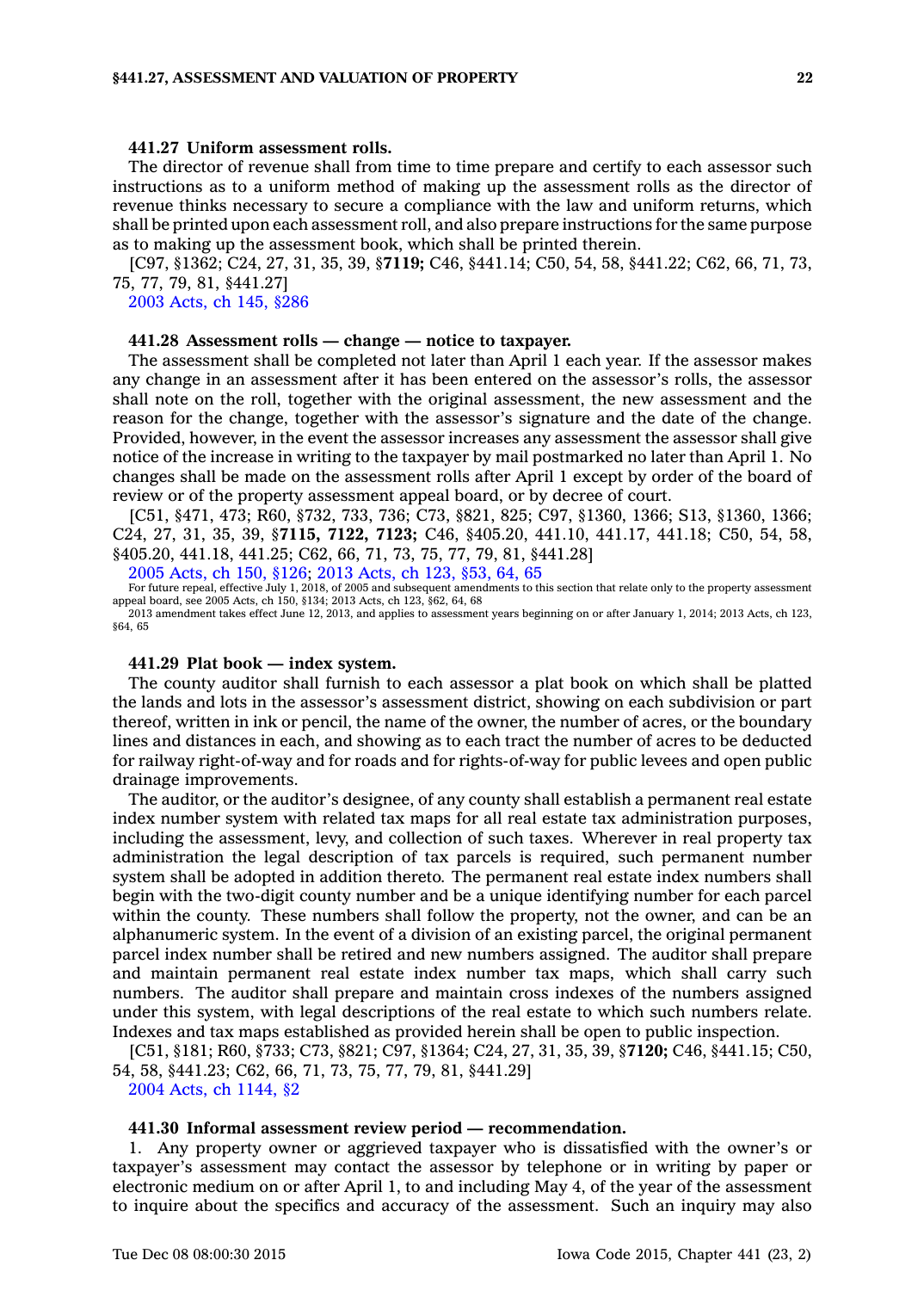include <sup>a</sup> request for an informal review of the assessment by the assessor under one or more of the grounds for protest authorized under [section](https://www.legis.iowa.gov/docs/code//441.37.pdf) 441.37 for the same assessment year.

2. In response to an inquiry under [subsection](https://www.legis.iowa.gov/docs/code//441.30.pdf) 1, if the assessor, following an informal review, determines that the assessment was incorrect under one or more of the grounds for protest authorized under [section](https://www.legis.iowa.gov/docs/code//441.37.pdf) 441.37 for the same assessment year, the assessor may recommend that the property owner or aggrieved taxpayer file <sup>a</sup> protest with the local board of review and may file <sup>a</sup> recommendation with the local board of review related to the informal review.

3. A recommendation filed with the local board of review by the assessor pursuant to [subsection](https://www.legis.iowa.gov/docs/code//441.30.pdf) 2 shall be utilized by the local board of review in the evaluation of all evidence properly before the local board of review.

4. This [section](https://www.legis.iowa.gov/docs/code//441.30.pdf), including any action taken by the assessor under this [section](https://www.legis.iowa.gov/docs/code//441.30.pdf), shall not be construed to limit <sup>a</sup> property owner or taxpayer's ability to file <sup>a</sup> protest with the local board of review under [section](https://www.legis.iowa.gov/docs/code//441.37.pdf) 441.37.

2013 [Acts,](https://www.legis.iowa.gov/docs/acts/2013/CH0123.pdf) ch 123, §54, 64, 65

Section takes effect June 12, 2013, and applies to assessment years beginning on or after January 1, 2014; 2013 Acts, ch 123, §64, 65

#### **441.31 Board of review.**

1. The chairperson of the conference board shall call <sup>a</sup> meeting by written notice to all of the members of the board for the purpose of appointing <sup>a</sup> board of review for all assessments made by the assessor. The board of review may consist of either three members or five members. As nearly as possible this board shall include one licensed real estate broker and one registered architect or person experienced in the building and construction field. In the case of <sup>a</sup> county, at least one member of the board shall be <sup>a</sup> farmer. Not more than two members of the board of review shall be of the same profession or occupation and members of the board of review shall be residents of the assessor jurisdiction. The terms of the members of the board of review shall be for six years, beginning with January 1 of the year following their selection. In boards of review having three members the term of one member of the first board to be appointed shall be for two years, one member for four years and one member for six years. In the case of boards of review having five members, the term of one member of the first board to be appointed shall be for one year, one member for two years, one member for three years, one member for four years and one member for six years.

2. *a.* However, notwithstanding the board of review appointed by the county conference board pursuant to [subsection](https://www.legis.iowa.gov/docs/code//441.31.pdf) 1, <sup>a</sup> city council of <sup>a</sup> city having <sup>a</sup> population of seventy-five thousand or more which is <sup>a</sup> member of <sup>a</sup> county conference board may provide, by ordinance, for <sup>a</sup> city board of review to hear appeals of property assessments by residents of that city. The members of the city board of review shall be appointed by the city council. The city shall pay the expenses incurred by the city board of review. However, if the city has <sup>a</sup> population of more than one hundred twenty-five thousand, the expenses incurred by the city board of review shall be paid by the county. All of the provisions of this [chapter](https://www.legis.iowa.gov/docs/code//441.pdf) relating to the boards of review shall apply to <sup>a</sup> city board of review appointed pursuant to this [subsection](https://www.legis.iowa.gov/docs/code//441.31.pdf).

*b.* If <sup>a</sup> city having <sup>a</sup> population of more than one hundred twenty-five thousand abolishes its office of city assessor, the city may provide, by ordinance, for <sup>a</sup> city board of review or request the county conference board to appoint <sup>a</sup> ten-member county board of review. The initial ten-member county board of review established pursuant to this paragraph shall consist of the members of the city board of review and the county board of review who are serving unexpired terms of office. The members of the initial ten-member county board of review may continue to serve their unexpired terms of office and are eligible for reappointment for <sup>a</sup> six-year term. The ten-member county board of review created pursuant to this paragraph is in lieu of the boards of review provided for in [subsection](https://www.legis.iowa.gov/docs/code//441.31.pdf) 1, but the professional and occupational qualifications of members shall apply.

3. Notwithstanding the requirements of [subsection](https://www.legis.iowa.gov/docs/code//441.31.pdf) 1, the conference board or <sup>a</sup> city council which has appointed <sup>a</sup> board of review may increase the membership of the board of review by an additional two members if it determines that as <sup>a</sup> result of the large number of protests filed or estimated to be filed the board of review will be unable to timely resolve the protests with the existing number of members. If the board of review has ten members,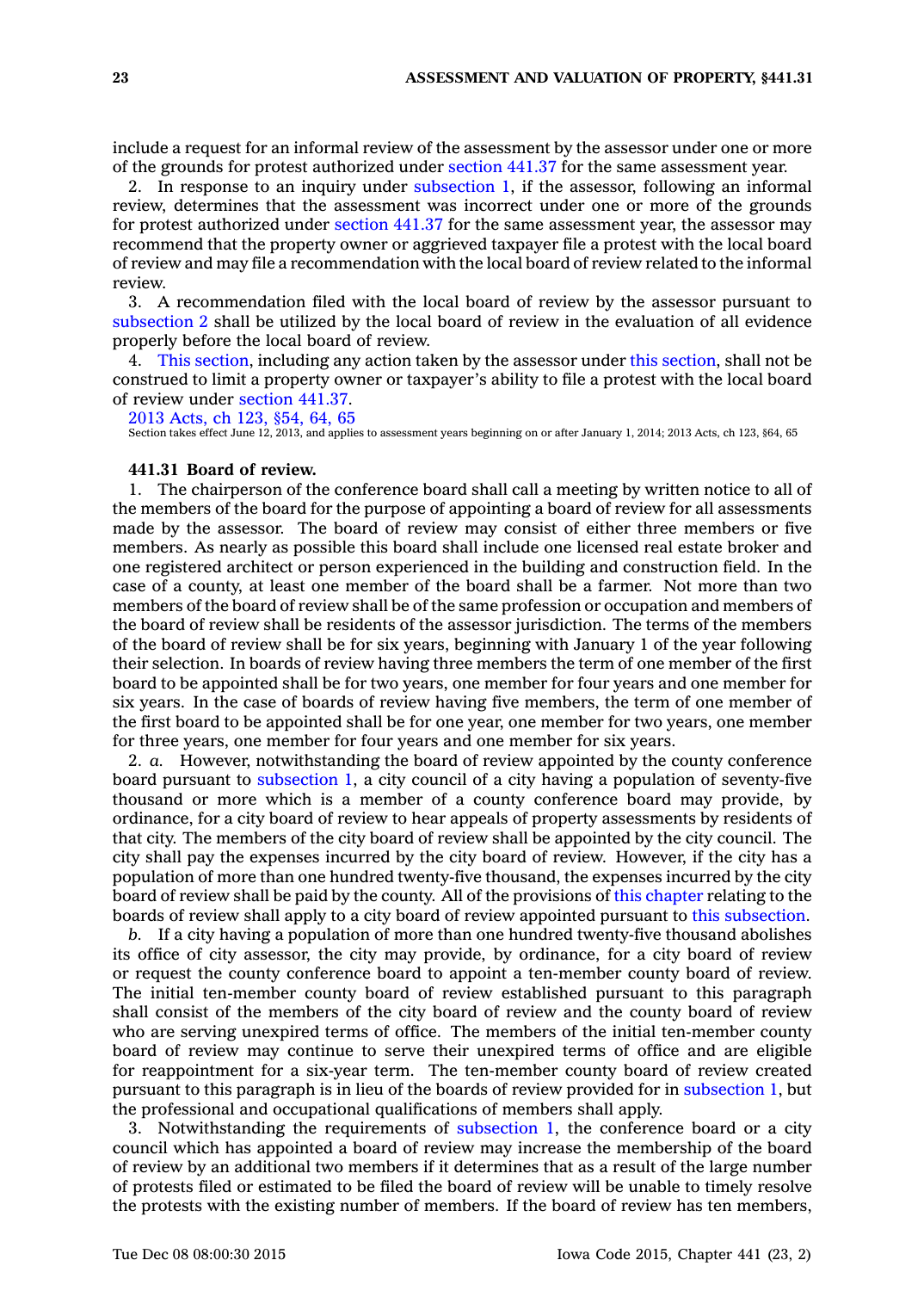not more than four additional members may be appointed by the conference board. The additional emergency members shall be appointed for <sup>a</sup> term set by the conference board or the city council but not for longer than two years. The conference board or the city council may extend the terms of the emergency members if it makes <sup>a</sup> similar determination as required for the initial appointment.

[R60, §739; C73, §829, 830, 832; C97, §1368, 1370, 1375, 1376; C24, 27, 31, 35, 39, §**7127, 7129, 7137, 7138;** C46, §441.21, 442.1, 442.12, 442.13; C50, 54, 58, §405.13, 405A.3, 442.1; C62, 66, 71, 73, 75, 77, 79, 81, §441.31]

86 Acts, ch [1230,](https://www.legis.iowa.gov/docs/acts/1986/CH1230.pdf) §1; 88 Acts, ch [1043,](https://www.legis.iowa.gov/docs/acts/1988/CH1043.pdf) §2; 95 [Acts,](https://www.legis.iowa.gov/docs/acts/1995/CH0074.pdf) ch 74, §1; 97 [Acts,](https://www.legis.iowa.gov/docs/acts/1997/CH0022.pdf) ch 22, §2, 3

#### **441.32 Terms — vacancies.**

The terms of the members of the board of review are for six years each except for the emergency members whose terms shall be set by the conference board for <sup>a</sup> period not to exceed two years. Members of this board may be removed by the conference board but only after <sup>a</sup> public hearing upon specified charges, if <sup>a</sup> hearing is requested by the member. A subsequent appointment, and an appointment to fill <sup>a</sup> vacancy, shall be made in the same way as the original selection. The board may subpoena witnesses and administer oaths.

[R60, §739; C73, §829, 830, 832; C97, §1368, 1370, 1375, 1376; C24, 27, 31, 35, 39, §**7127, 7129, 7137, 7138;** C46, §405.14, 441.21, 442.1, 442.12, 442.13; C50, 54, 58, §405.14, 441.3, 442.1; C62, 66, 71, 73, 75, 77, 79, 81, §441.32]

86 Acts, ch [1230,](https://www.legis.iowa.gov/docs/acts/1986/CH1230.pdf) §2

## **441.33 Sessions of board of review.**

The board of review shall be in session from May 1 through the period of time necessary to act on all protests filed under [section](https://www.legis.iowa.gov/docs/code//441.37.pdf) 441.37 but not later than May 31 each year and for an additional period as required under [section](https://www.legis.iowa.gov/docs/code//441.37.pdf) 441.37 and shall hold as many meetings as are necessary to discharge its duties. On or before May 31 in those years in which <sup>a</sup> session has not been extended as required under section [441.37](https://www.legis.iowa.gov/docs/code//441.37.pdf), the board shall return all books, records and papers to the assessor except undisposed of protests and records pertaining to those protests. If it has not completed its work by May 31, in those years in which the session has not been extended under section [441.37](https://www.legis.iowa.gov/docs/code//441.37.pdf), the director of revenue may authorize the board of review to continue in session for <sup>a</sup> period necessary to complete its work, but the director of revenue shall not approve <sup>a</sup> continuance extending beyond July 15. On or before May 31 or on the final day of any extended session required under [section](https://www.legis.iowa.gov/docs/code//441.37.pdf) 441.37 or authorized by the director of revenue, the board of review shall adjourn until May 1 of the following year. It shall adopt its own rules of procedure, elect its own chairperson from its membership, and keep minutes of its meetings. The board shall appoint <sup>a</sup> clerk who may be <sup>a</sup> member of the board or any other qualified person, except the assessor or any member of the assessor's staff. It may be reconvened by the director of revenue. All undisposed protests in its hands on July 15 shall be automatically overruled and returned to the assessor together with its other records.

Within fifteen days following the adjournment of any regular or special session, the board of review shall submit to the director of revenue, on forms prescribed by the director, <sup>a</sup> report of any actions taken during that session.

[R60, §739; C73, §829, 830, 832; C97, §1368, 1370, 1375, 1376; C24, 27, 31, 35, 39, §**7127, 7129, 7137, 7138;** C46, §405.15, 441.21, 442.1, 442.12, 442.13; C50, 54, 58, §405.15, 442.1, 442.12; C62, 66, 71, 73, 75, 77, 79, 81, S81, §441.33; 81 [Acts,](https://www.legis.iowa.gov/docs/acts/1981/CH0145.pdf) ch 145, §1] 87 [Acts,](https://www.legis.iowa.gov/docs/acts/1987/CH0198.pdf) ch 198, §7; 2003 [Acts,](https://www.legis.iowa.gov/docs/acts/2003/CH0145.pdf) ch 145, §286

#### **441.34 Quarters — hours — expenses.**

The board of review of assessments shall hold meetings in quarters provided by the board of supervisors. Said board shall be in session such hours each day and shall devote such time to its duties as may be necessary to the discharge of its duties and to accomplish substantial justice. The expenses of the board shall be included in the assessor's annual budget as provided hereafter.

[C39, §**7134.1;** C46, 50, 54, 58, §405.16, 405.17, 442.8; C62, 66, 71, 73, 75, 77, 79, 81, §441.34]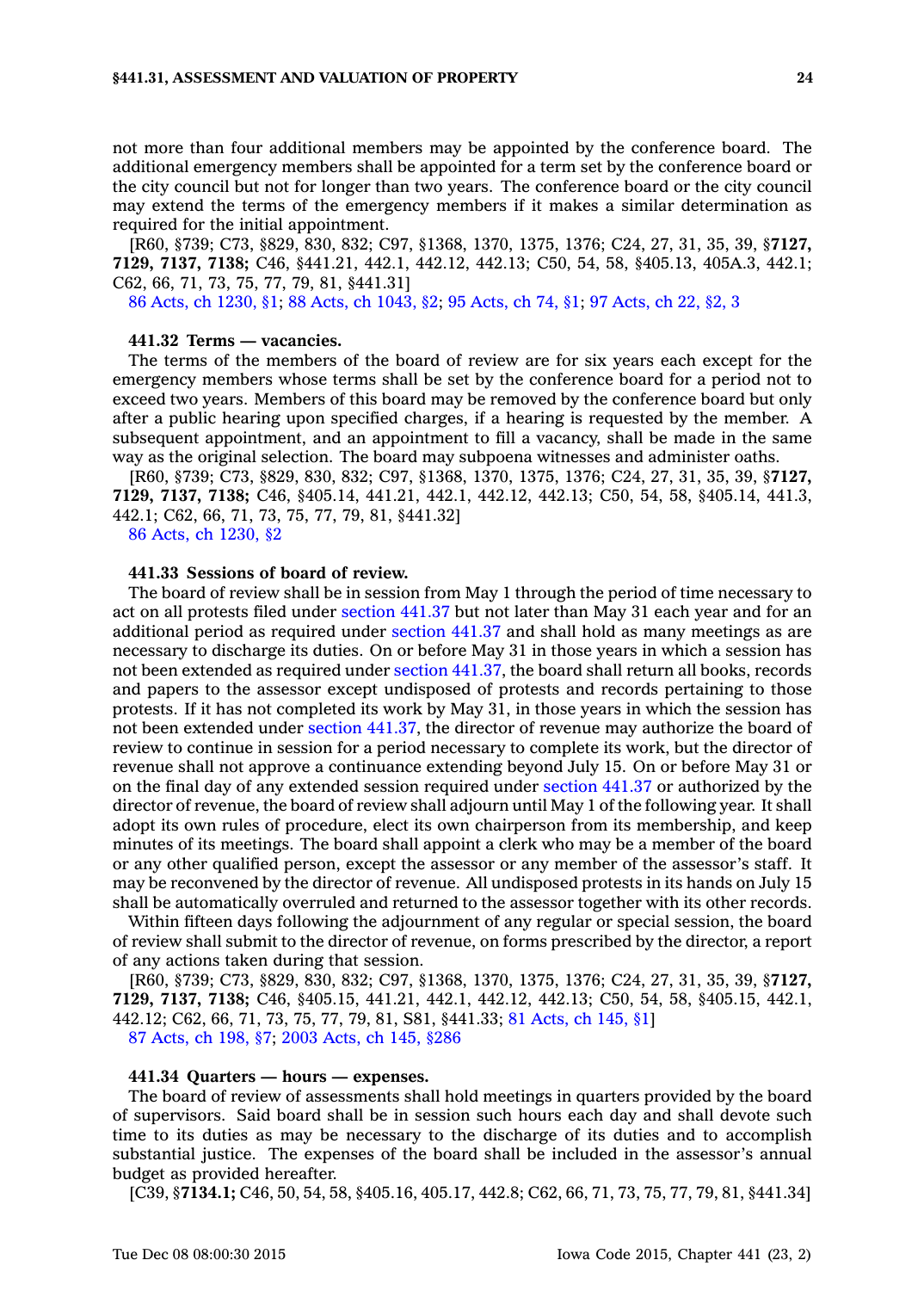## **441.35 Powers of review board.**

1. The board of review shall have the power:

*a.* To equalize assessments by raising or lowering the individual assessments of real property, including new buildings, made by the assessor.

*b.* To add to the assessment rolls any taxable property which has been omitted by the assessor.

*c.* To add to the assessment rolls for taxation property which the board believes has been erroneously exempted from taxation. Revocation of <sup>a</sup> property tax exemption shall commence with the assessment for the current assessment year, and shall not be applied to prior assessment years.

2. In any year after the year in which an assessment has been made of all of the real estate in any taxing district, the board of review shall meet as provided in section [441.33](https://www.legis.iowa.gov/docs/code//441.33.pdf), and where the board finds the same has changed in value, the board shall revalue and reassess any part or all of the real estate contained in such taxing district, and in such case, the board shall determine the actual value as of January 1 of the year of the revaluation and reassessment and compute the taxable value thereof. If the assessment of any such property is raised, or any property is added to the tax list by the board, the clerk shall give notice in the manner provided in [section](https://www.legis.iowa.gov/docs/code//441.36.pdf) 441.36. However, if the assessment of all property in any taxing district is raised, the board may instruct the clerk to give immediate notice by one publication in one of the official newspapers located in the taxing district, and such published notice shall take the place of the mailed notice provided for in section [441.36](https://www.legis.iowa.gov/docs/code//441.36.pdf), but all other provisions of that section shall apply. The decision of the board as to the foregoing matters shall be subject to appeal to the property assessment appeal board within the same time and in the same manner as provided in section [441.37A](https://www.legis.iowa.gov/docs/code//441.37A.pdf) and to the district court within the same time and in the same manner as provided in [section](https://www.legis.iowa.gov/docs/code//441.38.pdf) 441.38.

[C35, §7129-e1; C39, §**7129.1;** C46, 50, 54, 58, §405.21, 442.2; C62, 66, 71, 73, 75, 77, 79, 81, §441.35]

87 [Acts,](https://www.legis.iowa.gov/docs/acts/87/CH0084.pdf) ch 84, §2; 89 [Acts,](https://www.legis.iowa.gov/docs/acts/89/CH0296.pdf) ch 296, §66; 2005 [Acts,](https://www.legis.iowa.gov/docs/acts/2005/CH0150.pdf) ch 150, §127; 2011 [Acts,](https://www.legis.iowa.gov/docs/acts/2011/CH0025.pdf) ch 25, §143; 2013 [Acts,](https://www.legis.iowa.gov/docs/acts/2013/CH0123.pdf) ch 123, §55, 64, 65

For future repeal, effective July 1, 2018, of 2005 amendments to subsection 2 and subsequent amendments relating to the property assessment appeal board, see 2005 Acts, ch 150, §134; 2013 Acts, ch 123, §62, 64, 68

2013 amendment to subsection 2 takes effect June 12, 2013, and applies to assessment years beginning on or after January 1, 2014; 2013 Acts, ch 123, §64, 65

**441.36 Change of assessment — notice.**

All changes in assessments authorized by the board of review, and reasons therefor, shall be entered in the minute book kept by said board and on the assessment roll. Said minute book shall be filed with the assessor after the adjournment of the board of review and shall at all times be open to public inspection. In case the value of any specific property or the entire assessment of any person, partnership, or association is increased, or new property is added by the board, the clerk shall give immediate notice thereof by mail to each at the post office address shown on the assessment rolls, and at the conclusion of the action of the board therein the clerk shall post an alphabetical list of those whose assessments are thus raised and added, in <sup>a</sup> conspicuous place in the office or place of meeting of the board, and enter upon the records <sup>a</sup> statement that such posting has been made, which entry shall be conclusive evidence of the giving of the notice required. The board shall hold an adjourned meeting, with at least five days intervening after the posting of said notices, before final action with reference to the raising of assessments or the adding of property to the rolls is taken, and the posted notices shall state the time and place of holding such adjourned meeting, which time and place shall also be stated in the proceedings of the board.

[R60, §740; C73, §831; C97, §1371, 1372; S13, §1371, 1372; C24, 27, 31, 35, 39, §**7130, 7131;** C46, 50, 54, 58, §405.23, 442.3, 442.4; C62, 66, 71, 73, 75, 77, 79, 81, §441.36]

### **441.37 Protest of assessment —grounds.**

1. *a.* Any property owner or aggrieved taxpayer who is dissatisfied with the owner's or taxpayer's assessment may file <sup>a</sup> protest against such assessment with the board of review on or after April 7, to and including May 5, of the year of the assessment. In any county which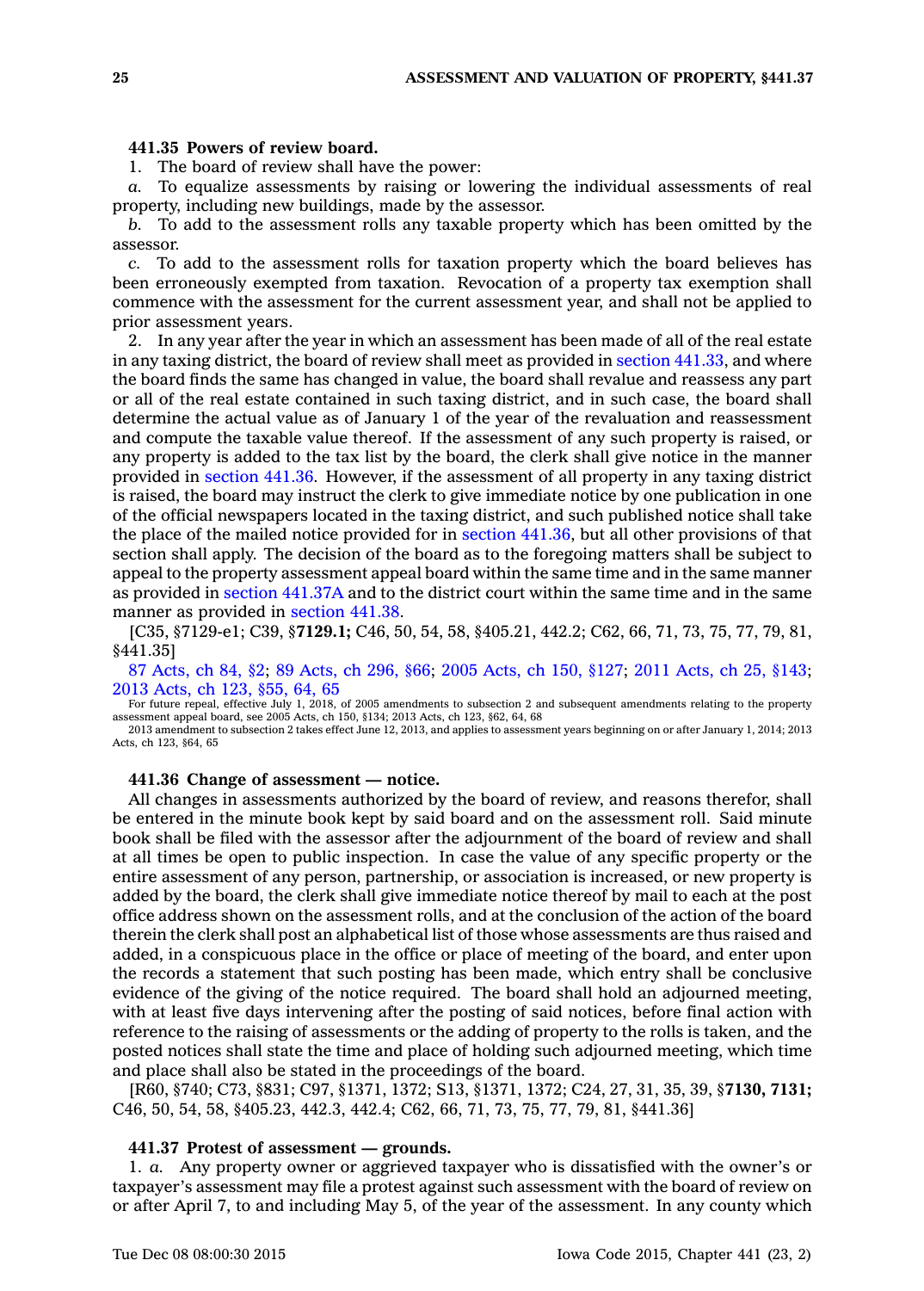has been declared to be <sup>a</sup> disaster area by proper federal authorities after March 1 and prior to May 20 of said year of assessment, the board of review shall be authorized to remain in session until June 15 and the time for filing <sup>a</sup> protest shall be extended to and include the period from May 25 to June 5 of such year. The protest shall be in writing and, except as provided in [subsection](https://www.legis.iowa.gov/docs/code//441.37.pdf) 3, signed by the one protesting or by the protester's duly authorized agent. The taxpayer may have an oral hearing on the protest if the request for the oral hearing is made in writing at the time of filing the protest. The protest must be confined to one or more of the following grounds:

(1) For odd-numbered assessment years and for even-numbered assessment years for property that was reassessed in such even-numbered assessment year:

(a) That said assessment is not equitable as compared with assessments of other like property in the taxing district. When this ground is relied upon as the basis of <sup>a</sup> protest the legal description and assessments of <sup>a</sup> representative number of comparable properties, as described by the aggrieved taxpayer shall be listed on the protest, otherwise said protest shall not be considered on this ground.

(b) That the property is assessed for more than the value authorized by law. When this ground is relied upon, the protesting party shall state the specific amount which the protesting party believes the property to be overassessed, and the amount which the party considers to be its actual value and fair assessment.

(c) That the property is not assessable, is exempt from taxes, or is misclassified and stating the reasons for the protest.

(d) That there is an error in the assessment and state the specific alleged error. When this ground is relied upon, the error may include but is not limited to listing errors, clerical or mathematical errors, or other errors that result in an error in the assessment.

(e) That there is fraud in the assessment which shall be specifically stated.

(2) For even-numbered assessment years, when the property has not been reassessed in such even-numbered assessment year, that there has been <sup>a</sup> decrease in the value of the property from the previous reassessment year. When this ground is relied upon, the protesting party shall show the decrease in value by comparing the market value of the property as of January 1 of the current assessment year and the actual value of the property for the previous reassessment year. Such protest shall be in the same manner as described in this [section](https://www.legis.iowa.gov/docs/code//441.37.pdf) and shall be reviewed by the local board of review pursuant to section [441.35,](https://www.legis.iowa.gov/docs/code//441.35.pdf) [subsection](https://www.legis.iowa.gov/docs/code//441.35.pdf) 2, but <sup>a</sup> reduction or increase shall not be made for prior years.

*b.* The burden of proof for all protests filed under this [section](https://www.legis.iowa.gov/docs/code//441.37.pdf) shall be as stated in [section](https://www.legis.iowa.gov/docs/code//441.21.pdf) 441.21, [subsection](https://www.legis.iowa.gov/docs/code//441.21.pdf) 3.

*c.* The property owner or aggrieved taxpayer may combine on one form protests of assessment on parcels separately assessed if the same grounds are relied upon as the basis for protesting each separate assessment. If an oral hearing is requested on more than one of such protests, the person making the combined protests may request that the oral hearings be held consecutively.

2. *a.* A property owner or aggrieved taxpayer who finds that <sup>a</sup> clerical or mathematical error has been made in the assessment of the owner's or taxpayer's property may file <sup>a</sup> protest against that assessment in the same manner as provided in this [section](https://www.legis.iowa.gov/docs/code//441.37.pdf), except that the protest may be filed for previous years. The board may correct clerical or mathematical errors for any assessment year in which the taxes have not been fully paid or otherwise legally discharged.

*b.* Upon the determination of the board that <sup>a</sup> clerical or mathematical error has been made the board shall take appropriate action to correct the error and notify the county auditor of the change in the assessment as <sup>a</sup> result of the error and the county auditor shall make the correction in the assessment and the tax list in the same manner as provided in [section](https://www.legis.iowa.gov/docs/code//443.6.pdf) 443.6.

*c.* The board shall not correct an error resulting from <sup>a</sup> property owner's or taxpayer's inaccuracy in reporting or failure to comply with [section](https://www.legis.iowa.gov/docs/code//441.19.pdf) 441.19.

3. For assessment years beginning on or after January 1, 2014, the board of review may allow property owners or aggrieved taxpayers who are dissatisfied with the owner's or taxpayer's assessment to file <sup>a</sup> protest against such assessment by electronic means. Electronic filing of assessment protests may be authorized for the protest period that begins April 7, the protest period that begins October 15, or both. Except for the requirement that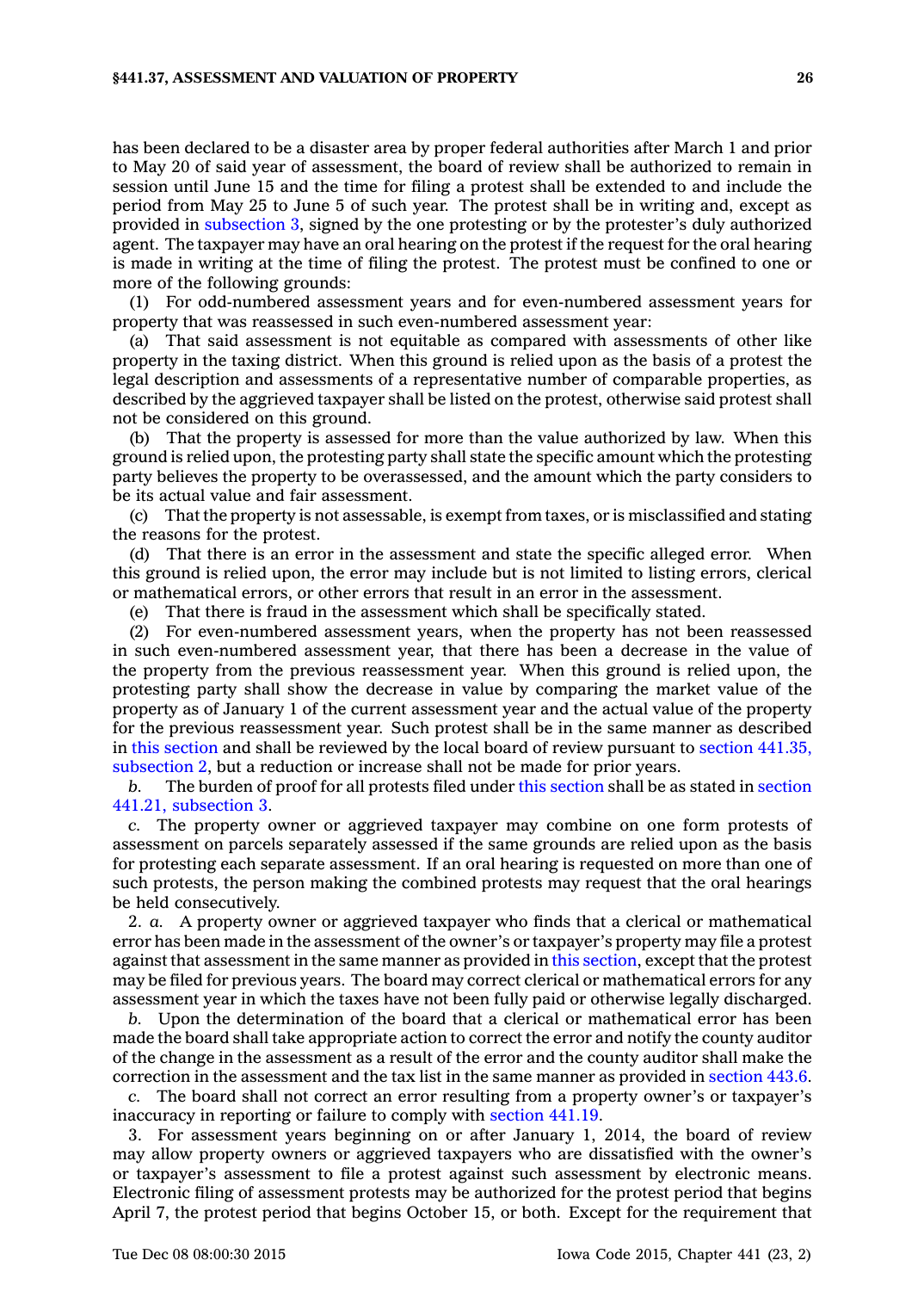<sup>a</sup> protest be signed, all other requirements of this [section](https://www.legis.iowa.gov/docs/code//441.37.pdf) for an assessment protest to the board of review shall apply to <sup>a</sup> protest filed electronically. If electronic filing is authorized by the local board of review, the availability of electronic filing shall be clearly indicated on the assessment roll notice provided to the property owner or taxpayer and included in the published equalization order notice.

4. After the board of review has considered any protest filed by <sup>a</sup> property owner or aggrieved taxpayer and made final disposition of the protest, the board shall give written notice to the property owner or aggrieved taxpayer who filed the protest of the action taken by the board of review on the protest. The written notice to the property owner or aggrieved taxpayer shall also specify the reasons for the action taken by the board of review on the protest. If protests of assessment on multiple parcels separately assessed were combined, the written notice shall state the action taken, and the reasons for the action, for each assessment protested.

[R60, §740; C73, §831; C97, §1373; S13, §1373; C24, 27, 31, 35, 39, §**7132;** C46, 50, 54, 58, §405.22, 442.5; C62, 66, 71, 73, 75, 77, 79, 81, S81, §441.37; 81 [Acts,](https://www.legis.iowa.gov/docs/acts/1981/CH0145.pdf) ch 145, §2]

86 Acts, ch [1028,](https://www.legis.iowa.gov/docs/acts/86/CH1028.pdf) §1; 88 Acts, ch [1251,](https://www.legis.iowa.gov/docs/acts/88/CH1251.pdf) §2; 2005 [Acts,](https://www.legis.iowa.gov/docs/acts/2005/CH0140.pdf) ch 140, §57, 58, 73; 2011 [Acts,](https://www.legis.iowa.gov/docs/acts/2011/CH0025.pdf) ch 25, [§143](https://www.legis.iowa.gov/docs/acts/2011/CH0025.pdf); 2013 [Acts,](https://www.legis.iowa.gov/docs/acts/2013/CH0123.pdf) ch 123, §56, 57, 64, 65

2013 amendments amending subsection 1, paragraphs <sup>a</sup> and b, and adding subsection 3, take effect June 12, 2013, and apply to assessment years beginning on or after January 1, 2014; 2013 Acts, ch 123, §64, 65

### **441.37A Appeal of protest to property assessment appeal board.**

1. *a.* For the assessment year beginning January 1, 2007, and all subsequent assessment years beginning before January 1, 2018, appeals may be taken from the action of the board of review with reference to protests of assessment, valuation, or application of an equalization order to the property assessment appeal board created in [section](https://www.legis.iowa.gov/docs/code//421.1A.pdf) 421.1A. However, <sup>a</sup> property owner or aggrieved taxpayer or an appellant described in [section](https://www.legis.iowa.gov/docs/code//441.42.pdf) 441.42 may bypass the property assessment appeal board and appeal the decision of the local board of review to the district court pursuant to [section](https://www.legis.iowa.gov/docs/code//441.38.pdf) 441.38.

*b.* For an appeal to the property assessment appeal board to be valid, written notice must be filed by the party appealing the decision with the secretary of the property assessment appeal board within twenty days after the date of adjournment of the local board of review or May 31, whichever is later. The written notice of appeal shall include <sup>a</sup> petition setting forth the basis of the appeal and the relief sought. No new grounds in addition to those set out in the protest to the local board of review as provided in [section](https://www.legis.iowa.gov/docs/code//441.37.pdf) 441.37 can be pleaded, but additional evidence to sustain those grounds may be introduced. The assessor shall have the same right to appeal to the assessment appeal board as an individual taxpayer, public body, or other public officer as provided in [section](https://www.legis.iowa.gov/docs/code//441.42.pdf) 441.42. An appeal to the board is <sup>a</sup> contested case under [chapter](https://www.legis.iowa.gov/docs/code//17A.pdf) 17A.

*c.* Filing of the written notice of appeal and petition with the secretary of the property assessment appeal board shall preserve all rights of appeal of the appellant, except as otherwise provided in [subsection](https://www.legis.iowa.gov/docs/code//441.37A.pdf) 2. A copy of the appellant's written notice of appeal and petition shall be mailed by the secretary of the property assessment appeal board to the local board of review whose decision is being appealed.

*d.* In all cases where <sup>a</sup> change in assessed valuation of one hundred thousand dollars or more is petitioned for, the local board of review shall mail <sup>a</sup> copy of the written notice of appeal and petition to all affected taxing districts as shown on the last available tax list.

*e.* The property assessment appeal board may, by rule, provide for the filing of <sup>a</sup> notice of appeal and petition with the secretary of the board by electronic means. All requirements of this [section](https://www.legis.iowa.gov/docs/code//441.37A.pdf) for an appeal to the board shall apply to an appeal filed electronically.

2. *a.* A party to the appeal may request <sup>a</sup> hearing or the appeal may proceed without <sup>a</sup> hearing. If <sup>a</sup> hearing is requested, the appellant and the local board of review from which the appeal is taken shall be given at least thirty days' written notice by the property assessment appeal board of the date the appeal shall be heard and the local board of review may be present and participate at such hearing. Notice to all affected taxing districts shall be deemed to have been given when written notice is provided to the local board of review. The requirement of thirty days' written notice may be waived by mutual agreement of all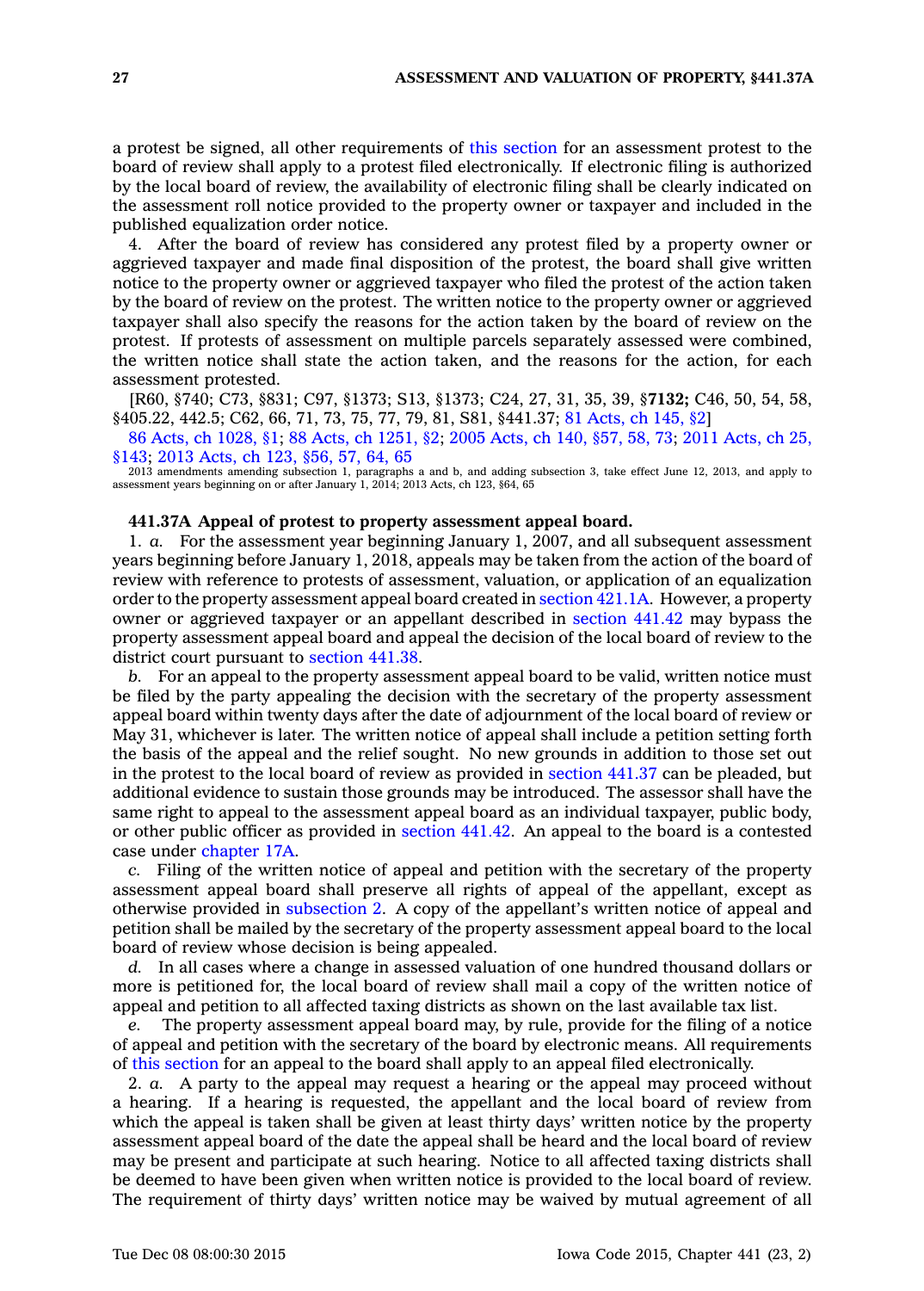parties to the appeal. Failure by the appellant to appear at the property assessment appeal board hearing shall result in dismissal of the appeal unless <sup>a</sup> continuance is granted to the appellant by the board following <sup>a</sup> showing of good cause for the appellant's failure to appear. If an appeal is dismissed for failure to appear, the property assessment appeal board shall have no jurisdiction to consider any subsequent appeal on the appellant's protest.

*b.* Each appeal may be considered by one or more members of the board, and the chairperson of the board may assign members to consider appeals. If <sup>a</sup> hearing is requested, it shall be open to the public and shall be conducted in accordance with the rules of practice and procedure adopted by the board. The board may provide by rule for participation in such hearings by telephone or other means of electronic communication. However, any deliberation of the board or of board members considering the appeal in reaching <sup>a</sup> decision on any appeal shall be confidential. Any deliberation of the board or of board members to rule on procedural motions in <sup>a</sup> pending appeal or to deliberate on the decision to be reached in an appeal is exempt from the provisions of [chapter](https://www.legis.iowa.gov/docs/code//21.pdf) 21. The property assessment appeal board or any member of the board considering the appeal may require the production of any books, records, papers, or documents as evidence in any matter pending before the board that may be material, relevant, or necessary for the making of <sup>a</sup> just decision. Any books, records, papers, or documents produced as evidence shall become part of the record of the appeal. Any testimony given relating to the appeal shall be transcribed and made <sup>a</sup> part of the record of the appeal.

3. *a.* The burden of proof for all appeals before the board shall be as stated in [section](https://www.legis.iowa.gov/docs/code//441.21.pdf) 441.21, [subsection](https://www.legis.iowa.gov/docs/code//441.21.pdf) 3. The board members considering the appeal shall determine anew all questions arising before the local board of review which relate to the liability of the property to assessment or the amount thereof. All of the evidence shall be considered and there shall be no presumption as to the correctness of the valuation of assessment appealed from. The property assessment appeal board shall issue <sup>a</sup> decision in each appeal filed with the board. If the appeal is considered by less than the full membership of the board, the determination made by such members shall be forwarded to the full board for approval, rejection, or modification. If the initial determination is rejected by the board, it shall be returned for reconsideration to the board members making the initial determination. Any deliberation of the board regarding an initial determination shall be confidential.

*b.* The decision of the board shall be considered the final agency action for purposes of further appeal, except as otherwise provided in [section](https://www.legis.iowa.gov/docs/code//441.49.pdf) 441.49. The decision shall be final unless appealed to district court as provided in [section](https://www.legis.iowa.gov/docs/code//441.38.pdf) 441.38. The levy of taxes on any assessment appealed to the board shall not be delayed by any proceeding before the board, and if the assessment appealed from is reduced by the decision of the board, any taxes levied upon that portion of the assessment reduced shall be abated or, if already paid, shall be refunded. If the subject of an appeal is the application of an equalization order, the property assessment appeal board shall not order <sup>a</sup> reduction in assessment greater than the amount that the assessment was increased due to application of the equalization order. Each party to the appeal shall be responsible for the costs of the appeal incurred by that party.

2005 [Acts,](https://www.legis.iowa.gov/docs/acts/2005/CH0150.pdf) ch 150, §128; 2008 Acts, ch [1191,](https://www.legis.iowa.gov/docs/acts/2008/CH1191.pdf) §74, 75; 2013 [Acts,](https://www.legis.iowa.gov/docs/acts/2013/CH0123.pdf) ch 123, §58 – 61, 64, 65, 69; 2014 Acts, ch [1093,](https://www.legis.iowa.gov/docs/acts/2014/CH1093.pdf) §2

For future repeal of this section, effective July 1, 2018, see 2005 Acts, ch 150, §134; 2013 Acts, ch 123, §62, 64, 68

2013 amendments amending subsection 1, paragraphs <sup>a</sup> and b, adding paragraph e, and amending subsection 3, paragraph a, take effect June 12, 2013, and apply to assessment years beginning on or after January 1, 2014; 2013 Acts, ch 123, §64, 65

2013 amendment to subsection 2 takes effect June 12, 2013, and applies retroactively to January 1, 2013, for assessment years beginning on or after that date; 2013 Acts, ch 123, §64, 69

Subsection 1, paragraph <sup>e</sup> amended

#### **441.38 Appeal to district court.**

1. Appeals may be taken from the action of the local board of review with reference to protests of assessment, to the district court of the county in which the board holds its sessions within twenty days after its adjournment or May 31, whichever date is later. Appeals may be taken from the action of the property assessment appeal board to the district court of the county where the property which is the subject of the appeal is located within twenty days after the letter of disposition of the appeal by the property assessment appeal board is postmarked to the appellant. No new grounds in addition to those set out in the protest to the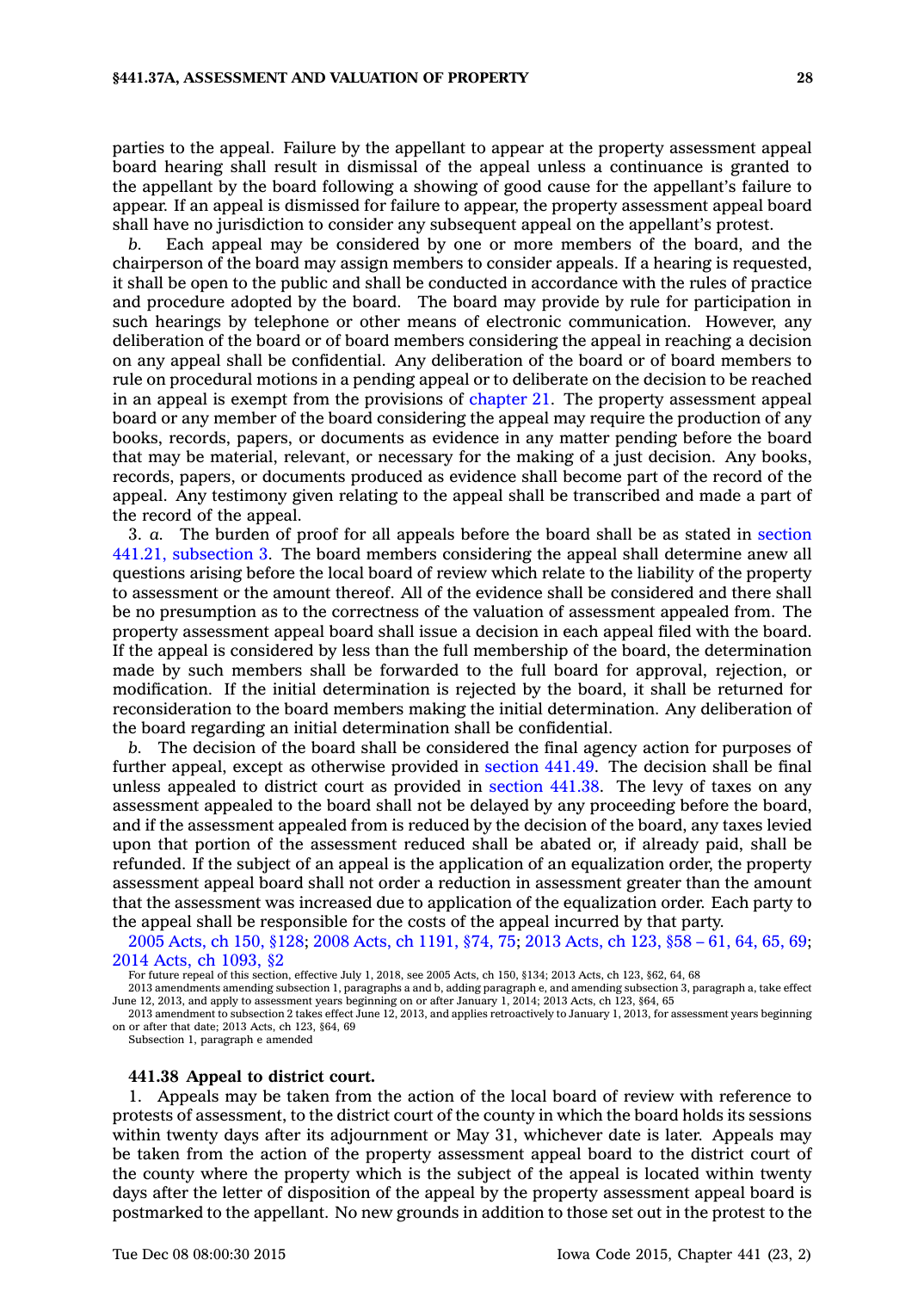local board of review as provided in section [441.37](https://www.legis.iowa.gov/docs/code//441.37.pdf), or in addition to those set out in the appeal to the property assessment appeal board, if applicable, can be pleaded. Additional evidence to sustain those grounds may be introduced in an appeal from the local board of review to the district court. However, no new evidence to sustain those grounds may be introduced in an appeal from the property assessment appeal board to the district court. The assessor shall have the same right to appeal and in the same manner as an individual taxpayer, public body, or other public officer as provided in [section](https://www.legis.iowa.gov/docs/code//441.42.pdf) 441.42. Appeals shall be taken by filing <sup>a</sup> written notice of appeal with the clerk of district court. Filing of the written notice of appeal shall preserve all rights of appeal of the appellant.

2. If the appeal to district court is taken from the action of the local board of review, notice of appeal shall be served as an original notice on the chairperson, presiding officer, or clerk of the board of review after the filing of notice under [subsection](https://www.legis.iowa.gov/docs/code//441.38.pdf) 1 with the clerk of district court. If the appeal to district court is taken from the action of the property assessment appeal board, notice of appeal shall be served as an original notice on the secretary of the property assessment appeal board after the filing of notice under [subsection](https://www.legis.iowa.gov/docs/code//441.38.pdf) 1 with the clerk of district court.

[R60, §738; C73, §827, 831; C97, §1367, 1373; S13, §1373; C24, 27, 31, 35, 39, §**7126, 7133;** C46, §441.20; C50, 54, 58, §405.24, 441.27, 442.6; C62, 66, 71, 73, 75, 77, 79, 81, §441.38]

87 [Acts,](https://www.legis.iowa.gov/docs/acts/1987/CH0198.pdf) ch 198, §8; 90 Acts, ch [1192,](https://www.legis.iowa.gov/docs/acts/1990/CH1192.pdf) §1; 2005 [Acts,](https://www.legis.iowa.gov/docs/acts/2005/CH0140.pdf) ch 140, §59; 2005 [Acts,](https://www.legis.iowa.gov/docs/acts/2005/CH0150.pdf) ch 150, §129; 2006 Acts, ch [1158,](https://www.legis.iowa.gov/docs/acts/2006/CH1158.pdf) §63; 2008 Acts, ch [1191,](https://www.legis.iowa.gov/docs/acts/2008/CH1191.pdf) §76 Manner of service, R.C.P. 1.302 – 1.315

For future repeal, effective July 1, 2018, of 2005 amendments pertaining to appeals to the district court from actions of the property assessment appeal board and subsequent amendments relating to the property assessment appeal board, see 2005 Acts, ch 150, §134; 2013 Acts, ch 123, §62, 64, 68

#### **441.38A Notice to school district.**

In addition to any other requirement for providing of notice, if <sup>a</sup> property owner or aggrieved taxpayer files <sup>a</sup> protest against the assessment of property valued at five million dollars or more or files an appeal to the property assessment appeal board or the district court with regard to such property, the assessor shall provide notice to the school district in which such property is located within ten days of the filing of the protest or the appeal, as applicable.

2006 Acts, ch [1185,](https://www.legis.iowa.gov/docs/acts/2006/CH1185.pdf) §85, 89

## **441.38B Appeal to district court from property assessment appeal board.**

A person or party who is aggrieved or adversely affected by <sup>a</sup> decision of the property assessment appeal board may seek judicial review of the decision as provided in [chapter](https://www.legis.iowa.gov/docs/code//17A.pdf) 17A and [section](https://www.legis.iowa.gov/docs/code//441.38.pdf) 441.38.

2008 Acts, ch [1191,](https://www.legis.iowa.gov/docs/acts/2008/CH1191.pdf) §77

#### **441.39 Trial on appeal.**

If the appeal is from <sup>a</sup> decision of the local board of review, the court shall hear the appeal in equity and determine anew all questions arising before the board which relate to the liability of the property to assessment or the amount thereof. The court shall consider all of the evidence and there shall be no presumption as to the correctness of the valuation or assessment appealed from. If the appeal is from <sup>a</sup> decision of the property assessment appeal board, the court's review shall be limited to the correction of errors at law. Its decision shall be certified by the clerk of the court to the county auditor, and the assessor, who shall correct the assessment books accordingly.

[C97, §1373; S13, §1373; C24, 27, 31, 35, 39, §**7134;** C46, 50, 54, 58, §442.7; C62, 66, 71, 73, 75, 77, 79, 81, §441.39]

2005 [Acts,](https://www.legis.iowa.gov/docs/acts/2005/CH0019.pdf) ch 19, §56; 2005 [Acts,](https://www.legis.iowa.gov/docs/acts/2005/CH0150.pdf) ch 150, §130

For future repeal, effective July 1, 2018, of 2005 amendments relating to scope of review of local board of review and property assessment appeal board decisions and subsequent amendments relating to the property assessment appeal board, see 2005 Acts, ch 150, §130, 134; 2013 Acts, ch 123, §62, 64, 68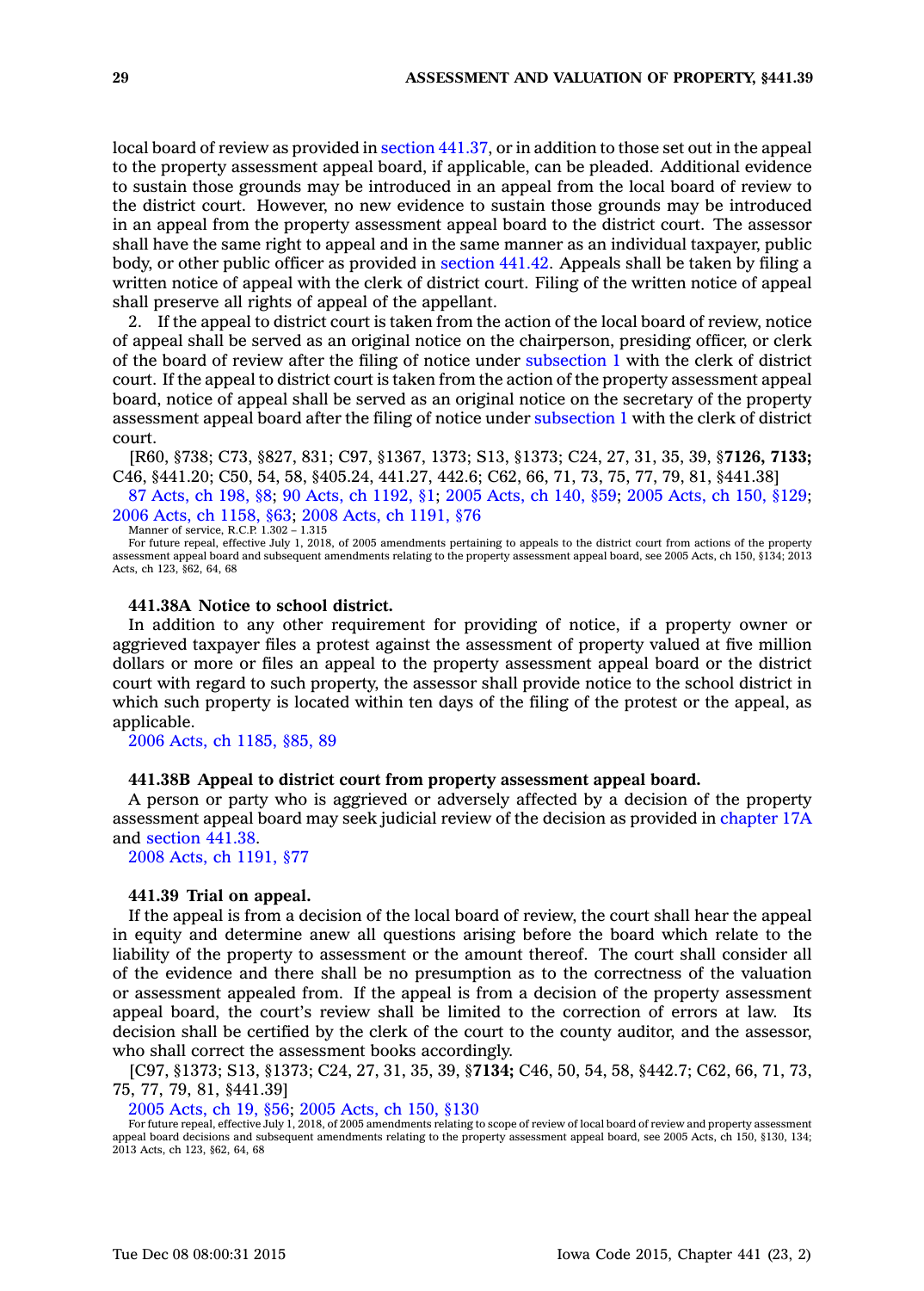#### **441.40 Costs, fees and expenses apportioned.**

The clerk of the court shall likewise certify to the county treasurer the costs assessed by the court on any appeal from <sup>a</sup> board of review to the district court, in all cases where said costs are taxed against the board of review or any taxing body. Thereupon the county treasurer shall compute and apportion the said costs between the various taxing bodies participating in the proceeds of the collection of the taxes involved in any such appeal, and said treasurer shall so compute and apportion the various amounts which said taxing bodies are required to pay in proportion to the amount of taxes each of said taxing bodies is entitled to receive from the whole amount of taxes involved in each of such appeals. The said county treasurer shall deduct from the proceeds of all general taxes collected the amount of costs so computed and apportioned by the treasurer from the moneys due to each taxing body from general taxes collected. The amount so deducted shall be certified to each taxing body in lieu of moneys collected. Said county treasurer shall pay to the clerk of the district court the amount of said costs so computed, apportioned and collected by the treasurer in all cases now on file or hereafter filed in which said costs have not been paid.

[R60, §730; C73, §390, 3810; C97, §592, 661, 674; S13, §592, 661, 674; SS15, §1056-b18; C24, 27, 31, 35, §5573, 5656, 5669, 6652, 6653; C39, §**5573, 5656, 5669, 6652, 6653, 7134.1;** C46, §359.48, 363.29, 363.43, 419.38, 419.39, 442.8; C50, 54, 58, §405A.4, 442.8; C62, 66, 71, 73, 75, 77, 79, 81, §441.40]

## **441.41 Legal counsel.**

In the case of cities having an assessor, the city legal department shall represent the assessor and board of review in all litigation dealing with assessments. In the case of counties, the county attorney shall represent the assessor and board of review in all litigation dealing with assessments. Any taxing body interested in the taxes received from such assessments may be represented by an attorney and shall be required to appear by attorney upon written request of the assessor to the presiding officer of any such taxing body. The conference board may employ special counsel to assist the city legal department or county attorney as the case may  $h$  $\theta$ .

[C39, §**7134.2;** C46, 50, 54, 58, §405.26, 442.9; C62, 66, 71, 73, 75, 77, 79, 81, §441.41]

#### **441.42 Appeal on behalf of public.**

Any officer of <sup>a</sup> county, city, township, drainage district, levee district, or school district interested or <sup>a</sup> taxpayer thereof may in like manner make complaint before said board of review in respect to the assessment of any property in the township, drainage district, levee district or city and an appeal from the action of the board of review in fixing the amount of assessment on any property concerning which such complaint is made, may be taken by any of such aforementioned officers.

Such appeal is in addition to the appeal allowed to the person whose property is assessed and shall be taken in the name of the county, city, township, drainage district, levee district, or school district interested, and tried in the same manner, except that the notice of appeal shall also be served upon the owner of the property concerning which the complaint is made and affected thereby or person required to return said property for assessment.

[S13, §1373; C24, 27, 31, 35, 39, §**7135;** C46, 50, 54, 58, §405.25, 442.10; C62, 66, 71, 73, 75, 77, 79, 81, §441.42]

## **441.43 Power of court.**

Upon trial of any appeal from the action of the board of review or of the property assessment appeal board fixing the amount of assessment upon any property concerning which complaint is made, the court may increase, decrease, or affirm the amount of the assessment appealed from.

[S13, §1373; C24, 27, 31, 35, 39, §**7136;** C46, 50, 54, 58, §405.24, 442.11; C62, 66, 71, 73, 75, 77, 79, 81, §441.43]

2005 [Acts,](https://www.legis.iowa.gov/docs/acts/2005/CH0150.pdf) ch 150, §131

For future repeal, effective July 1, 2018, of 2005 amendments to this section and subsequent amendments relating to the property assessment appeal board, see 2005 Acts, ch 150, §134; 2013 Acts, ch 123, §62, 64, 68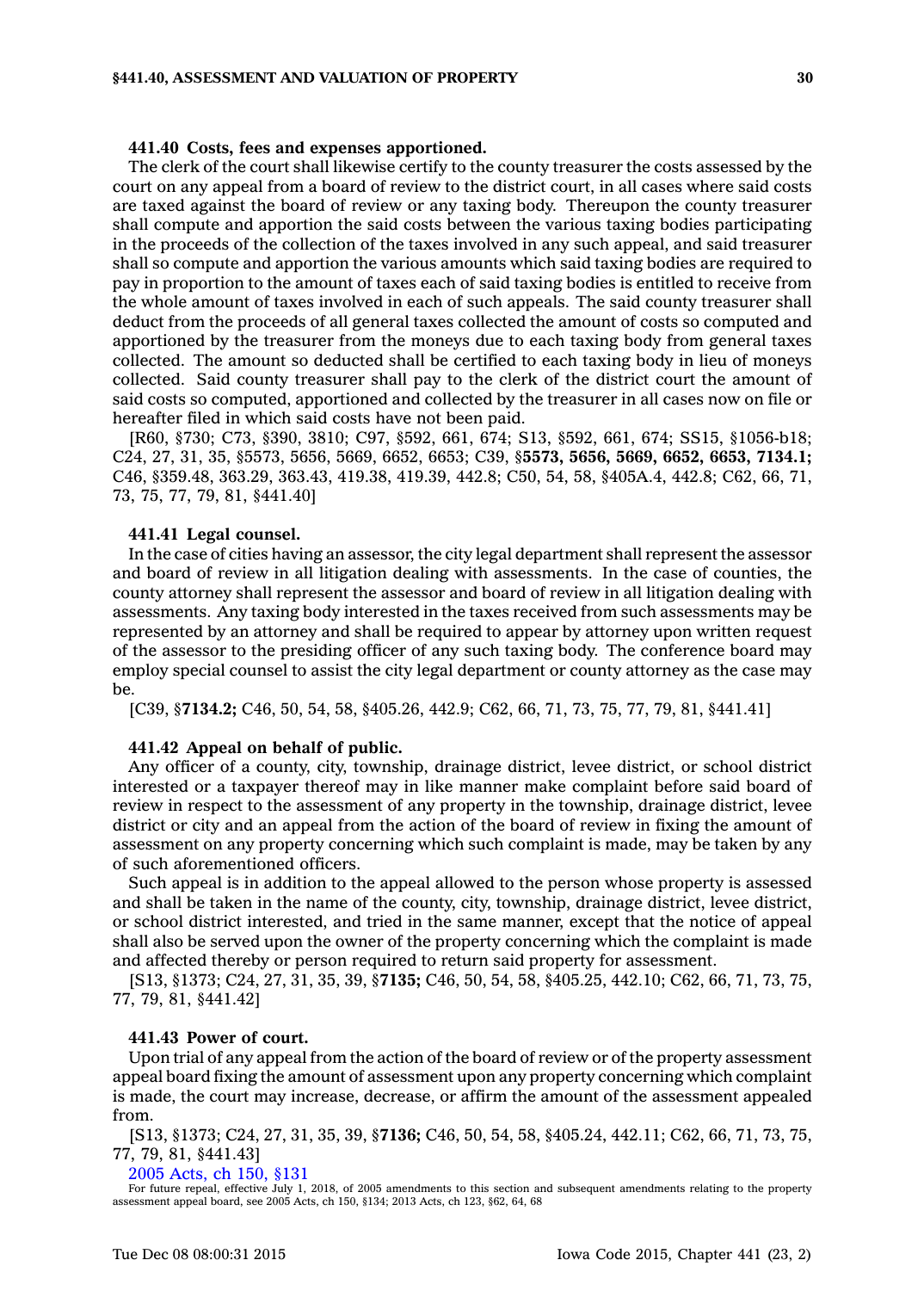#### **441.44 Notice of voluntary settlement.**

No voluntary court settlement of an assessment appeal shall be valid unless written notice thereof shall first be served upon each of the taxing bodies interested in the taxes derived from such assessment.

[C46, 50, 54, 58, §405.27; C62, 66, 71, 73, 75, 77, 79, 81, §441.44]

## **441.45 Abstract to state department of revenue.**

1. The county assessor of each county and each city assessor shall, on or before July 1 of each year, make out and transmit to the department of revenue an abstract of the real property in the assessor's county or city, as the case may be, and file <sup>a</sup> copy of the abstract with the county auditor, in which the assessor shall set forth:

*a.* The number of acres of land and the aggregate taxable values of the land, exclusive of city lots, returned by the assessors, as corrected by the board of review.

*b.* The aggregate taxable values of real estate by class in each township and city in the county, returned as corrected by the board of review.

*c.* Other facts required by the director of revenue.

2. If <sup>a</sup> board of review continues in session beyond June 1, under [sections](https://www.legis.iowa.gov/docs/code//441.33.pdf) 441.33 and [441.37](https://www.legis.iowa.gov/docs/code//441.37.pdf), the abstract of the real property shall be made out and transmitted to the department of revenue within fifteen days after the date of final adjournment by the board.

[R60, §741; C73, §833; C97, §1377; S13, §1361; C24, 27, 31, 35, 39, §**7117, 7139;** C46, 50, 54, 58, §441.20, 442.14; C62, 66, 71, 73, 75, 77, 79, 81, §441.45]

83 [Acts,](https://www.legis.iowa.gov/docs/acts/83/CH0140.pdf) ch 140, §1; 89 [Acts,](https://www.legis.iowa.gov/docs/acts/89/CH0296.pdf) ch 296, §67; 2003 [Acts,](https://www.legis.iowa.gov/docs/acts/2003/CH0145.pdf) ch 145, §286; 2011 [Acts,](https://www.legis.iowa.gov/docs/acts/2011/CH0025.pdf) ch 25, §143

## **441.46 Assessment date.**

The assessment date of January 1 is the first date of an assessment year period which constitutes <sup>a</sup> calendar year commencing January 1 and ending December 31. All property tax statutes providing for tax exemptions or credits and requiring that <sup>a</sup> claim be filed, shall be construed to require the claims to be filed by July 1 of the assessment year. If no claim is required to be filed to procure an exemption or credit, the status of the property as exempt or taxable on July 1 of the fiscal year which commences during the assessment year determines its eligibility for exemption or credit. Any statute requiring proration of property taxes for any purpose shall be for the fiscal year, and the proration shall be based on the status of the property during the fiscal year.

The assessment date is January 1 for taxes for the fiscal year which commences six months after the assessment date and which become delinquent during the fiscal year commencing eighteen months after the assessment date.

[C77, 79, 81, §441.46] 97 [Acts,](https://www.legis.iowa.gov/docs/acts/1997/CH0023.pdf) ch 23, §52

#### **441.47 Adjusted valuations.**

The director of revenue on or about August 15, 1977, and every two years thereafter shall order the equalization of the levels of assessment of each class of property in the several assessing jurisdictions by adding to or deducting from the valuation of each class of property such percentage in each case as may be necessary to bring the same to its taxable value as fixed in this [chapter](https://www.legis.iowa.gov/docs/code//441.pdf) and [chapters](https://www.legis.iowa.gov/docs/code//427.pdf) 427 to 443. The director shall adjust to actual value the valuation of any class of property as set out in the abstract of assessment when the valuation is at least five percent above or below actual value as determined by the director. For purposes of such value adjustments and before such equalization the director shall adopt, in the manner prescribed by [chapter](https://www.legis.iowa.gov/docs/code//17A.pdf) 17A, such rules as may be necessary to determine the level of assessment for each class of property in each county. The rules shall cover:

1. The proposed use of the assessment-sales ratio study set out in section [421.17,](https://www.legis.iowa.gov/docs/code//421.17.pdf) [subsection](https://www.legis.iowa.gov/docs/code//421.17.pdf) 6.

2. The proposed use of any statewide income capitalization studies.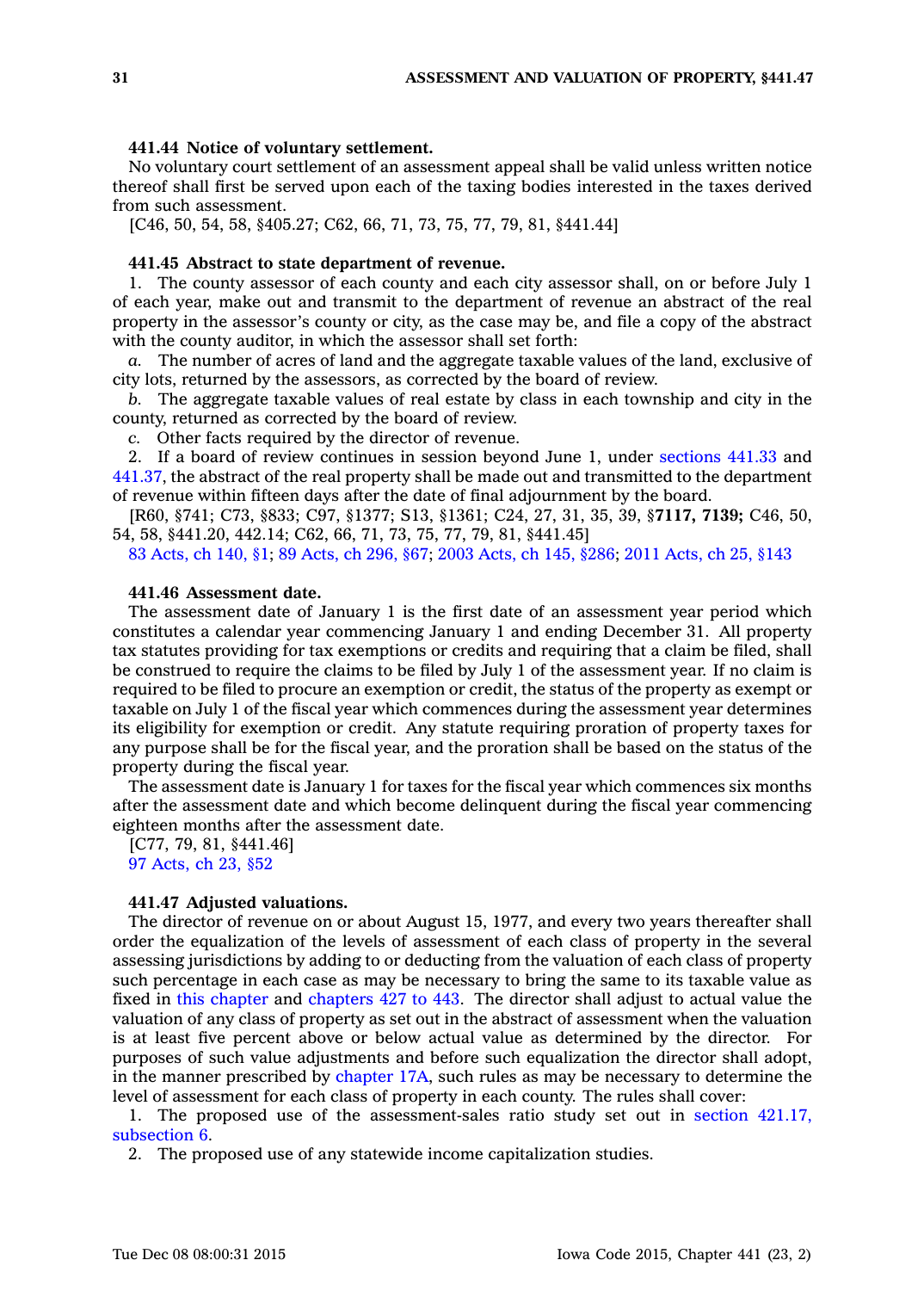#### **§441.47, ASSESSMENT AND VALUATION OF PROPERTY 32**

3. The proposed use of other methods that would assist the director in arriving at the accurate level of assessment of each class of property in each assessing jurisdiction.

[C51, §481, 482; R60, §742; C73, §834; C97, §1379; C24, 27, 31, 35, 39, §**7141;** C46, 50, 54, 58, §442.16; C62, 66, 71, 73, 75, 77, 79, 81, §441.47]

2003 [Acts,](https://www.legis.iowa.gov/docs/acts/2003/CH0145.pdf) ch 145, §286; 2009 [Acts,](https://www.legis.iowa.gov/docs/acts/2009/CH0041.pdf) ch 41, §130

**441.47A** Reserved.

## **441.48 Notice of adjustment.**

Before the director of revenue shall adjust the valuation of any class of property any such percentage, the director shall serve ten days' notice by mail, on the county auditor of the county whose valuation is proposed to be adjusted and the director shall hold an adjourned meeting after such ten days' notice, at which time the county or assessing jurisdiction may appear by its city council or board of supervisors, city or county attorney, and other assessing jurisdiction, city or county officials, and make written or oral protest against such proposed adjustment, which protest shall consist simply of <sup>a</sup> statement of the error, or errors, complained of with such facts as may lead to their correction, and at such adjourned meeting final action may be taken in reference thereto.

[C24, 27, 31, 35, 39, §**7142;** C46, 50, 54, 58, §405.23, 442.17; C62, 66, 71, 73, 75, 77, 79, 81, §441.48]

2003 [Acts,](https://www.legis.iowa.gov/docs/acts/2003/CH0145.pdf) ch 145, §286

### **441.49 Adjustment by auditor.**

1. *a.* The director shall keep <sup>a</sup> record of the review and adjustment proceedings and finish the proceedings on or before October 1 unless for good cause the proceedings cannot be completed by that date. The director shall notify each county auditor by mail of the final action taken at the proceedings and specify any adjustments in the valuations of any class of property to be made effective for the jurisdiction.

*b.* However, an assessing jurisdiction may request the director to permit the use of an alternative method of applying the equalization order to the property values in the assessing jurisdiction, provided that the final valuation shall be equivalent to the director's equalization order. The assessing jurisdiction shall notify the county auditor of the request for the use of an alternative method of applying the equalization order and the director's disposition of the request. The request to use an alternative method of applying the equalization order, including procedures for notifying affected property owners and appealing valuation adjustments, shall be made within ten days from the date the county auditor receives the equalization order and the valuation adjustments, and appeal procedures shall be completed by November 30 of the year of the equalization order. Compliance with the provisions of [section](https://www.legis.iowa.gov/docs/code//441.21.pdf) 441.21 is sufficient grounds for the director to permit the use of an alternative method of applying the equalization order.

2. *a.* On or before October 15 the county auditor shall cause to be published in official newspapers of general circulation the final equalization order. The publication shall include, in type larger than the remainder of the publication, the following statement:

> Assessed values are equalized by the department of revenue every two years. Local taxing authorities determine the final tax levies and may reduce property tax rates to compensate for any increase in valuation due to equalization.

*b.* Failure to publish the equalization order has no effect upon the validity of the orders.

3. The county auditor shall add to or deduct from the valuation of each class of property in the county the required percentage, rejecting all fractions of fifty cents or less in the result, and counting all fractions over fifty cents as one dollar. For any special charter city that levies and collects its own tax based on current year assessed values, the equalization percentage shall be applied to the following year's values, and shall be considered the equalized values for that year for purposes of this [chapter](https://www.legis.iowa.gov/docs/code//441.pdf).

4. The local board of review shall reconvene in special session from October 15 to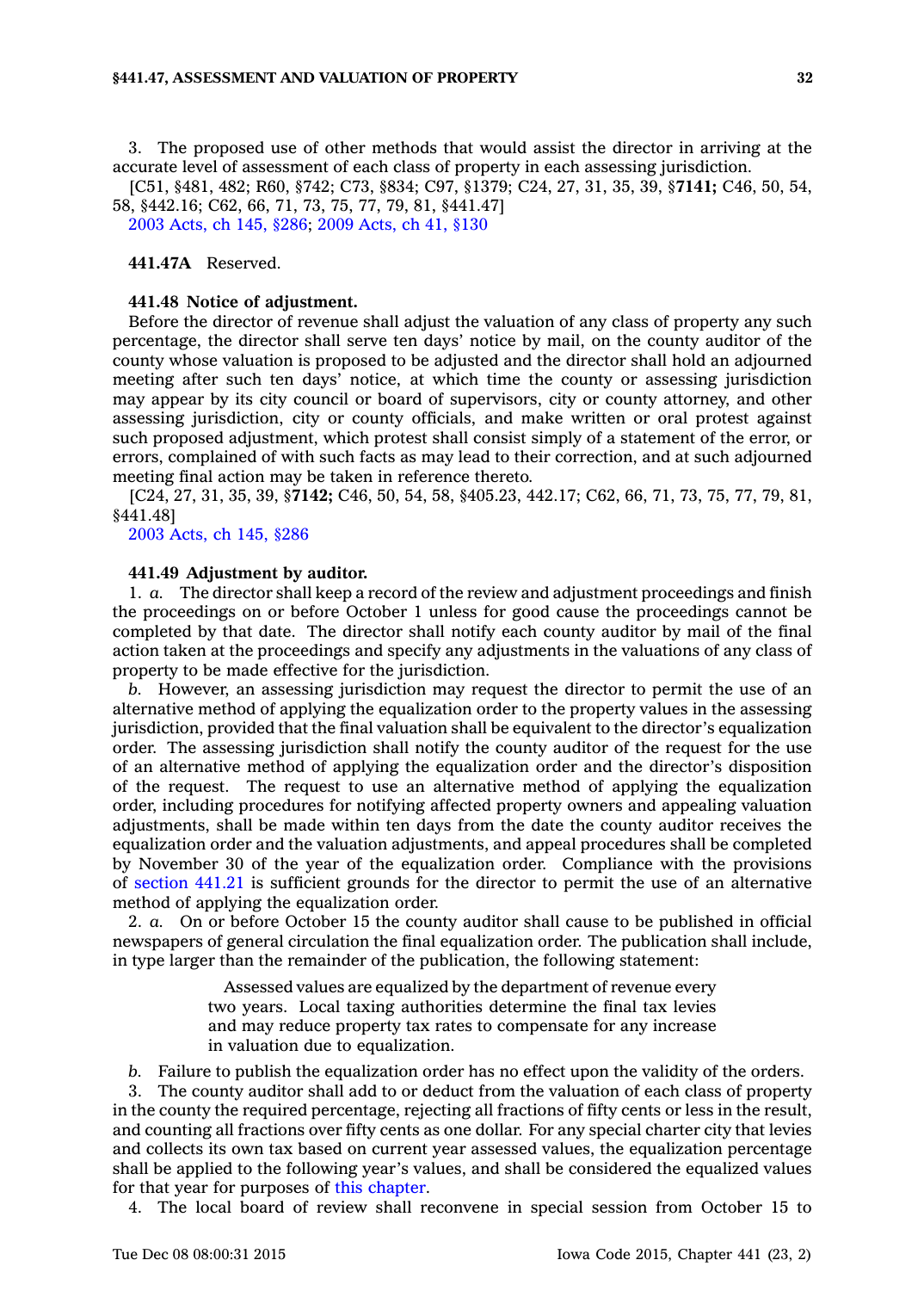November 15 for the purpose of hearing the protests of affected property owners or taxpayers within the jurisdiction of the board whose valuation of property if adjusted pursuant to the equalization order issued by the director of revenue will result in <sup>a</sup> greater value than permitted under [section](https://www.legis.iowa.gov/docs/code//441.21.pdf) 441.21. The board of review shall accept protests only during the first ten days following the date the local board of review reconvenes. The board of review shall limit its review to only the timely filed protests. The board of review may adjust all or <sup>a</sup> part of the percentage increase ordered by the director of revenue by adjusting the actual value of the property under protest to one hundred percent of actual value. Any adjustment so determined by the board of review shall not exceed the percentage increase provided for in the director's equalization order. The determination of the board of review on filed protests is final, subject to appeal to the property assessment appeal board. A final decision by the local board of review, or the property assessment appeal board, if the local board's decision is appealed, is subject to review by the director of revenue for the purpose of determining whether the board's actions substantially altered the equalization order. In making the review, the director has all the powers provided in [chapter](https://www.legis.iowa.gov/docs/code//421.pdf) 421, and in exercising the powers the director is not subject to [chapter](https://www.legis.iowa.gov/docs/code//17A.pdf) 17A. Not later than fifteen days following the adjournment of the board, the board of review shall submit to the director of revenue, on forms prescribed by the director, <sup>a</sup> report of all actions taken by the board of review during this session.

5. Not later than ten days after the date the final equalization order is issued, the city or county officials of the affected county or assessing jurisdiction may appeal the final equalization order to the state board of tax review. The appeal shall not delay the implementation of the equalization orders.

6. Tentative and final equalization orders issued by the director of revenue are not rules as defined in section 17A.2, [subsection](https://www.legis.iowa.gov/docs/code//17A.2.pdf) 7.

[C51, §483; R60, §743; C73, §836; C97, §1382; S13, §1382; C24, 27, 31, 35, 39, §**7143;** C46, 50, 54, 58, §442.18; C62, 66, 71, 73, 75, 77, 79, 81, S81, §441.49; 81 [Acts,](https://www.legis.iowa.gov/docs/acts/1981/CH0145.pdf) ch 145, §3]

99 [Acts,](https://www.legis.iowa.gov/docs/acts/99/CH0167.pdf) ch 167, §1; 2003 [Acts,](https://www.legis.iowa.gov/docs/acts/2003/CH0145.pdf) ch 145, §286; 2005 [Acts,](https://www.legis.iowa.gov/docs/acts/2005/CH0150.pdf) ch 150, §132; 2011 [Acts,](https://www.legis.iowa.gov/docs/acts/2011/CH0025.pdf) ch 25, §47 For future repeal, effective July 1, 2018, of 2005 amendments to subsection 4 and subsequent amendments relating to the property assessment appeal board, see 2005 Acts, ch 150, §134; 2013 Acts, ch 123, §62, 64, 68

#### **441.50 Appraisers employed.**

The conference board shall have power to employ appraisers or other technical or expert help to assist in the valuation of property, the cost thereof to be paid in the same manner as other expenses of the assessor's office.

[C50, 54, 58, §405.19, 405A.6; C62, 66, 71, 73, 75, 77, 79, 81, §441.50] 2012 Acts, ch [1081,](https://www.legis.iowa.gov/docs/acts/2012/CH1081.pdf) §3

**441.51** Repealed by 74 Acts, ch 1230, §8, 9.

#### **441.52 Failure to perform duty.**

If any assessor or member of any board of review shall knowingly fail or neglect to make or require the assessment of property for taxation to be of and for its taxable value as provided by law or to perform any of the duties required of the assessor or member by law, at the time and in the manner specified, the assessor or member shall forfeit and pay the sum of five hundred dollars to be recovered in an action in the district court in the name of the county or in the name of the city as the case may be, and for its use, and the action against the assessor shall be against the assessor and the assessor's sureties.

[R60, §738; C73, §827; C97, §1367; C24, 27, 31, 35, 39, §**7126;** C46, 50, 54, 58, §405.29, 441.27; C62, 66, 71, 73, 75, 77, 79, 81, §441.52]

#### **441.53 Definitions.**

As used in this [chapter](https://www.legis.iowa.gov/docs/code//441.pdf), unless the context otherwise requires, *"book"*, *"list"*, *"record"*, or *"schedule"* kept by <sup>a</sup> county auditor, assessor, treasurer, recorder, sheriff, or other county officer means the county system as defined in [section](https://www.legis.iowa.gov/docs/code//445.1.pdf) 445.1.

2000 Acts, ch [1148,](https://www.legis.iowa.gov/docs/acts/2000/CH1148.pdf) §1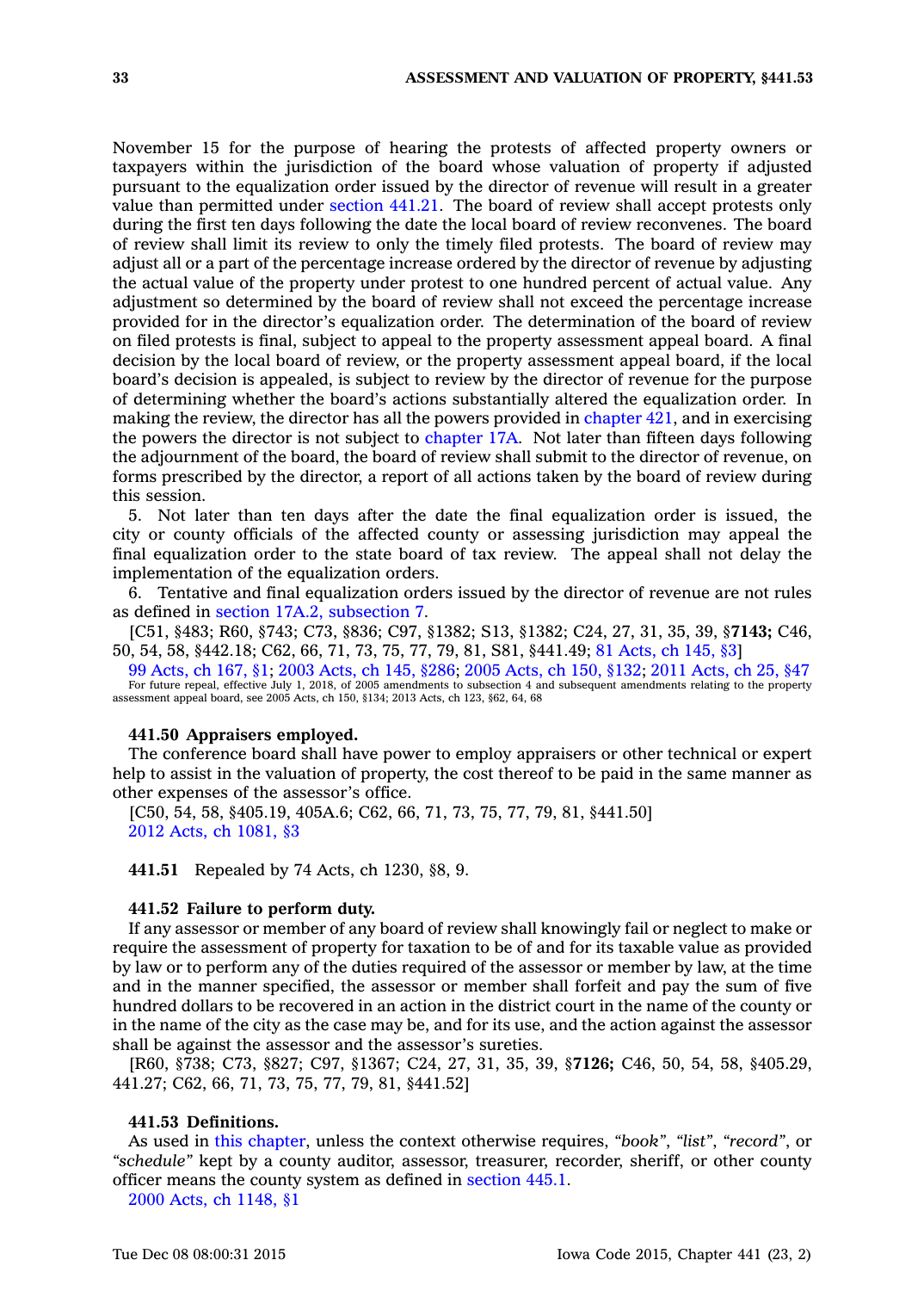## **441.54 Construction.**

Whenever in the laws of this state, the words *"assessor"* or *"assessors"* appear, singly or in combination with other words, they shall be deemed to mean and refer to the county or city assessor, as the case may be.

[C50, 54, 58, §441.29, 442.13; C62, 66, 71, 73, 75, 77, 79, 81, §441.54]

#### **441.55 Conflicting laws.**

If any of the provisions of this [chapter](https://www.legis.iowa.gov/docs/code//441.pdf) shall be in conflict with any of the laws of this state, then the provisions of this [chapter](https://www.legis.iowa.gov/docs/code//441.pdf) shall prevail.

[C62, 66, 71, 73, 75, 77, 79, 81, §441.55]

#### **441.56 Assessor's duties — combined appointment.**

When the duties of the county assessor are combined with the duties of another officer or employee as provided in section 331.323, [subsection](https://www.legis.iowa.gov/docs/code//331.323.pdf) 1, the person named to perform the combined duties shall be appointed as provided in [sections](https://www.legis.iowa.gov/docs/code//441.5.pdf) 441.5 to 441.8.

[C62, 66, 71, 73, 75, 77, 79, 81, S81, §441.56; 81 Acts, ch 117, [§1083](https://www.legis.iowa.gov/docs/acts/1981/CH0117.pdf)]

**441.57** Repealed by 79 Acts, ch 105, §1.

**441.58 through 441.64** Reserved.

**441.65 through 441.71** Repealed by 90 Acts, ch 1236, §54. See chapter 354.

## **441.72 Assessment of platted lots.**

1. Except as provided in [subsection](https://www.legis.iowa.gov/docs/code//441.72.pdf) 2, when <sup>a</sup> subdivision plat is recorded pursuant to [chapter](https://www.legis.iowa.gov/docs/code//354.pdf) 354, the individual lots within the subdivision plat shall not be assessed in excess of the total assessment of the land as acreage or unimproved property for five years after the recording of the plat or until the lot is actually improved with permanent construction, whichever occurs first. When an individual lot has been improved with permanent construction, the lot shall be assessed for taxation purposes as provided in [chapter](https://www.legis.iowa.gov/docs/code//428.pdf) 428 and this [chapter](https://www.legis.iowa.gov/docs/code//441.pdf).

2. For subdivision plats recorded pursuant to [chapter](https://www.legis.iowa.gov/docs/code//354.pdf) 354 on or after January 1, 2004, but before January 1, 2011, the individual lots within the subdivision plat shall not be assessed in excess of the total assessment of the land as acreage or unimproved property for eight years after the recording of the plat or until the lot is actually improved with permanent construction, whichever occurs first. When an individual lot has been improved with permanent construction, the lot shall be assessed for taxation purposes as provided in [chapter](https://www.legis.iowa.gov/docs/code//428.pdf) 428 and this [chapter](https://www.legis.iowa.gov/docs/code//441.pdf).

3. This [section](https://www.legis.iowa.gov/docs/code//441.72.pdf) does not apply to special assessment levies.

90 Acts, ch [1236,](https://www.legis.iowa.gov/docs/acts/90/CH1236.pdf) §50; 2011 Acts, ch 131, [§155,](https://www.legis.iowa.gov/docs/acts/2011/CH0131.pdf) 157

2011 amendments to this section take effect July 27, 2011, and apply to assessment years beginning on or after January 1, 2012; amendments do not require refund or modification of property taxes attributable to, or the adjustment of property assessments for, assessments years beginning before January 1, 2012; 2011 Acts, ch 131, §156, 157

#### **441.73 Litigation expense fund.**

1. A litigation expense fund is created in the state treasury. The litigation expense fund shall be used for the payment of litigation expenses incurred by the state to defend property valuations established by the director of revenue pursuant to [section](https://www.legis.iowa.gov/docs/code//428.24.pdf) 428.24 and [chapters](https://www.legis.iowa.gov/docs/code//433.pdf) [433](https://www.legis.iowa.gov/docs/code//433.pdf), [434](https://www.legis.iowa.gov/docs/code//434.pdf), [437](https://www.legis.iowa.gov/docs/code//437.pdf), [437A](https://www.legis.iowa.gov/docs/code//437A.pdf), [437B](https://www.legis.iowa.gov/docs/code//437B.pdf), and [438](https://www.legis.iowa.gov/docs/code//438.pdf), and for the payment of litigation expenses incurred by the state to defend the imposition of replacement taxes and statewide property taxes under [chapters](https://www.legis.iowa.gov/docs/code//437A.pdf) 437A and [437B](https://www.legis.iowa.gov/docs/code//437B.pdf).

2. If the director of revenue determines that foreseeable litigation expenses will exceed the amount available from appropriations made to the department of revenue, the director of revenue may apply to the executive council for use of funds on deposit in the litigation expense fund. The initial application for approval shall include an estimate of potential litigation expenses, allocated to each of the next four succeeding calendar quarters and